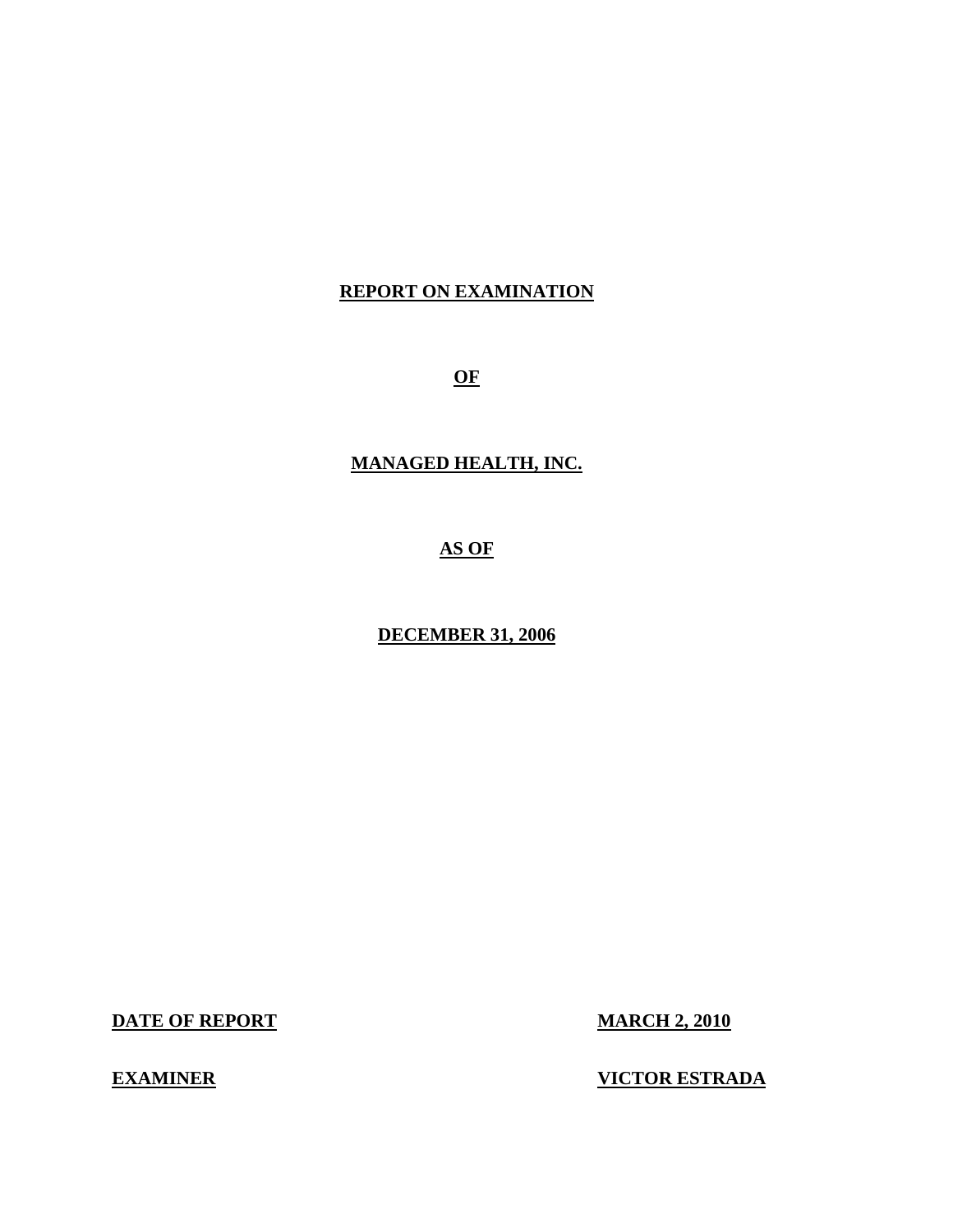# **TABLE OF CONTENTS**

# **ITEM NO.**

# **PAGE NO.**

| 1. | Scope of examination                          | $\overline{2}$ |
|----|-----------------------------------------------|----------------|
| 2. | Description of the Plan                       | 3              |
|    | A. Management and controls                    | 5              |
|    | B. Territory and plan of operation            | $8\,$          |
|    | C. Reinsurance                                | 8              |
|    | D. Conflict of interest                       | 9              |
|    | E. Holding company system                     | 10             |
|    | F. Fidelity bonds                             | 11             |
|    | G. Accounts and records                       | 12             |
| 3. | <b>Financial statements</b>                   | 14             |
|    | A. Balance sheet                              | 14             |
|    | B. Statement of revenue, expenses and surplus | 15             |
| 4. | Claims payable                                | 16             |
| 5. | Market conduct activities                     | 17             |
|    | A. Agents and brokers                         | 17             |
|    | B. Underwriting and rating                    | 23             |
|    | C. Claims processing                          | 24             |
|    | D. Prompt Pay Law                             | 27             |
|    | E. Grievances, appeals and complaints         | 34             |
| 6. | Compliance with prior report on examination   | 35             |
| 7. | Summary of comments and recommendations       | 41             |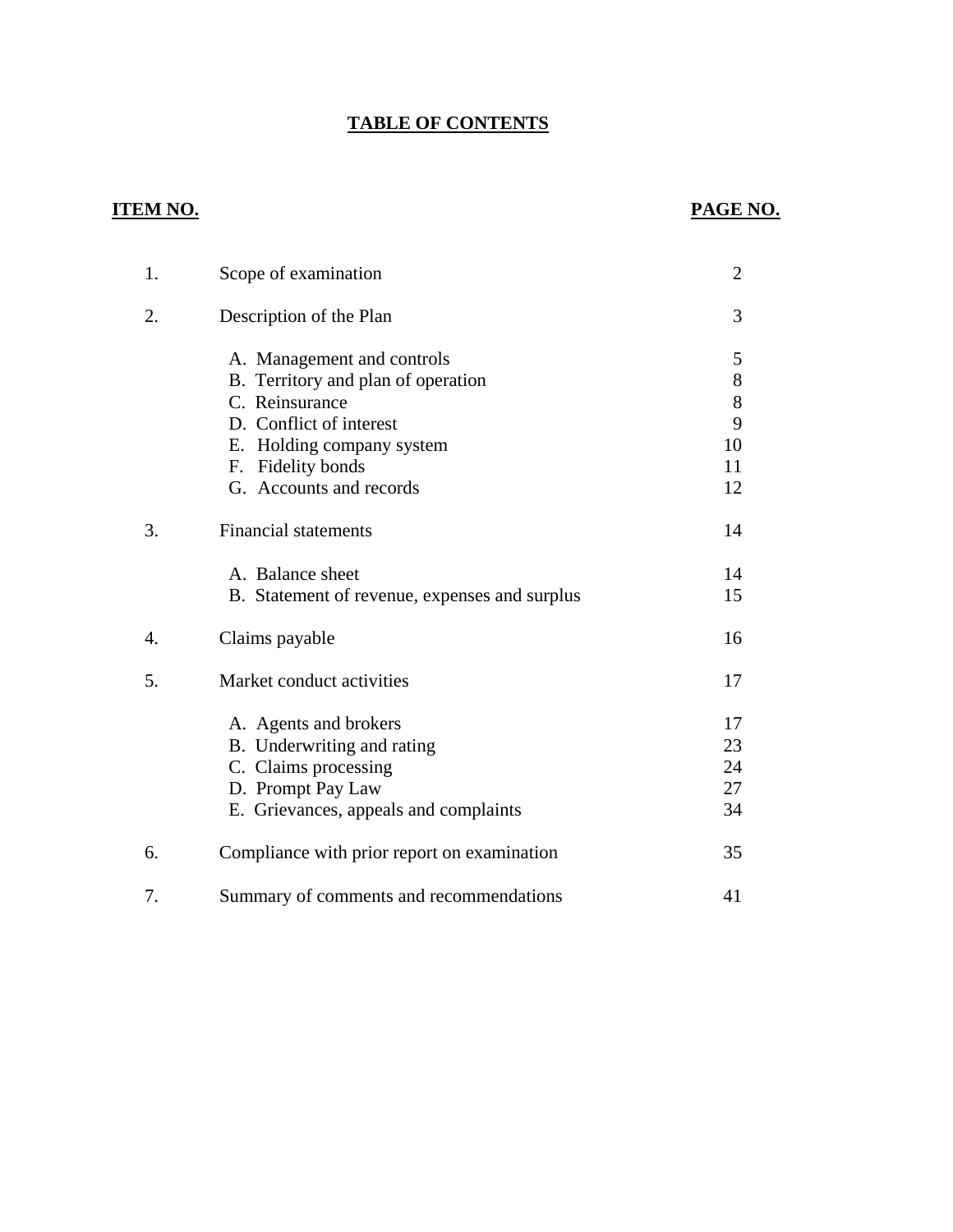

 STATE OF NEW YORK INSURANCE DEPARTMENT 25 BEAVER STREET NEW YORK, NEW YORK 10004

David A. Paterson **David A. Paterson** James J. Wrynn Governor Superintendent Superintendent Superintendent Superintendent Superintendent Superintendent Superintendent

March 2, 2010

 Honorable James J. Wrynn Superintendent of Insurance Albany, New York 12257

Sir:

Pursuant to the provisions of the New York Insurance Law and acting in accordance with the instructions contained in Appointment Number 22588, dated May 1, 2007, attached hereto, I have made an examination into the condition and affairs of Managed Health, Inc., a not-for-profit health maintenance organization (HMO) licensed under the provisions of Article 44 of the New York Public Health Law, as of December 31, 2006, and respectfully submit the following report thereon.

The examination was conducted at the home office of Managed Health, Inc., located at 25 Broadway, New York, New York 10004.

Wherever the terms "MHI" or "the Plan" appear herein, without qualification, they should be understood to indicate Managed Health, Inc.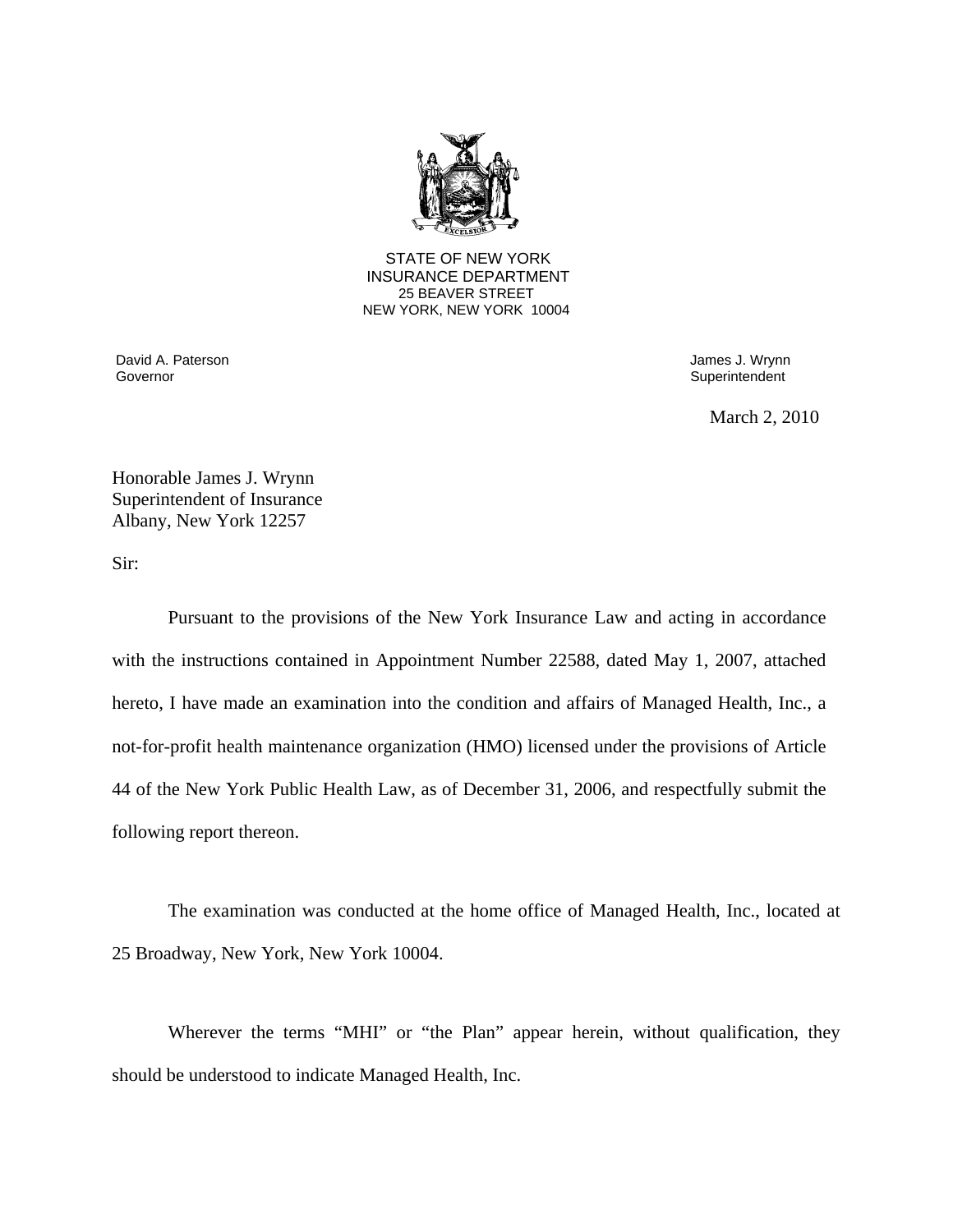#### 1. **SCOPE OF EXAMINATION**

<span id="page-3-0"></span>MHI was previously examined as of December 31, 2001. This examination covers the five-year period from January 1, 2002 through December 31, 2006. Transactions subsequent to this period were reviewed where deemed appropriate by the examiner.

The examination comprised a verification of assets and liabilities as of December 31, 2006, in accordance with Statutory Accounting Principles ("SAP"), as adopted by the Department, and a review of income and disbursements deemed necessary to accomplish such verification. The examination also utilized, to the extent considered appropriate, work performed by the Plan's independent certified public accountants.

A review or audit was also made of the following items as called for in the *Examiners Handbook of the National Association of Insurance Commissioners* ("NAIC"):

> History of the Plan Management and controls Corporate records Fidelity bonds and other insurance Territory and plan of operation Growth of the Plan Business in force Reinsurance Accounts and records Financial statements Market conduct activities

A review was also made to ascertain what action was taken by MHI with regard to comments and recommendations made in the prior report on examination.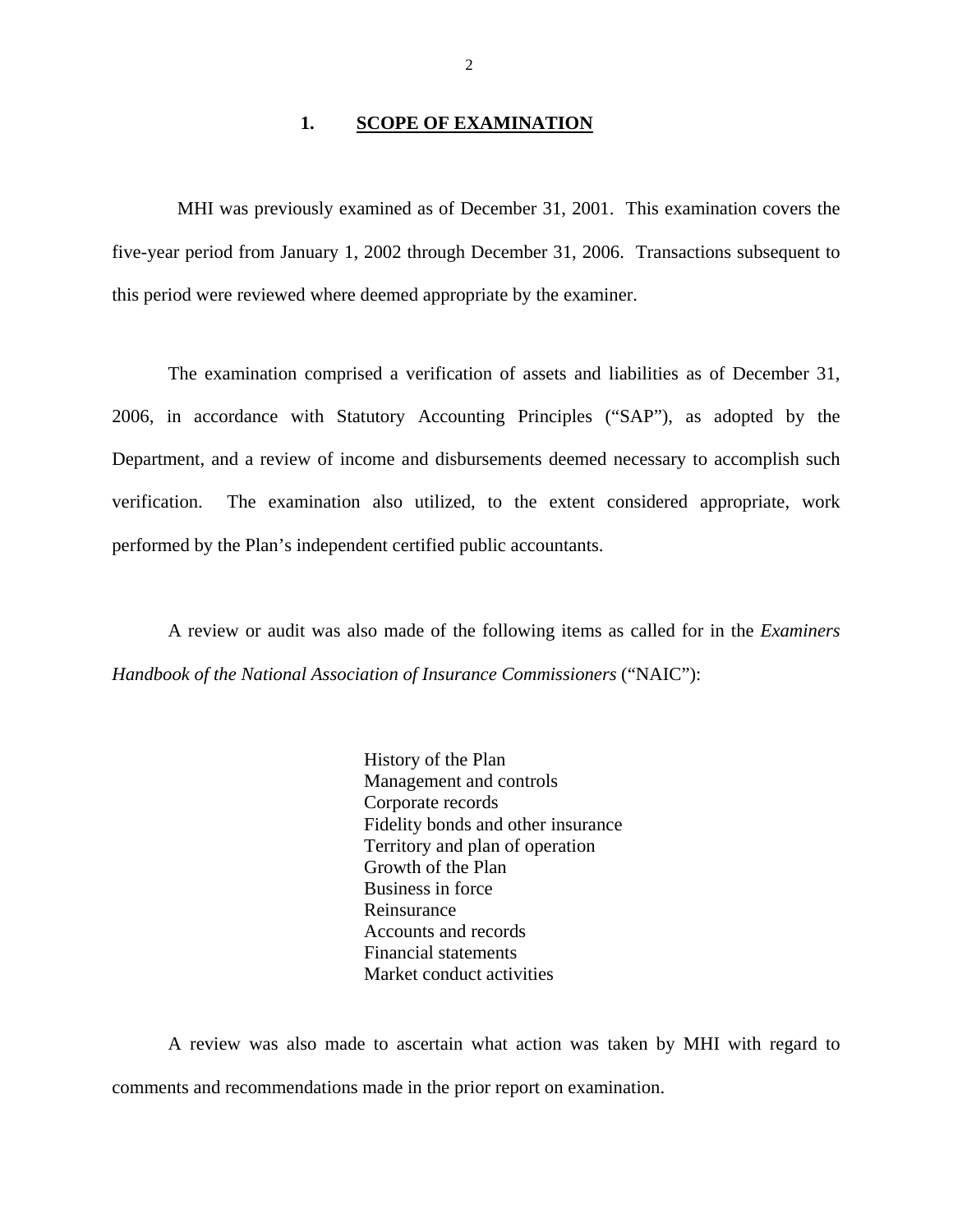<span id="page-4-0"></span>This report on examination is confined to financial statements and comments on those matters which involve departures from laws, regulations or rules, or which are deemed to require explanation or description.

#### **2. DESCRIPTION OF THE PLAN**

Managed Health, Inc. is a not-for-profit model health maintenance organization ("HMO") incorporated under Section 402 of the New York Not-For-Profit Corporation Law and was issued a Certificate of Authority pursuant to the provisions of Article 44 of the New York Public Health Law. On August 1, 1998, Healthfirst, Inc., ("Healthfirst") a not-for-profit non-insurance entity, which is controlled in equal portions by each of the twenty-one hospitals that comprise its corporate members, was granted approval by the New York State Department of Health to acquire control of Managed Health, Inc. and the transaction was closed on that date.

MHI's home office is located at 25 Broadway, New York, New York. At this location, the functions of administration, membership services, operations and all other services are performed; with the exception of claims processing and enrollment, which are performed at MHI's office at 123 William Street, New York, New York.

MHI contracts with various healthcare providers for the provision of certain medical services to its enrollees. These healthcare providers consist primarily of Healthfirst owner hospitals ("Members") or their affiliates, together with physicians who are associated with the Members.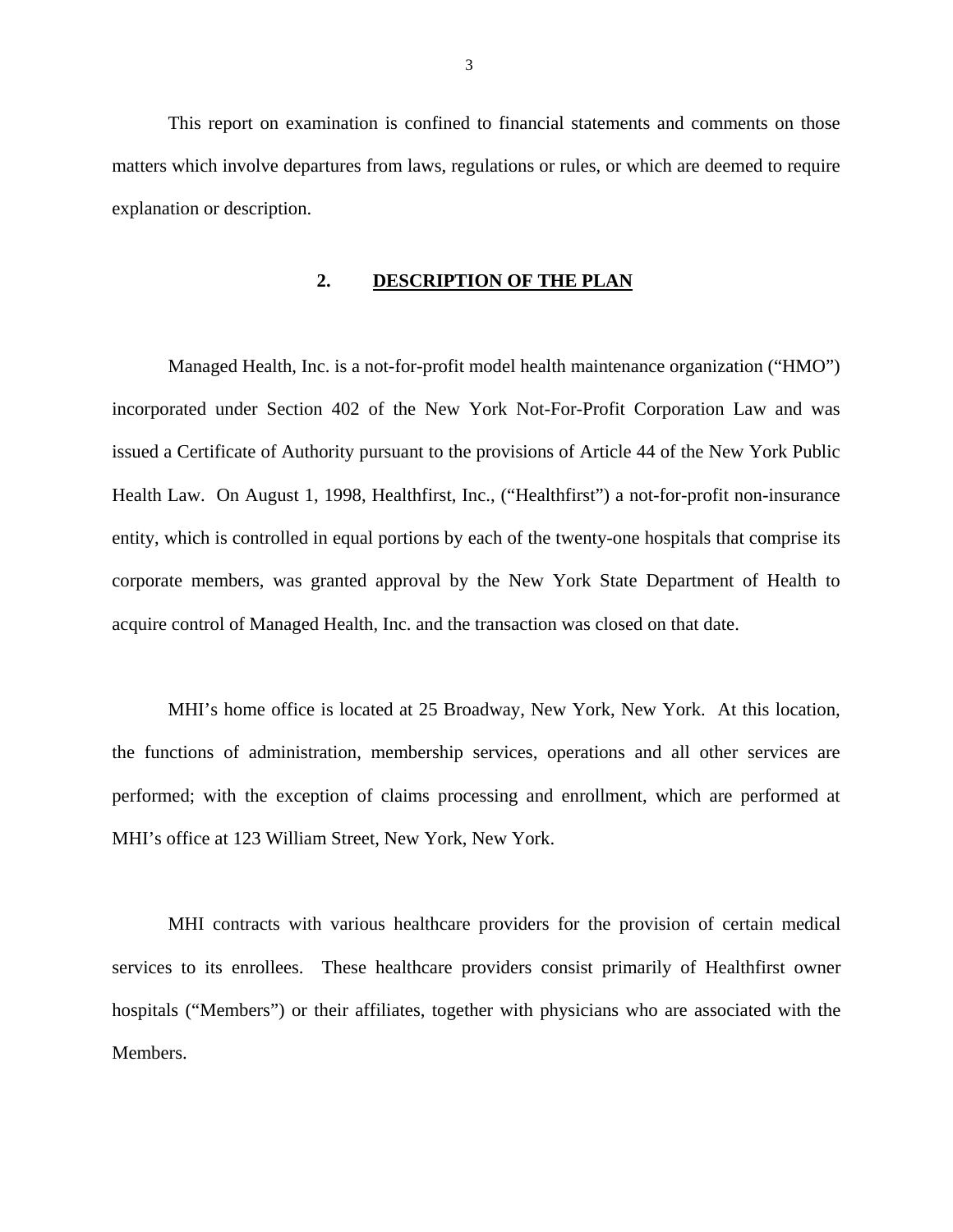MHI compensates and shares risk with each of its Members and contracted hospital providers in accordance with terms of a healthcare services agreement with each Member or provider. The agreement provides for an allocation to the Member's or hospital provider's services pool, based on a percentage of premium revenue received by MHI under its agreements to service Medicare and Medicaid beneficiaries. These percentages of premium primarily range from 83% to 89%. Certain premiums for MHI's Medicaid business are allocated to the services pool at 100%.

MHI, its Members and certain contracted providers, assume the risk for healthcare service costs in the hospital services pool. To the extent there is a deficit (estimated medical expense in excess of pool funding) in the hospital services pool of a Member or contracted provider, MHI records a receivable from the Member or contracted provider.

These receivables are collected through reductions of future surpluses in the hospital services pool at the time the quarterly reconciliations are prepared. Management periodically evaluates the collectibility of receivables from Members and contracted providers. The agreements with Members and contracted providers do not relieve MHI of its obligation to pay claims to providers for healthcare services.

Certain contracted providers have elected to not take risk on their membership for certain product lines. For these providers MHI fully accepts the risk.

4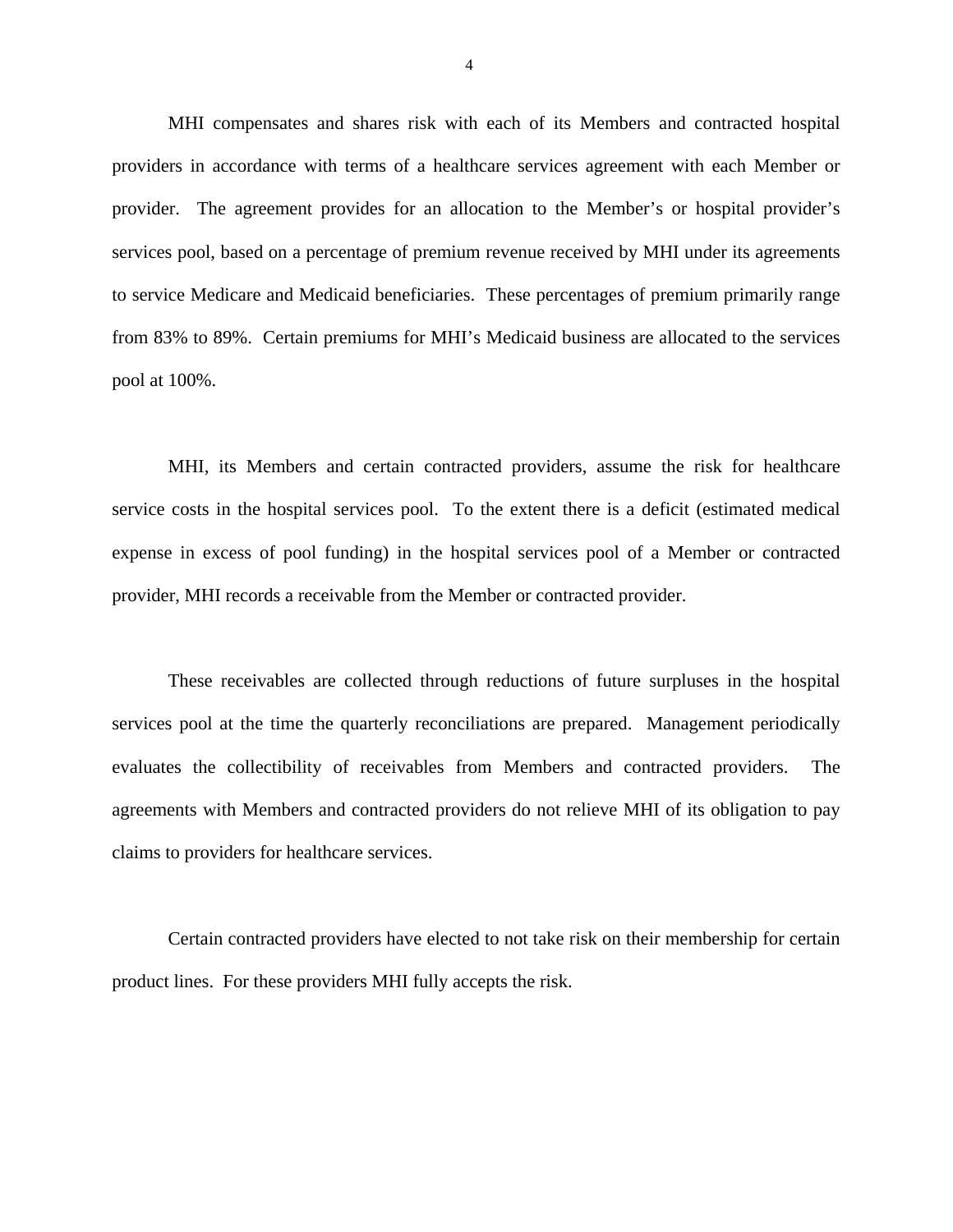#### A. Management and Controls

Pursuant to its by-laws, the management of MHI is to be vested in a board of directors. The by-laws of MHI specify that the board shall consist of five (5) individuals, the majority of whom shall be persons nominated to serve on the board, by the board of directors of its parent, Healthfirst, Inc. Although the requisite board membership was compliant during parts of the examination period, as of December 31, 2006, the minutes of the board meetings indicated that MHI's board consisted of only three members.

At December 31, 2006, the three members of the board of directors and their principal business affiliations were as follows:

Thomas Bergdall New York, NY

James Boothe New York, NY

Donald L. Ashkenase Great Neck, NY

Name and Residence Principal Business Affiliation

 Healthfirst, Inc. Executive Vice President and General Counsel,

> Chief Operating Officer, Healthfirst, Inc.

Executive Vice President, Montefiore Medical Center

A review of the attendance records at board of directors' meetings held during the period under examination revealed that meetings were generally well attended.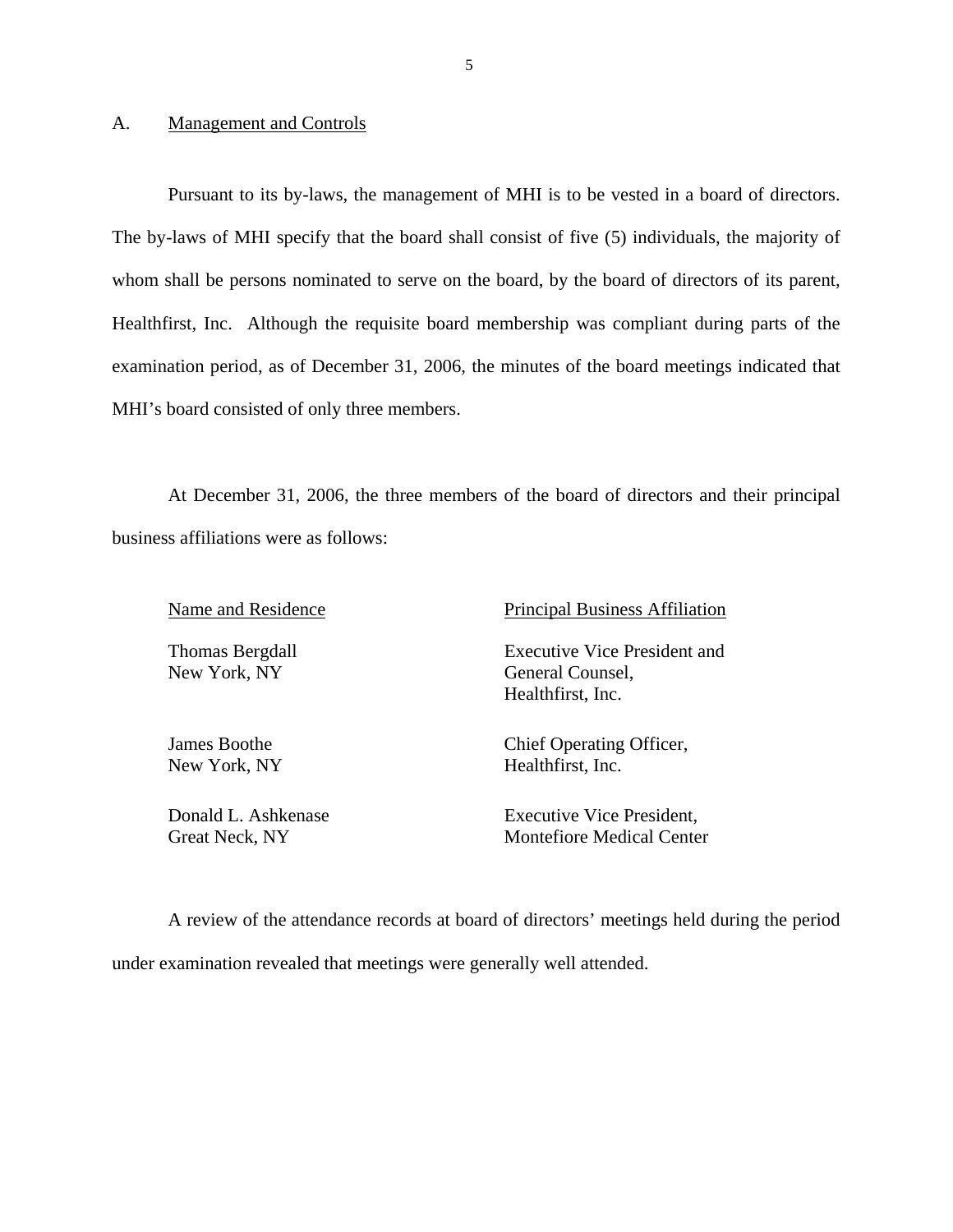It is recommended that MHI complies with its by-laws by having the required number (five) of board members, the majority of whom shall be persons nominated to serve on the board by the board of directors of its parent.

The Plan's by-laws also require that at least 20% of the board shall be composed of enrollees who are neither employees of the corporation nor providers of health services. Part 98-  $1.11(g)(1)(iii)$  of the Administrative Rules and Regulations of the Health Department (10 NYCRR 98-1.11 $(g)(1)$ ) states in part:

> "…(1) Within one year of the MCO becoming operational, no less than 20 percent of the members of the governing authority shall be enrollees of such MCO, except that…

> (iii) an HMO, PHSP, PCPCP or MLTCP may, as an alternative to or in addition to subparagraphs (i) and (ii) above, establish an enrollee advisory council which is representative of the HMO's, PHSP's, PCPCP's or MLTCP's enrollment and which has direct input to the governing authority;"

Part  $98-1.11(g)(2)$  of the Administrative Rules and Regulations of the Health Department

 $(10 \text{ NYCRR } 98-1.11(g)(2))$  further states:

"(2) Employees of the MCO, providers of health services or persons having a business relationship with the MCO may not serve as enrollee or consumer representatives."

MHI formed an Enrollee Advisory Council ("Council") in 2006 for the purposes of complying with the requirements of Part  $98-1.11(g)(1)$  of the Administrative Rules and Regulations of the Health Department. The Council functioned through 2006, but was disbanded shortly after the examination date, when an independent enrollee was appointed to the board to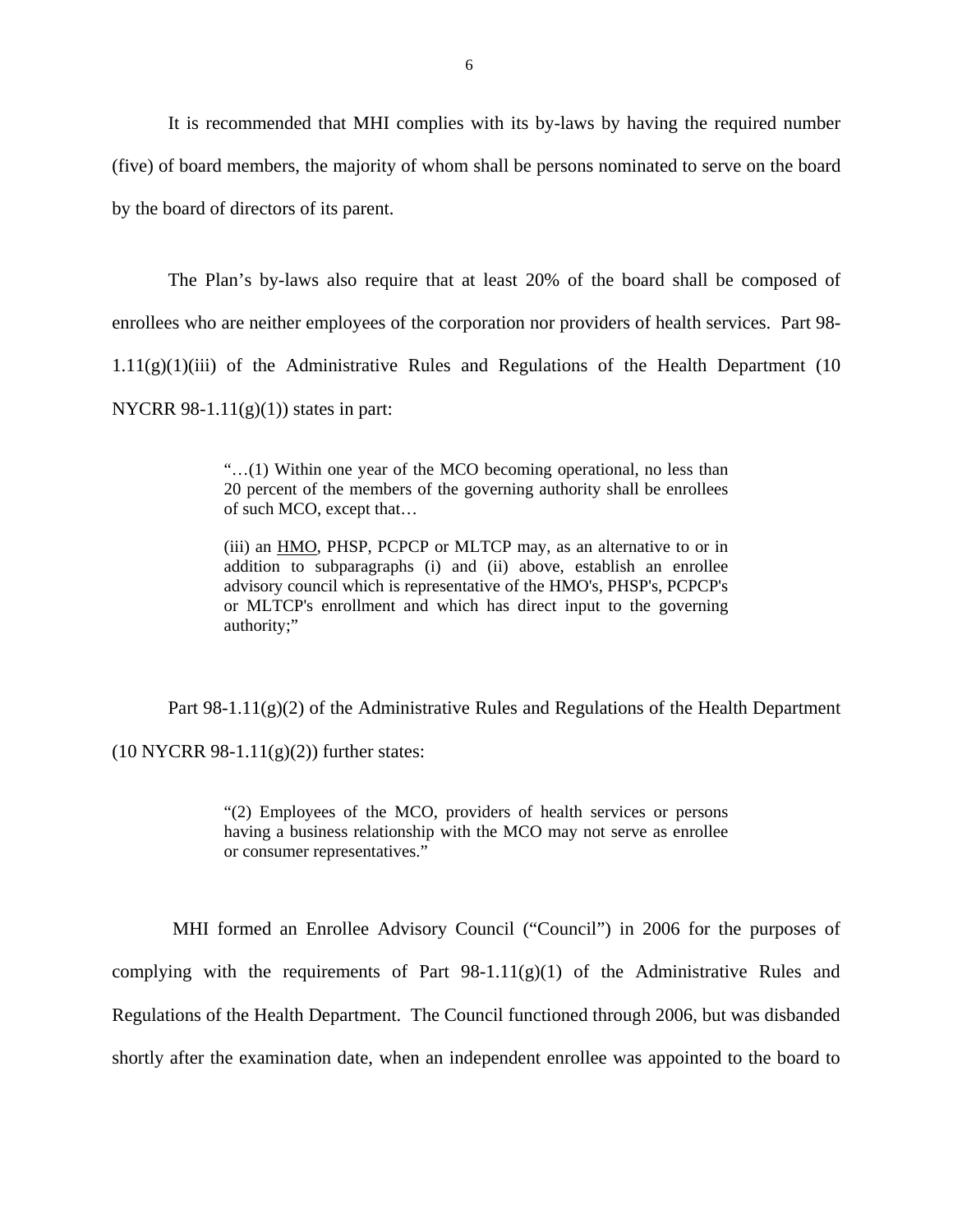fulfill the twenty percent (20%) enrollee requirement of, and in compliance with, Part 98- 1.11(g)(1). It was noted that all the Council members are Medicare enrollees.

While noting that about ninety-five percent (95%) of the Plan's enrollees are Medicare members and though not required by statute, MHI should consider including representation from other components of its enrolled population in the Council.

The by-laws of MHI require that there be four board meetings per year. The Plan was unable to provide any evidence showing that the required number of meetings was held during 2002.

It is recommended that MHI complies with its by-laws and holds the requisite number of board meetings.

The following were the principal officers of MHI as of December 31, 2006:

| Name               | Title                                      |
|--------------------|--------------------------------------------|
| Paul Dickstein     | <b>Chief Executive Officer</b>             |
| Kelley Gelein      | Secretary                                  |
| Daniel S. Phillips | Vice President and Chief Financial Officer |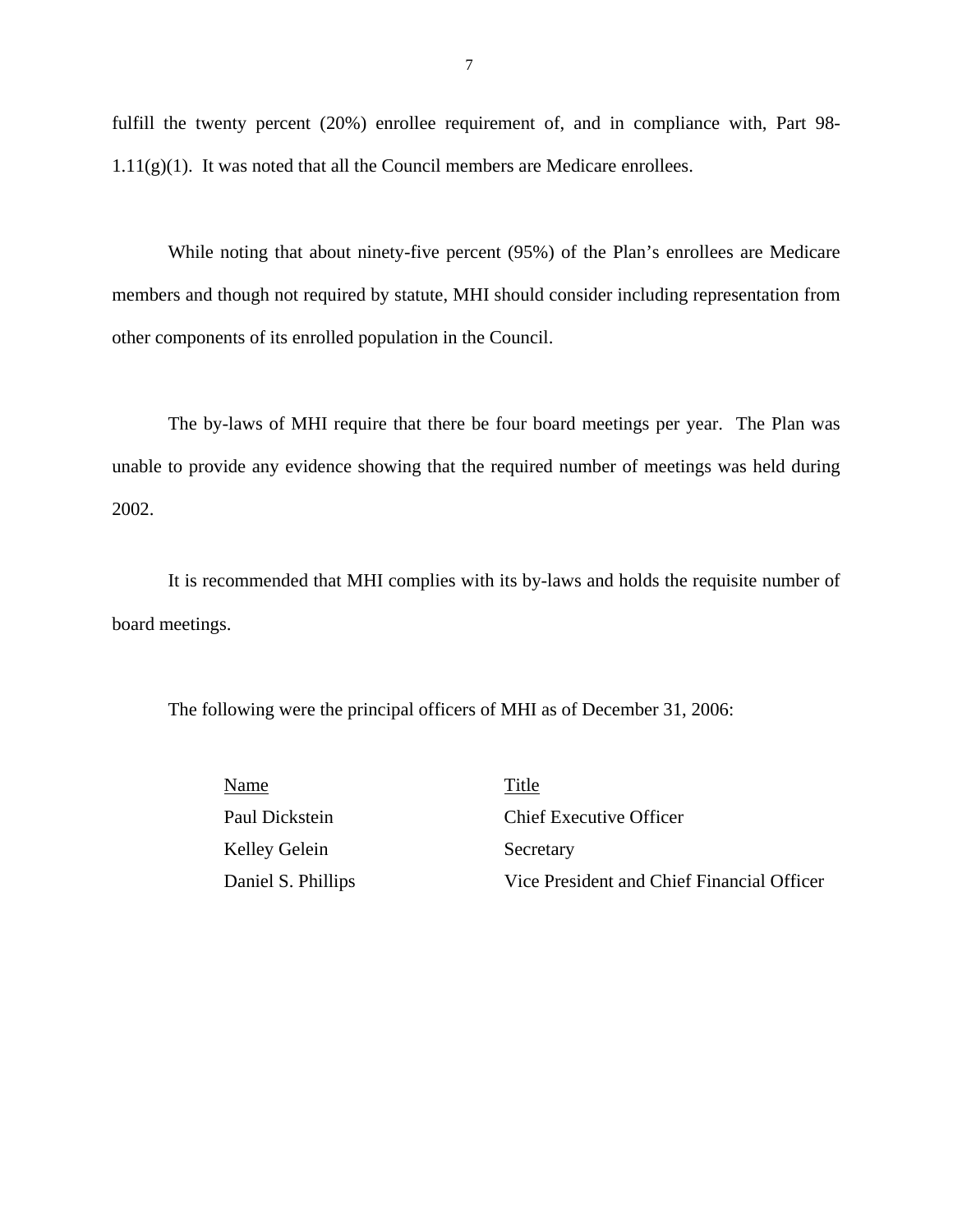#### <span id="page-9-0"></span>B. Territory and Plan of Operation

MHI was granted a certificate of authority to operate in the five boroughs of New York City ("NYC") and the counties of Nassau and Suffolk for its commercial members and for its Medicare members in NYC, excluding Richmond County.

As of December 31, 2006, MHI's total enrollment of 75,823 consisted of 3 direct pay members, 14 commercial group members, 909 Healthy New York members, 2,381 Medicaid members and 72,516 Medicare members.

#### C. Reinsurance

As of the examination date, MHI had a stop-loss agreement with Allianz Life Insurance Company of New York to limit its losses on individual claims for its Medicare, Medicaid and commercial group enrollees. Under the terms of the stop-loss agreement, MHI will be reimbursed for certain healthcare service costs incurred for an individual enrollee in excess of the "threshold amount" within a contract year. The threshold amount for the contract year ending March 31, 2007, is \$250,000. The agreement was renewed as of April 1, 2007.

In addition, by statute, MHI can receive reimbursement for specific (commercial) Direct Pay and Healthy New York members under the stop loss funds established by the New York Insurance Department ("the Department"). Under Section 4321-a of the New York Insurance Law ("Fund for standardized individual enrollee direct payment contracts"), MHI can be reimbursed for certain healthcare service costs of its Direct Pay members incurred in excess of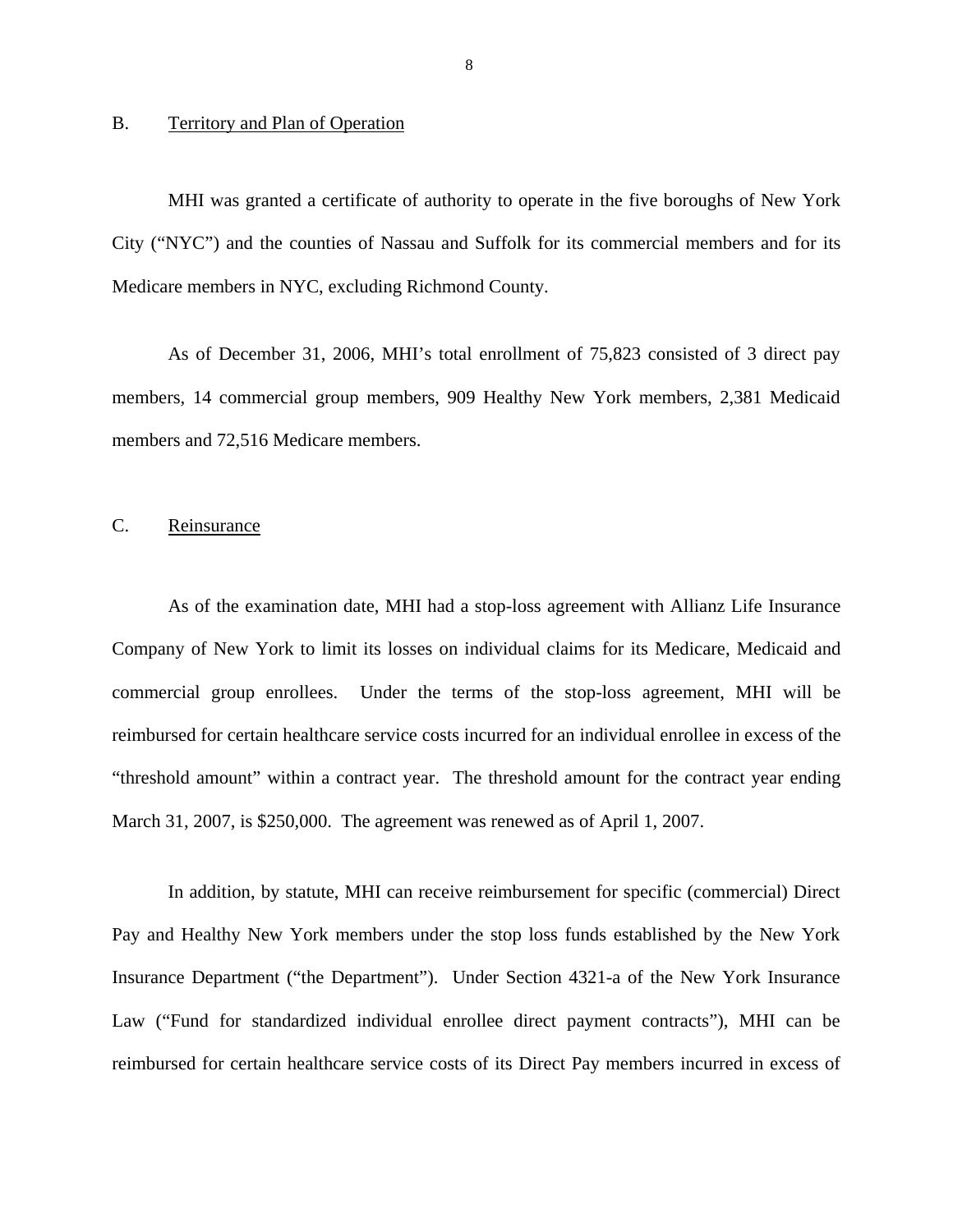<span id="page-10-0"></span>the \$20,000 threshold amount within a contract year. The maximum reimbursement for a direct pay commercial member is \$72,000.

Further, under Section 4327 of the New York Insurance Law ("Stop loss funds for standardized health insurance contracts issued to qualifying small employers and qualifying individuals"), MHI can be reimbursed for certain healthcare costs of its Healthy New York members incurred in excess of the \$30,000 threshold amount within a contract year. The maximum reimbursement per claim for Healthy New York members is \$63,000.

MHI's reinsurance recoveries were approximately \$1,551,000 for 2006 and stop-loss premiums paid for that year were \$732,500. The stop-loss agreements do not relieve MHI of its obligations to its enrollees.

#### D. Conflict of Interest

MHI does not have a conflict of interest policy in effect, as it utilizes the policy of its parent, Healthfirst, Inc. Said policy states:

> "On no less than an annual basis, each director will complete the attached Conflicts of Interest Questionnaire to directly disclose information regarding each director's relationship with Member Hospitals which he/she represents as well as any affiliates thereof."

MHI was unable to provide attestation to said policy for all but one of its board members during 2006. Also, it was noted that the policy makes reference to "directors" and not members of senior management or other key employees.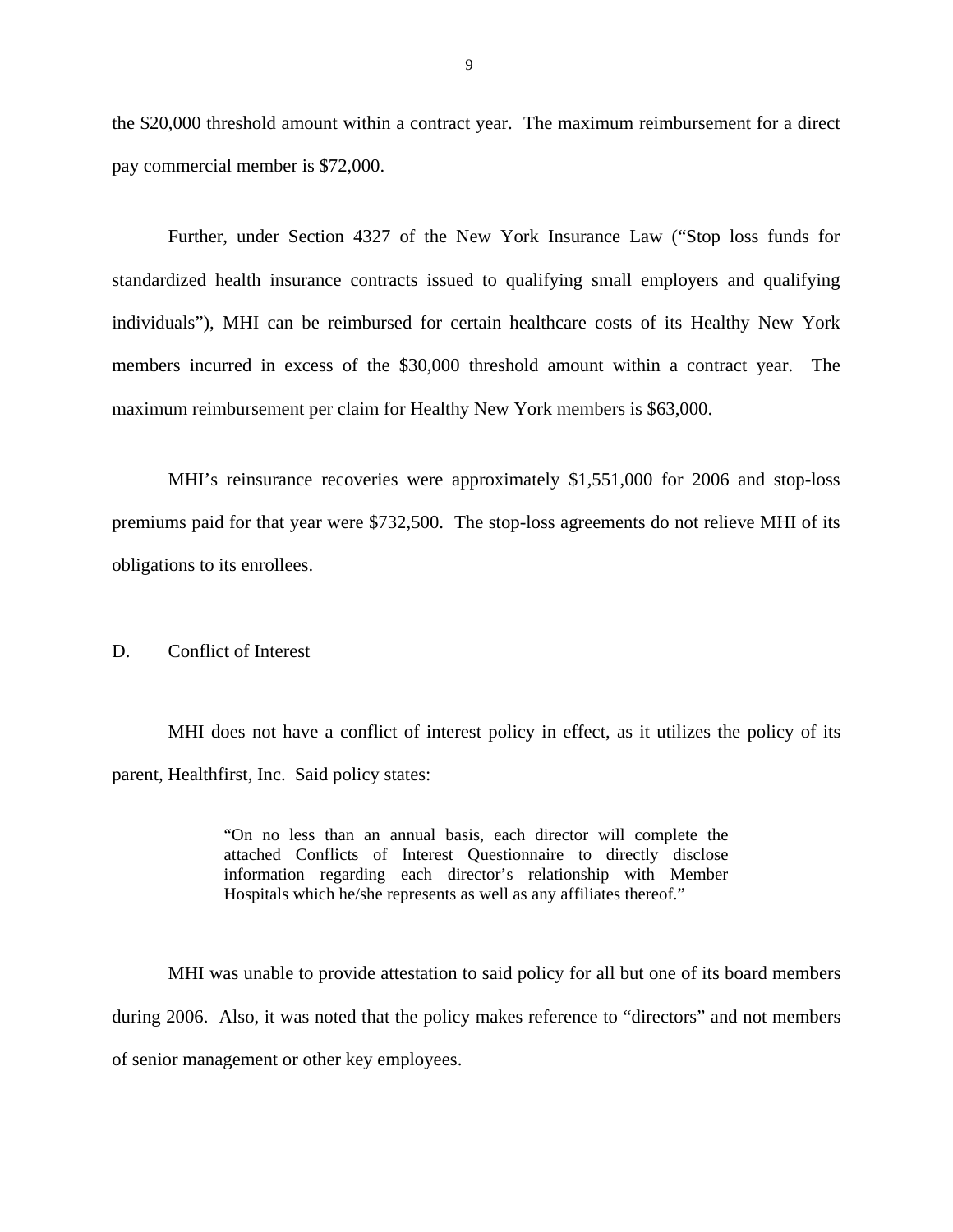<span id="page-11-0"></span>It is recommended that MHI complies with its conflict of interest policy by having its board members complete the applicable conflict of interest questionnaire. It is also recommended that completed questionnaires be maintained for all board members.

#### E. Holding Company System

The Plan is determined to be a "controlled managed care organization ("MCO") under the definitions set forth in Part 98-1.2(k) of the Administrative Rules and Regulations of the Health Department (10 NYCRR 98-1.2(k)). The Plan filed the holding company documents required by Part 98.1-16(e) of the Administrative Rules and Regulations of the Health Department during the examination period.

As of December 31, 2006, the Plan's holding company structure was as follows:



MHI has a management services agreement ("Agreement") with an affiliate, HF Management Services, LLC to obtain management and administrative services, including: all marketing and enrollment services, provider recruitment and provider relations services, accounting and financial services support, claims processing, financial reporting appropriate to member hospitals, maintenance of utilization and quality review programs and all data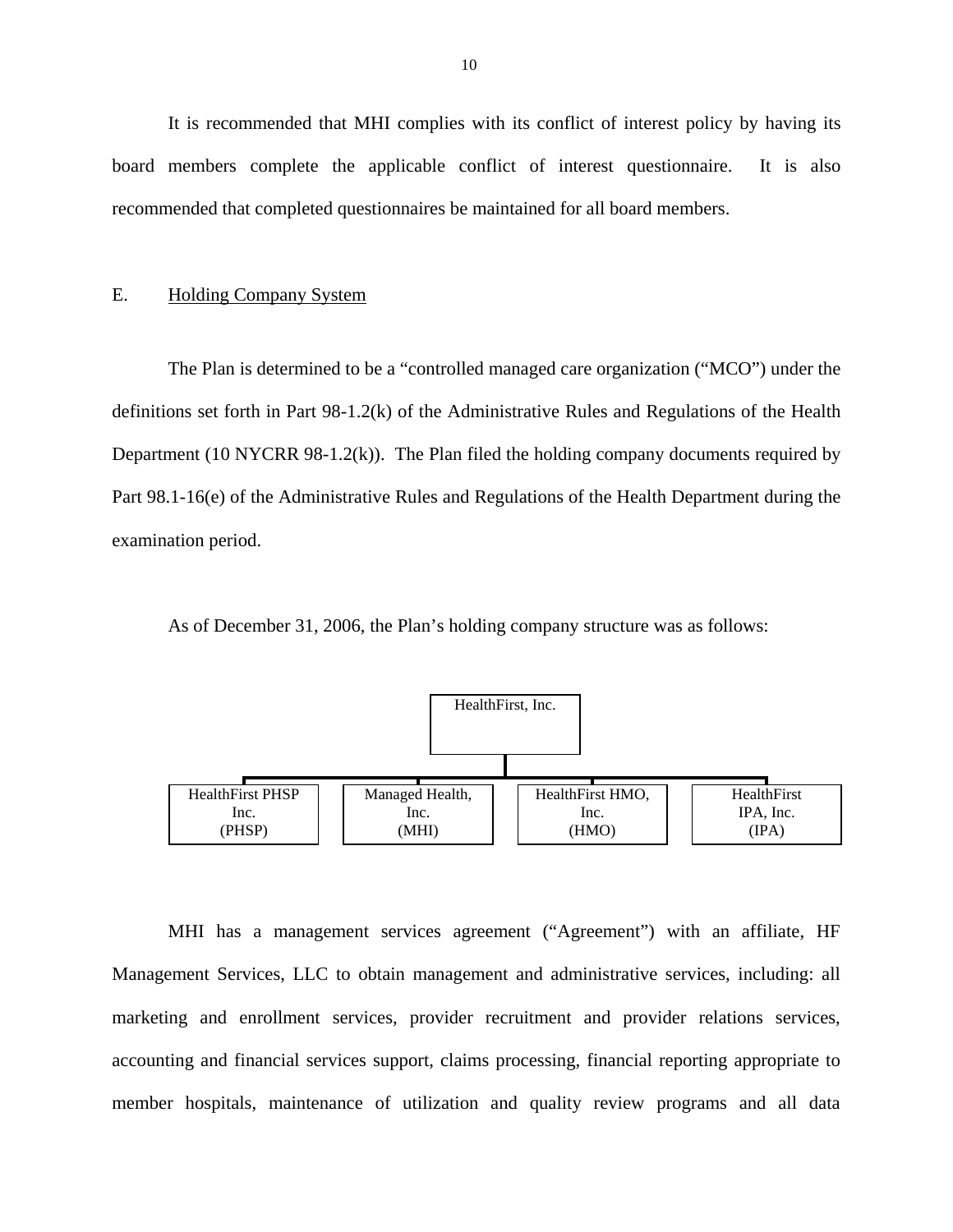<span id="page-12-0"></span>processing services. The New York State Department of Health approved an amended and restated management services agreement between HF Management Services, LLC and MHI on May 10, 2006.

In accordance with Section 80-1.4 of Department Regulation 52 (11 NYCRR 80-1.4) - "Registration of controlled insurers", MHI is required to submit its holding company filings no later than sixty days after the filing of its annual statement, which is due April 1st. During the examination period, MHI did not submit its holding company filings under this Regulation for the years 2002 and 2004 on a timely basis. However, other filings made during the examination period were timely.

It is recommended that MHI continue to submit its holding company filings required by Section 80-1.4 of Department Regulation 52 on a timely basis.

#### F. Fidelity Bonds

 *National Association of Insurance Commissioners* ("Handbook"). While the calculation of A review was performed to verify the amount of fidelity coverage that MHI had in effect as of the examination date, utilizing amounts prescribed by the *Examiners Handbook of the*  fidelity bond policy limits is not a substitute for the risk assessment that should be made by the Plan in establishing a reasonable level of insurance coverage, the examiner determined that MHI's fidelity coverage, in the amount of \$1,250,000, was below the suggested required minimum coverage amount of \$1,750,000 to \$2,000,000 as calculated from the Handbook.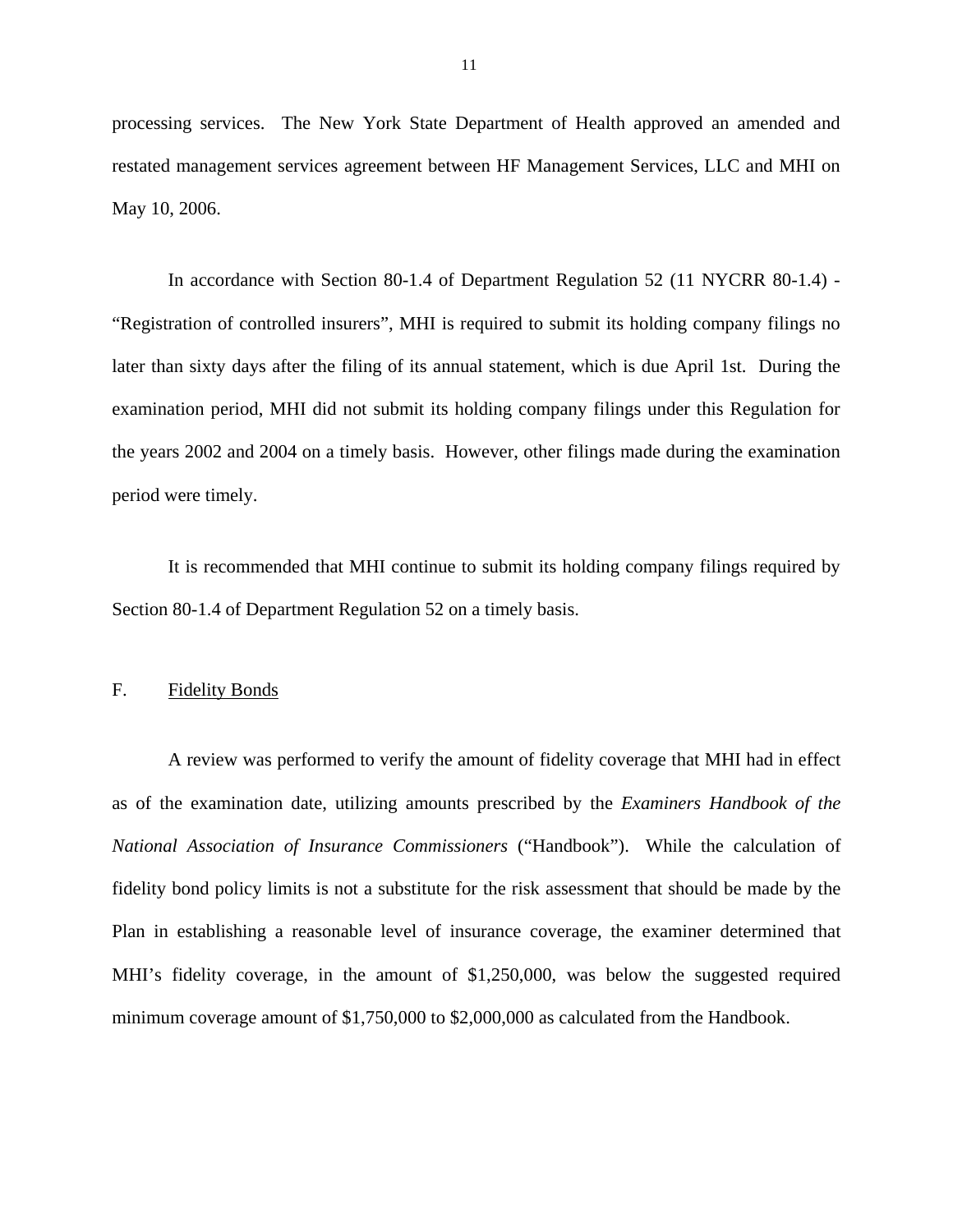<span id="page-13-0"></span>It is recommended that MHI increase its fidelity bond coverage to at least \$1,750,000, in order to meet the terms of the Examiners Handbook of the National Association of Insurance Commissioners.

#### G. Accounts and Records

During the course of the examination, it was noted that the Plan's treatment of certain items was not in accordance with Statutory Accounting Principles, annual statement instructions and/or Department guidelines. A description of such items is as follows:

1. In its filed 2006 annual statement, MHI incorrectly calculated and reported its contingency reserves. After the Plan was notified, a revised page was submitted to the Department.

 entity that has no internal audit function may lack the ready means to detect errors and problems. Properly organized and effectively operated internal auditing gives management and the audit 2. MHI did not maintain an internal audit department during the examination period. An committee a way to monitor the reliability and the integrity of financial and operating information. The internal audit function thus is an important element in preventing and detecting fraudulent financial reporting and errors. Furthermore, to be effective, internal auditors must have the acknowledged support of top management and the board of directors through its audit committee. The Plan should set forth, in writing, the scope of responsibilities for the internal audit function.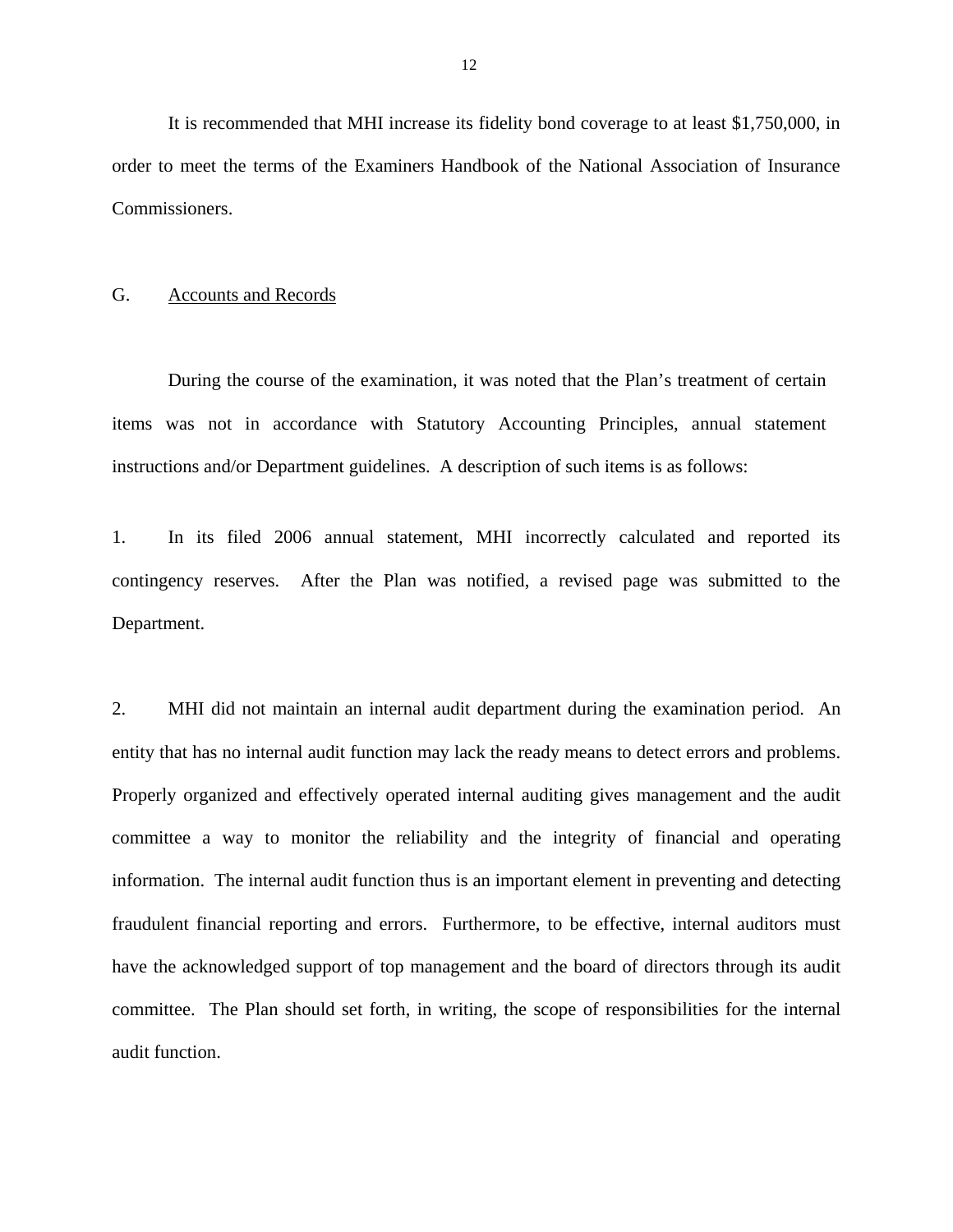It is recommended that the Plan establish and maintain an effective internal audit unit staffed with an adequate number of qualified personnel appropriate to its size.

Subsequent to the examination date, MHI's parent, Healthfirst, Inc., formed an internal audit department ("IAD") that is anticipated to cover MHI. However, the examiner did not review any aspect of the IAD's functions, particularly those purported to cover the operations of MHI.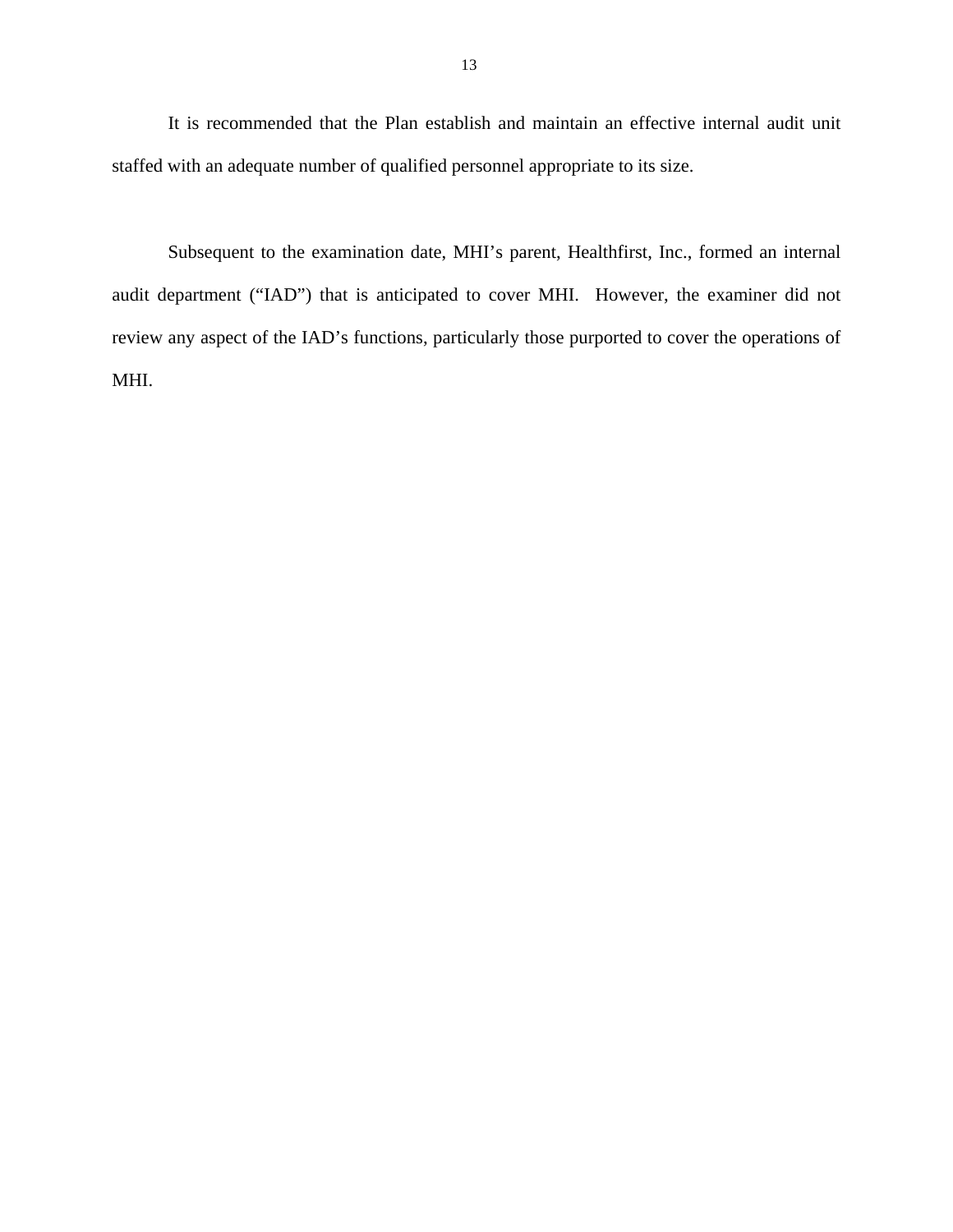#### **3. FINANCIAL STATEMENTS**

#### A. Balance Sheet

The following shows the assets, liabilities and surplus as determined by this examination as of December 31, 2006. This is the same as the balance sheet filed by the Plan in its December 31, 2006 annual statement:

| Assets                                 | Examination   | Plan             |
|----------------------------------------|---------------|------------------|
| <b>Bonds</b>                           | \$49,055,923  | \$49,055,923     |
| Cash                                   | 149,977,828   | 149,977,828      |
| Premiums receivable                    | 27,592,610    | 27,592,610       |
| Reinsurance recoverable                | 830,192       | 830,192          |
| Receivable from affiliates             | 61,296        | 61,296           |
| Other current assets                   | 2,020,904     | 2,020,904        |
| <b>Total assets</b>                    | \$229,538,753 | \$229,538,753    |
| Liabilities                            |               |                  |
| Claims payable                         | \$114,034,503 | \$114,034,503    |
| Premiums received in advance           | 23,051,296    | 23,051,296       |
| General expenses due and accrued       | 273,608       | 273,608          |
| Other current liabilities              | 3,774,132     | 3,774,132        |
| Due to third party payors              | 6,387,222     | 6,387,222        |
| <b>Total liabilities</b>               | \$147,520,760 | \$147,520,760    |
| <b>Capital and Surplus</b>             |               |                  |
| Gross paid in and surplus              | \$46,091,030  | \$46,091,030     |
| Contingency reserves                   | 35,765,043    | 35,765,043       |
| Unassigned funds (surplus)             | 161,920       | 161,920          |
| Total capital and surplus              | \$82,017,993  | 82,017,993<br>\$ |
| Total liabilities, capital and surplus | \$229,538,753 | \$229,538,753    |

 been established herein relative to such contingency. Note: The Internal Revenue Service has not conducted any audits of the income tax returns filed on behalf of the Plan through tax year 2006. The Plan is a not-for-profit HMO which falls under IRC Section  $501(C)(3)$ , which exempts the Plan from federal income tax. The examiner is unaware of any potential exposure of the Plan to any tax assessments and no liability has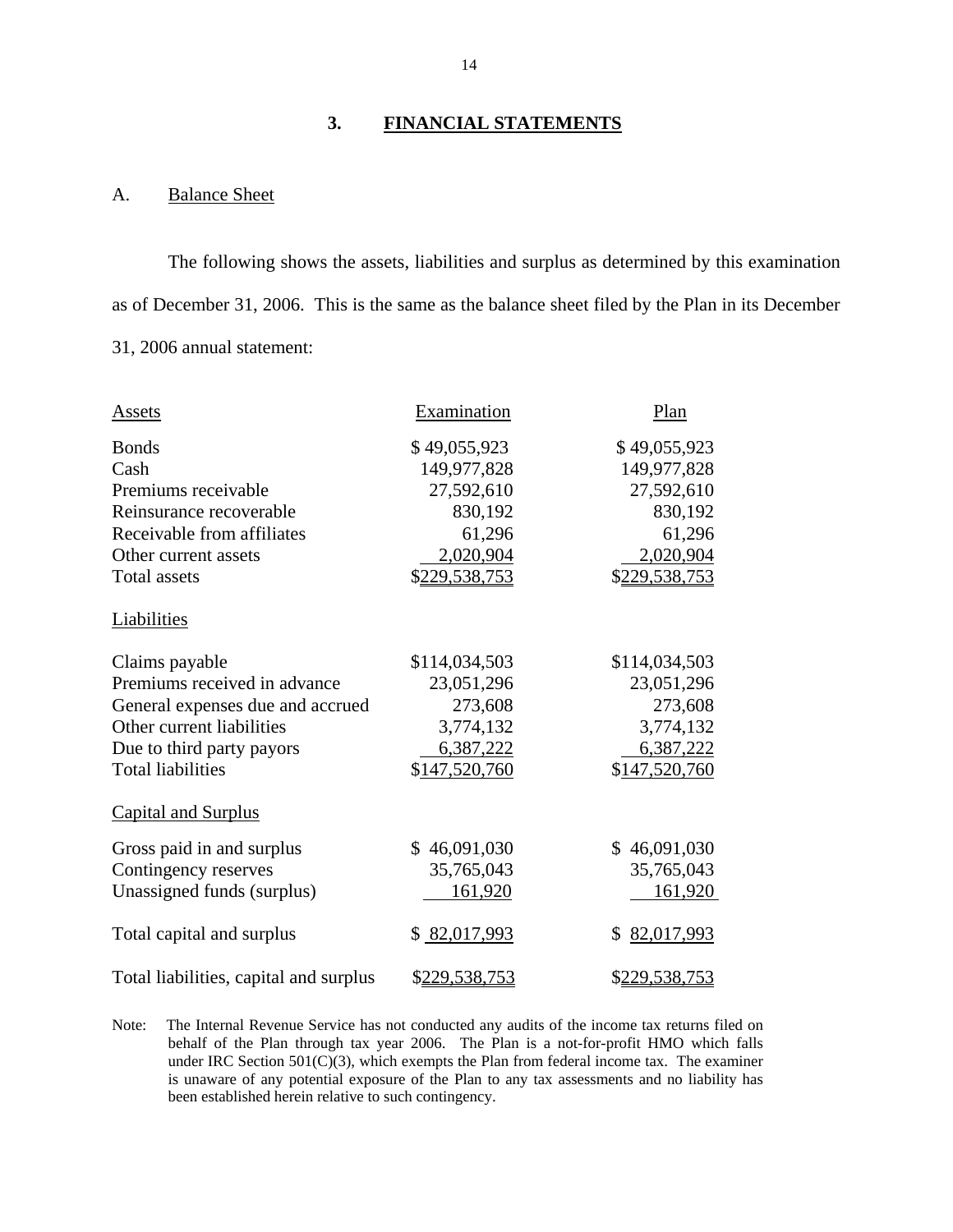# B. Statement of Revenue, Expenses and Surplus

Reserves and unassigned funds increased by \$55,688,795 during the examination period,

January 1, 2002 through December 31, 2006, detailed as follows:

## Revenue

| Net premiums earned            | \$1,427,616,707 |                  |
|--------------------------------|-----------------|------------------|
| Other revenue                  | 283,155         |                  |
| Total revenue                  |                 | \$1,427,899,862  |
| <b>Expenses</b>                |                 |                  |
| Hospital/medical benefits      | 716,628,243     |                  |
| Other professional services    | 11,813,406      |                  |
| Emergency room and out of area | 7,215,594       |                  |
| Prescription drugs             | 74,333,312      |                  |
| Other medical and hospital     | 105,243,298     |                  |
| True-up adjustment             | 103,451,001     |                  |
| Risk pool balance              | 122,013,701     |                  |
| Aggregate write-in             | 80,159,427      |                  |
| Incentive pool                 | (8,853,662)     |                  |
| Net reinsurance recoveries     | (944, 446)      |                  |
| Administration expenses        | 202,522,244     |                  |
| Total expenses                 |                 | 1,415,471,010    |
| Net underwriting gain          |                 | 12,428,852       |
| Net investment income earned   |                 | 16,711,428       |
| Other income                   |                 | 124,936          |
| Net income                     |                 | \$<br>29,265,216 |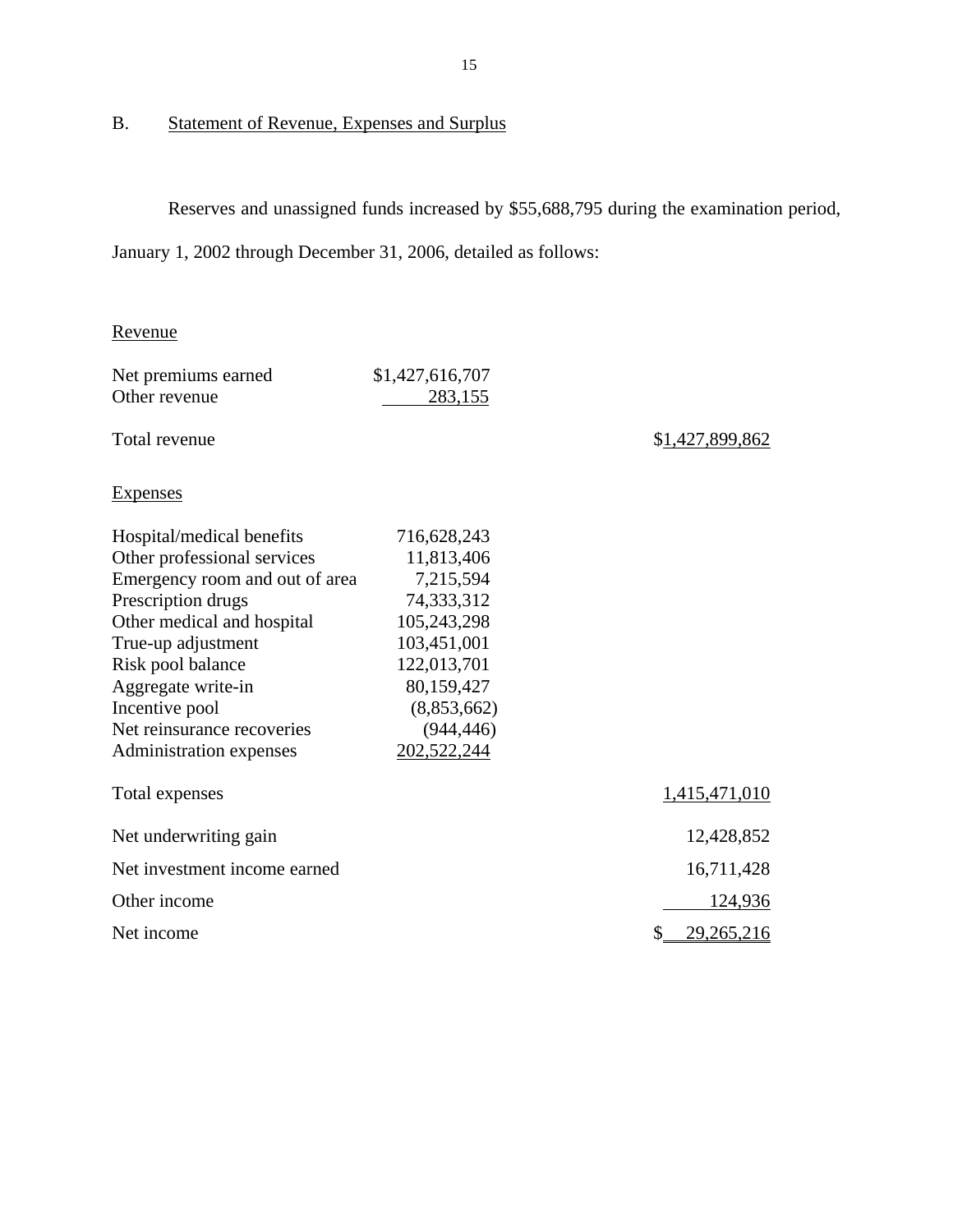#### **Changes in Surplus**

Surplus per report on examination as of December 31, 2001 \$26,329,198

|                                                              | Gains in<br>Surplus | Losses in<br>Surplus |            |
|--------------------------------------------------------------|---------------------|----------------------|------------|
| Net income                                                   | \$29,265,216        |                      |            |
| Change in non-admitted assets                                | 11,042,130          |                      |            |
| Paid in surplus notes                                        |                     | 9,989,043            |            |
| Paid in capital                                              | 5,615,295           |                      |            |
| Paid in surplus                                              | 19,959,758          |                      |            |
| Prior period adjustment                                      |                     | 204,561              |            |
| Net increase in capital and net worth                        |                     |                      | 55,688,795 |
| Surplus per report on examination<br>as of December 31, 2006 |                     |                      |            |

#### **4. CLAIMS PAYABLE**

The examination liability of \$114,034,503 for the captioned account is the same as the amount reported by the Plan in its filed annual statement as of December 31, 2006.

The examination reserve was based upon actual payments made subsequent to the examination date, with an estimate for claims remaining unpaid at that date. Such estimate was calculated based on actuarial principles, which utilized the Plan's historical payment experience, appropriately modified for current claims payment patterns. The examination analysis was conducted in accordance with generally accepted actuarial principles and practices and the analysis was conducted using statistical information contained in the Plan's internal records and in its filed annual and quarterly statements, as verified during the examination.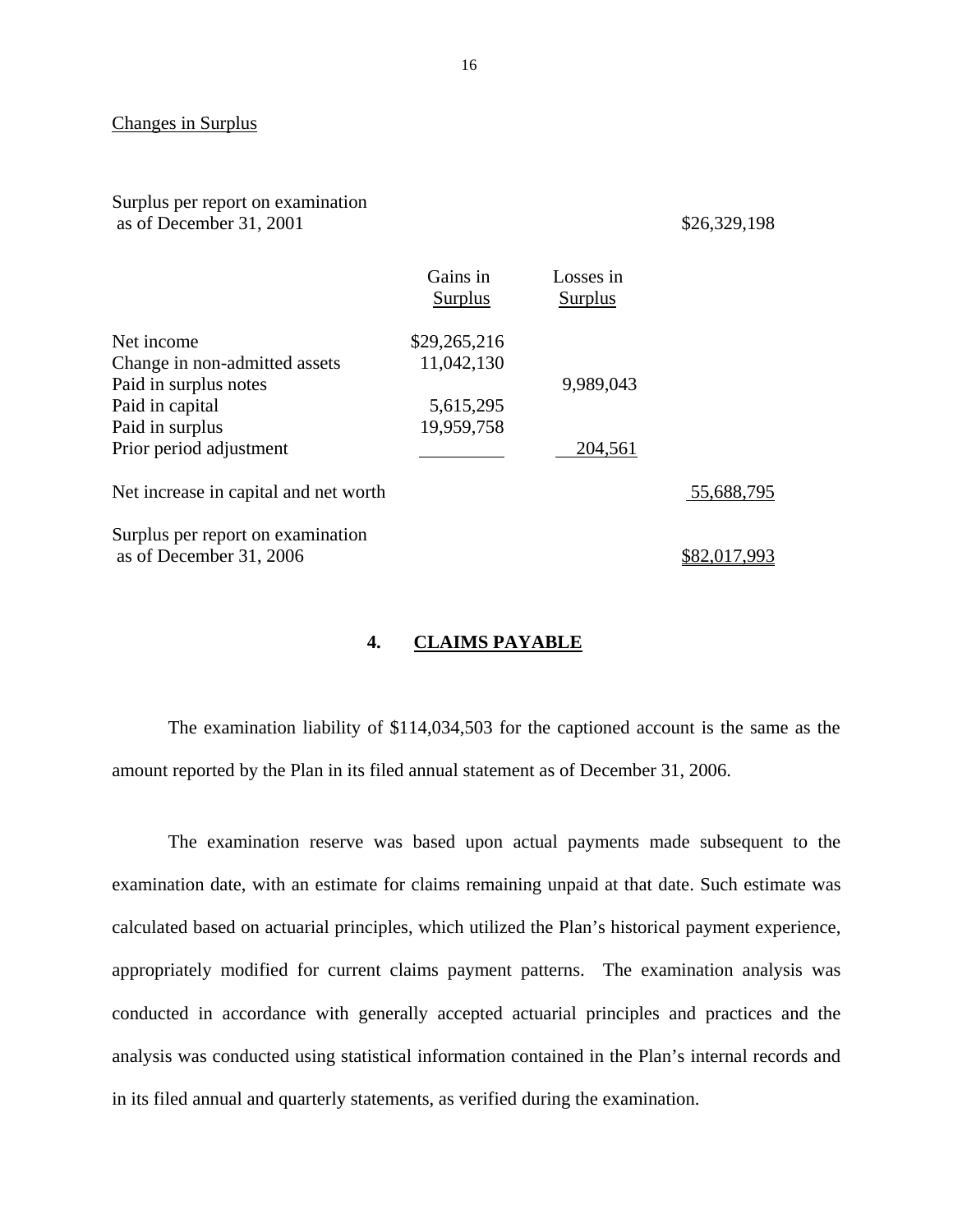#### **5. MARKET CONDUCT ACTIVITIES**

<span id="page-18-0"></span>In the course of this examination, a review was made of the manner in which the Plan conducts its business practices and fulfills its contractual obligations to policyholders and claimants. The review was general in nature and is not to be construed to encompass the more precise scope of a market conduct examination.

The review was directed at the practices of the Plan in the following major areas:

- A. Agents and brokers
- B. Underwriting and rating
- C. Claims processing
- D. Prompt Pay Law
- E. Grievances, appeals and complaints

#### A. Agents and Brokers

During the examination period, MHI contracted with licensed agents and brokers to sell its various health insurance products. MHI also utilized salaried employees in its internal Sales Department to generate business and enroll members in its Medicare and commercial products.

A review of MHI's sales practices, agents' and brokers' licensing and related processes was conducted during the examination. It was noted that there were areas of non-compliance as detailed below: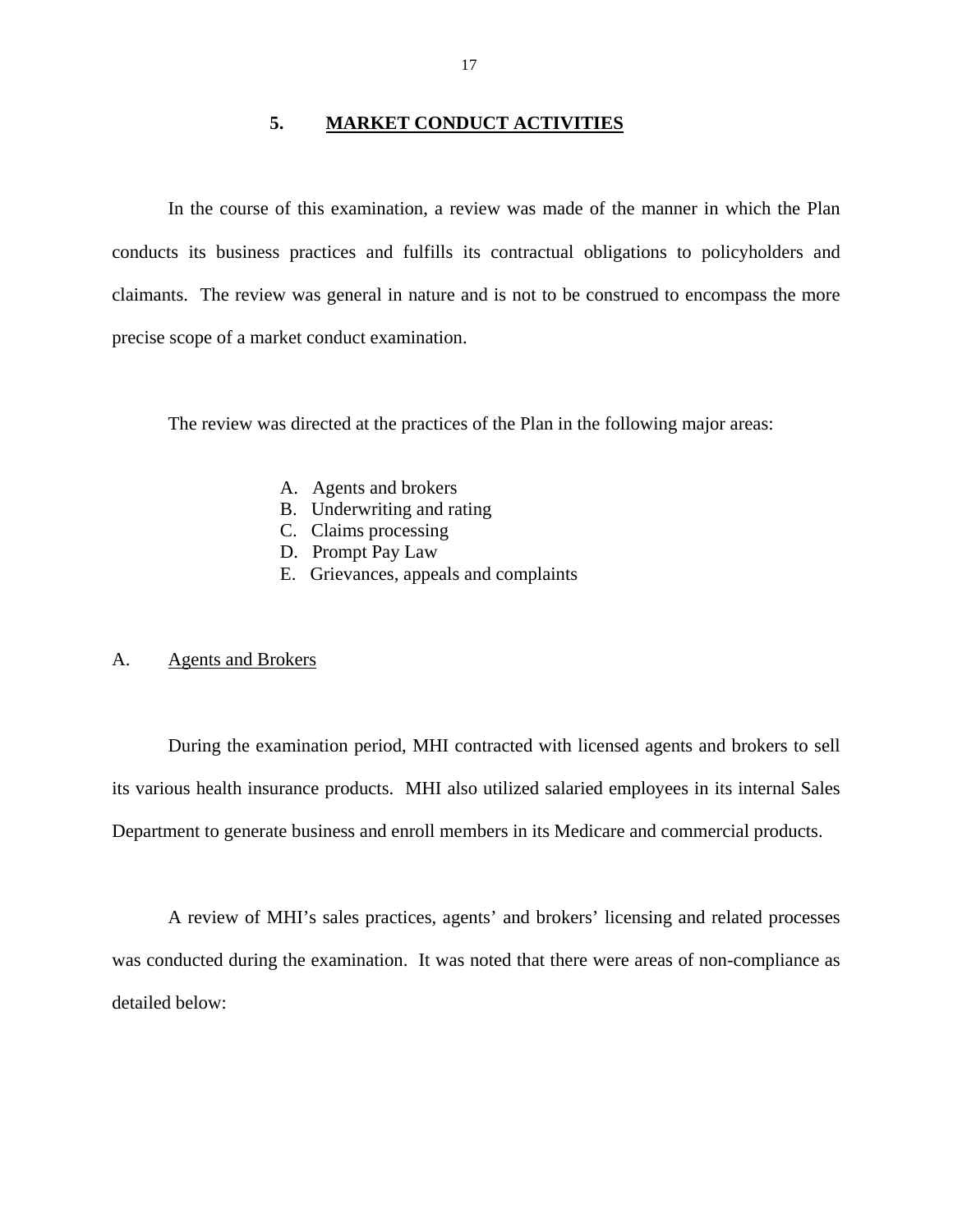Section  $2102(a)(1)$  of the New York Insurance Law prohibits any person, firm or corporation from acting as an insurance agent or broker without the requisite license. Said statute states:

> "No person, firm association or corporation shall act as an insurance producer or insurance adjuster in this state without having authority to do so by virtue of a license issued and in force pursuant to the provisions of this chapter."

Managed Health, Inc. utilized some employees that were not licensed as agents to solicit and enroll new members. As approximately ninety-five percent (95%) of the Plan's business is Medicare, this practice principally involved the enrollment of members into the Plan's Medicare Advantage program; whereby the sales representative received a one-time payment for each new member enrolled. Section 2101 of the New York Insurance Law defines the term "insurance agent" and denotes an exemption to the licensing of any regular salaried officer or employee of a licensed insurer under certain conditions.

Specifically, Section 2101(a)(1) of the New York Insurance Law states in pertinent part that the term "insurance agent" shall not include any regular salaried officer or employee of a licensed insurer if:

> "…such officer or employee does not receive a commission or other compensation for his services which commission or other compensation is directly dependent upon the amount of business done;"

Since MHI's employees are compensated in a manner that is directly dependent upon the volume of business produced, they are deemed to be "insurance agents" as defined by the above statute, and are thus required to obtain the requisite license required by Section  $2101(a)(1)$  of the New York Insurance Law.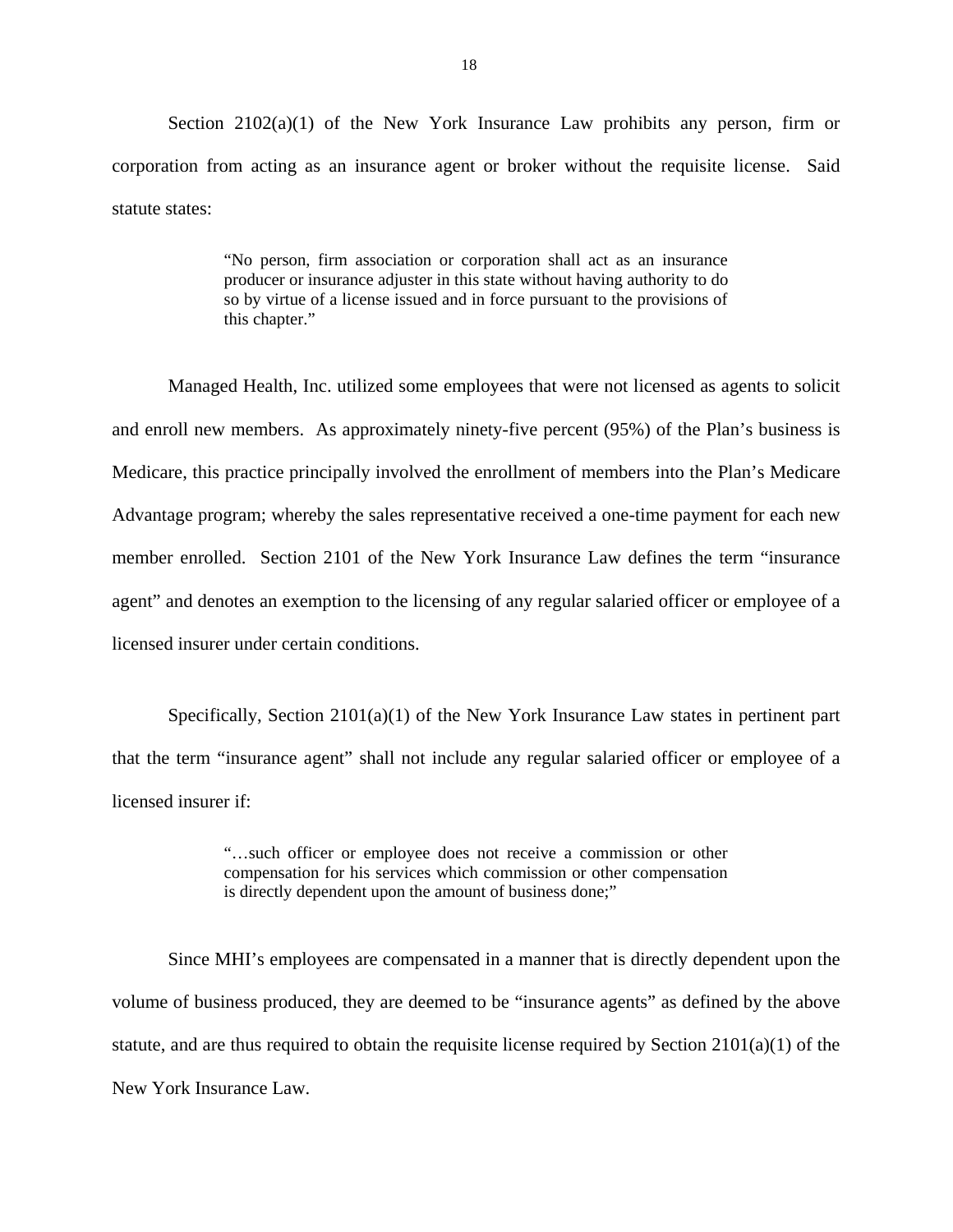Additionally, Section 2114(a)(3) of the New York Insurance Law states:

"No insurer, fraternal benefit society or health maintenance organization doing business in this state and no agent or other representative thereof shall pay any commission or other compensation to any person, firm, association or corporation for services in soliciting, negotiating or selling in this state any new contract of accident or health insurance or any new health maintenance organization contract, except to a licensed accident and health insurance agent of such insurer, such society or health maintenance organization, or to a licensed insurance broker of this state, and except to a person described in paragraph two or three of subsection (a) of section two thousand one hundred one of this article."

With respect to its internal sales personnel, it should be noted that MHI was unable to provide evidence that one hundred and five (105) persons, or forty-eight percent (48%) of its internal sales force were properly licensed as agents.

In view of the foregoing, MHI violated Sections  $2102(a)(1)$  and  $2114(a)(3)$  of the New York Insurance Law in that commissions (sales based compensation) were paid to unlicensed internal sales representatives that met the classification of an "agent", as defined above.

It is recommended that MHI ensure that its employees who earn a commission or fee based on sales/enrollments obtain the requisite license in compliance with Section 2102(a)(1) of the New York Insurance Law, and that the Plan act in compliance with Section  $2114(a)(3)$  of the New York Insurance Law by ensuring that commissions (sales based compensation) are only paid to licensed agents.

It should be noted that the prior report on examination as of December 31, 2001 contained similar findings and made recommendations similar to those noted above. After the release of the 2001 examination report, MHI asked that the 2001 findings be reconsidered by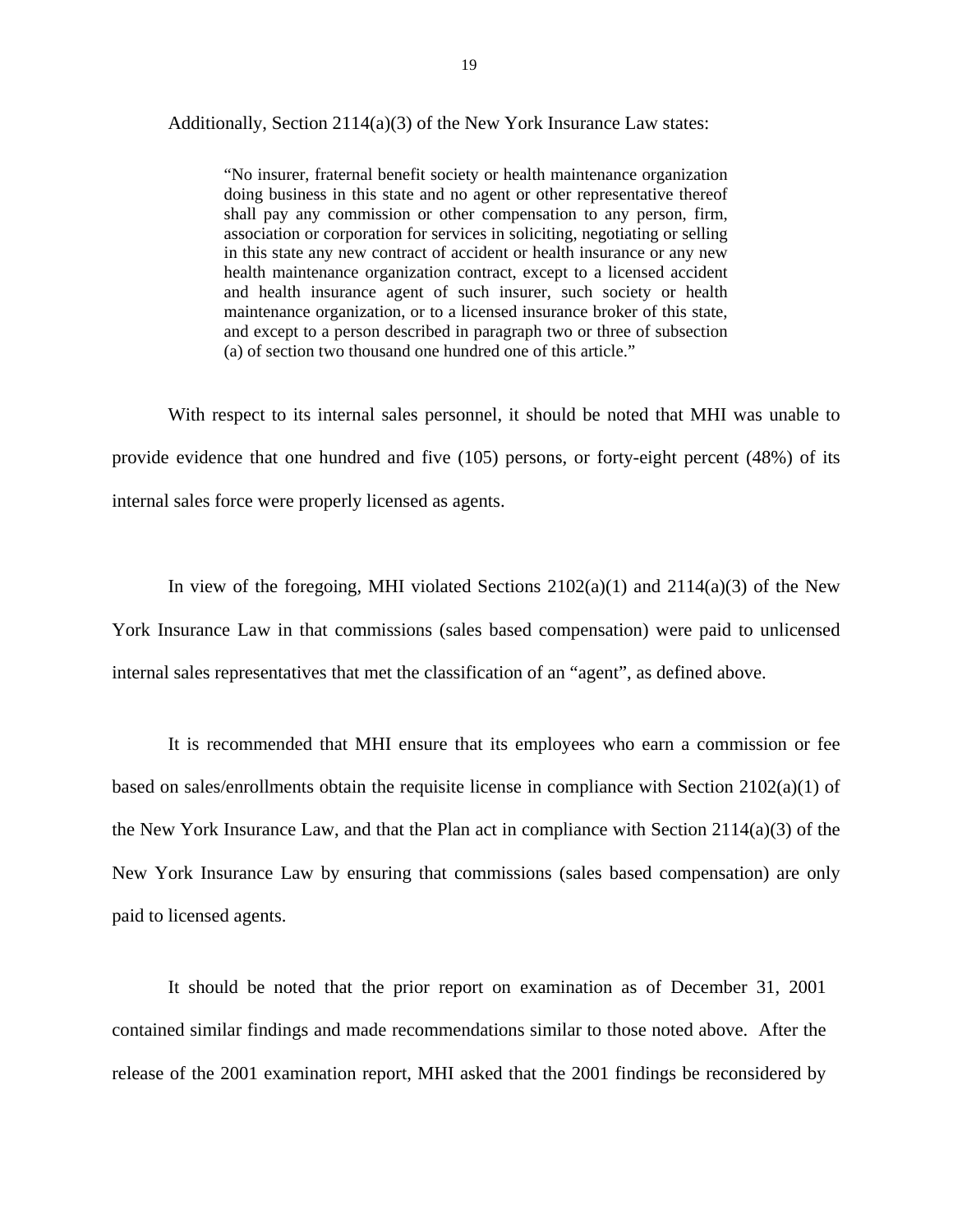the Department, citing jurisdictional uncertainty of the applicability of state laws to the federal Medicare program. The examination's findings were subsequently supported by an opinion of the Department's Office of General Counsel ("OGC"), dated August 1, 2003, which specifically addressed the licensing/compensation requirements of the Plan's Medicare sales force. However, shortly after the opinion was issued, federal law changed again with the enactment of the Medicare Prescription Drug Improvement and Modernization Act of 2003 ("MMA"). As a result of the change in federal law, MHI again requested that the Department reconsider its position. At this time, MHI also requested a formal opinion on federal preemption from the federal Centers for Medicare and Medicaid Services ("CMS"). The Department's OGC, in an opinion issued January 1, 2005, upheld its opinion from 2003, which supported the aforementioned examination findings regarding the Plan's agents' licensing violations. CMS did not respond directly to MHI's request for an opinion on the issue, but in August 2005 issued marketing guidelines that recommended that Medicare sales agents be licensed if they were to receive commissions or bonuses.

In August 2003, MHI provided written correspondence to the Department noting that all existing Medicare sales representatives, engaged in the procurement of Medicare+Choice applications from potential members, would be licensed as insurance agents and duly appointed by MHI in accordance with applicable Insurance Laws by October 15, 2003. In January 2004, MHI then wrote to the Department to note the challenges that were hindering its ability to comply with the aforementioned Insurance Laws regarding agents' licensing, including the length of time the licensing process took and a licensing examination that covered subject matter entirely distinct from a Medicare sales representative's background and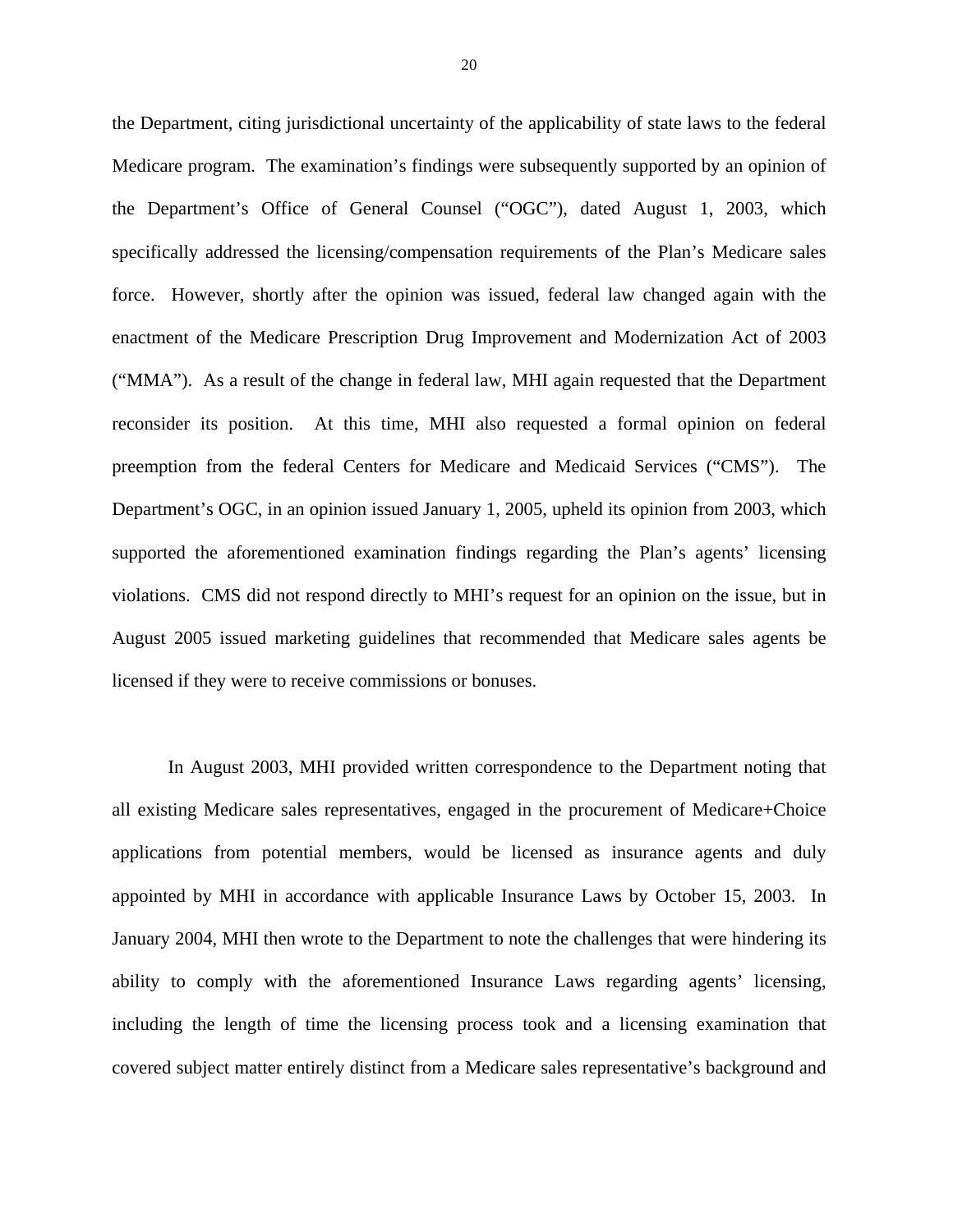training. In this letter MHI noted that the remaining unlicensed Medicare sales representatives would be licensed by March 2004 and appointed by April 2004.

In May 2007, as part of its correspondence regarding the upcoming examination as of December 31, 2006, MHI sent another letter to the Department. This letter noted that until March 1, 2007, MHI had continued to pay compensation to its Medicare sales representatives, some of whom were not licensed, based on the number of individuals enrolled, in violation of the abovementioned statutes and the findings contained herein, as well as those in the report on examination as of December 31, 2001.

It is recommended that the Plan provide complete and accurate information when communicating with this Department.

The Plan's management and board of directors are reminded of their fiduciary responsibility to provide proper oversight of the Plan's operations and to determine that they are being conducted in accordance with applicable statutes, rules and regulations.

Section 2112(a) of the New York Insurance Law states:

"Every insurer, fraternal benefit society or health maintenance organization doing business in this state shall file a certificate of appointment in such form as the superintendent may prescribe in order to appoint insurance agents to represent such insurer, fraternal benefit society or health maintenance organization."

MHI violated Section 2112(a) of New York Insurance Law in that no certificates of appointment were on file for any of its insurance agents as prescribed by statute.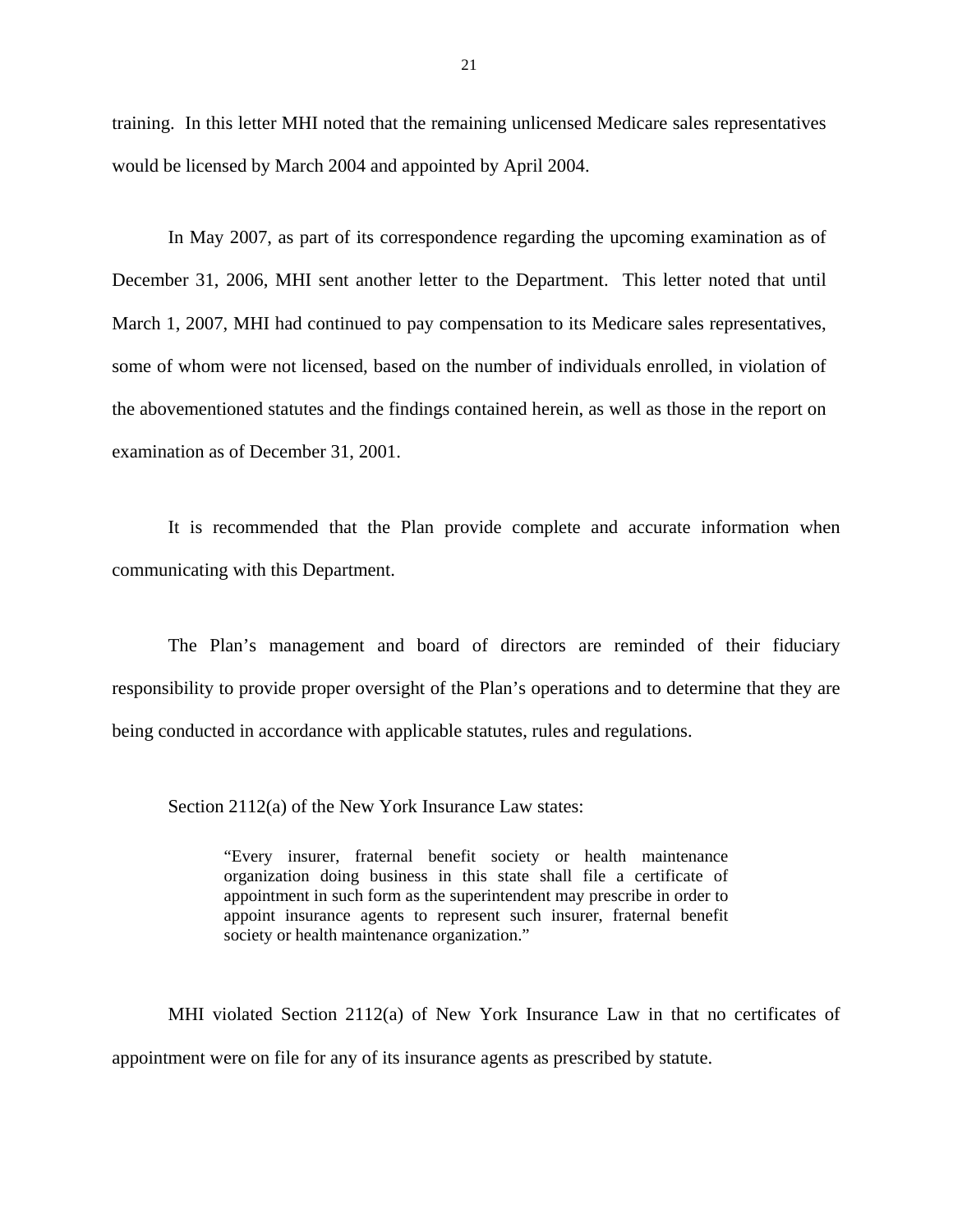It is recommended that MHI complies with the requirement of Section 2112(a) of the New York Insurance Law and file certificates of appointment for its insurance agents with the Department. It is also recommended that the Plan maintain evidence of such filings.

Section 2112(d) of the New York Insurance Law states in part:

"Every insurer, fraternal benefit society or health maintenance organization…doing business in this state shall, upon termination of the certificate of appointment…of any insurance agent licensed in this state, file with the superintendent within thirty days a statement, in such form as the superintendent may prescribe, of the facts relative to such termination for cause."

The Plan could not provide any evidence to the examiner that it notified the Department of terminated agents as required by the above statute. Accordingly, it appears that MHI violated Section 2112(d) of New York Insurance Law in that it did not report any of its terminated agents to the Department.

It is recommended that MHI complies with the requirements of Section 2112(d) of the New York Insurance Law by reporting its terminated agents to the Department.

In October 2007, subsequent to the date of examination, the New York State Department of Health and Office of the New York State Attorney General conducted an investigation of the Plan's parent, Healthfirst, Inc., in regard to certain marketing and agents' compensation practices. Healthfirst, Inc. entered into a settlement of the investigation in August 2008.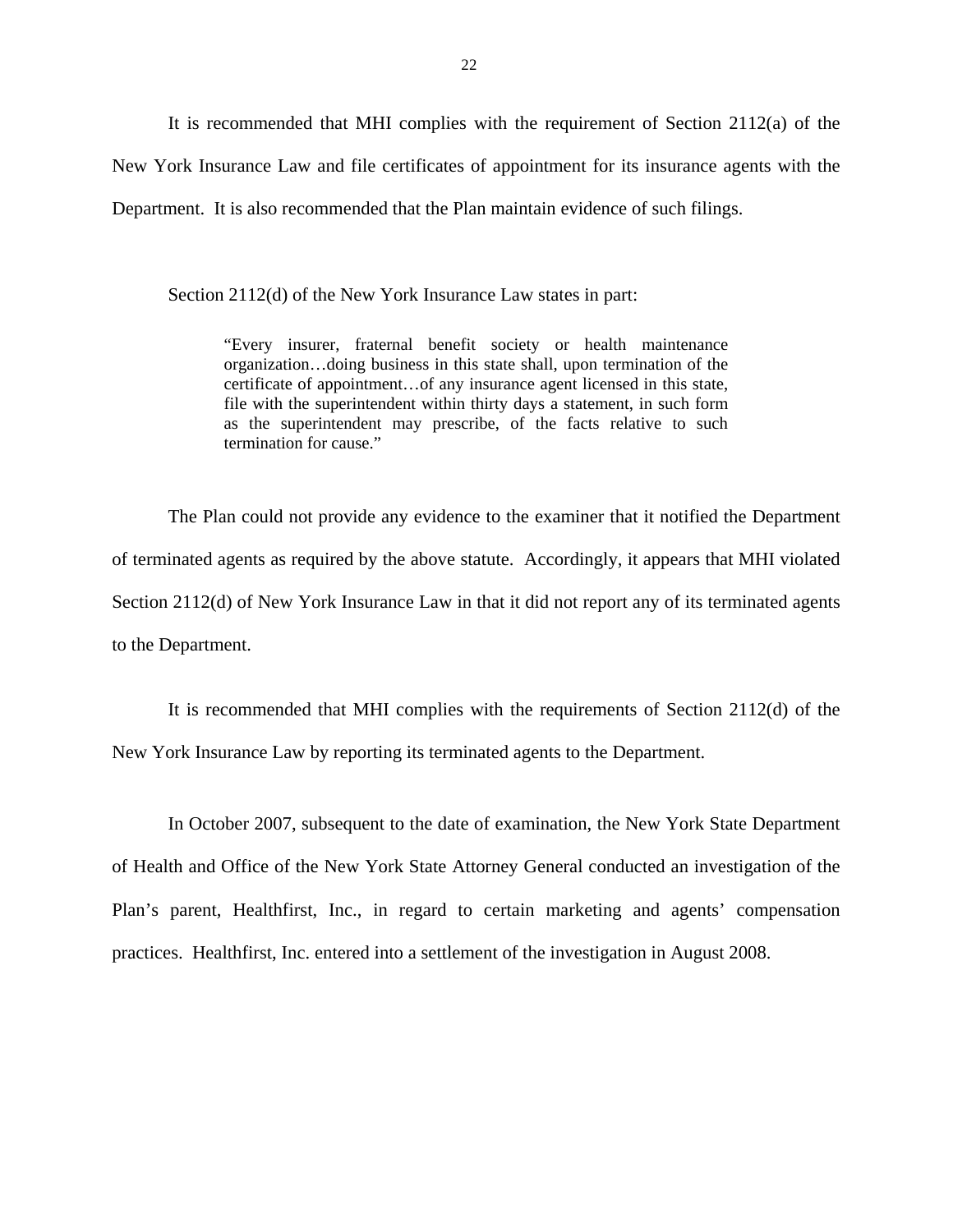B. Underwriting and Rating

A review of MHI's underwriting and rating procedures was performed. The examiner randomly selected invoices used for MHI's "direct pay" and small group enrollment. The examiner's review revealed that the billing statements did not reflect MHI's rates on file with the Department.

Section 4308(b) of the New York Insurance Law states in part:

schedule of the premiums or, if appropriate, rating formula from which "No corporation subject to the provisions of this article shall enter into any contract unless and until it shall have filed with the superintendent a premiums are determined, to be paid under the contracts and shall have obtained the superintendent's approval thereof…"

It should be noted that the rates charged were less than those filed by MHI and the total number of enrollees impacted by this billing error was a small component of MHI's membership, as follows:

| Year       | 2002 | 2003 | 2004 | 2005 | 2006 |
|------------|------|------|------|------|------|
| Membership | 298  | 35   | 23   | 19   |      |

Thus, the enrollees were not materially harmed and the total underpayment of premiums did not adversely impact MHI.

It is recommended that MHI complies with the requirements of Section 4308(b) of the New York Insurance Law by charging rates that have been filed with and approved by the Department.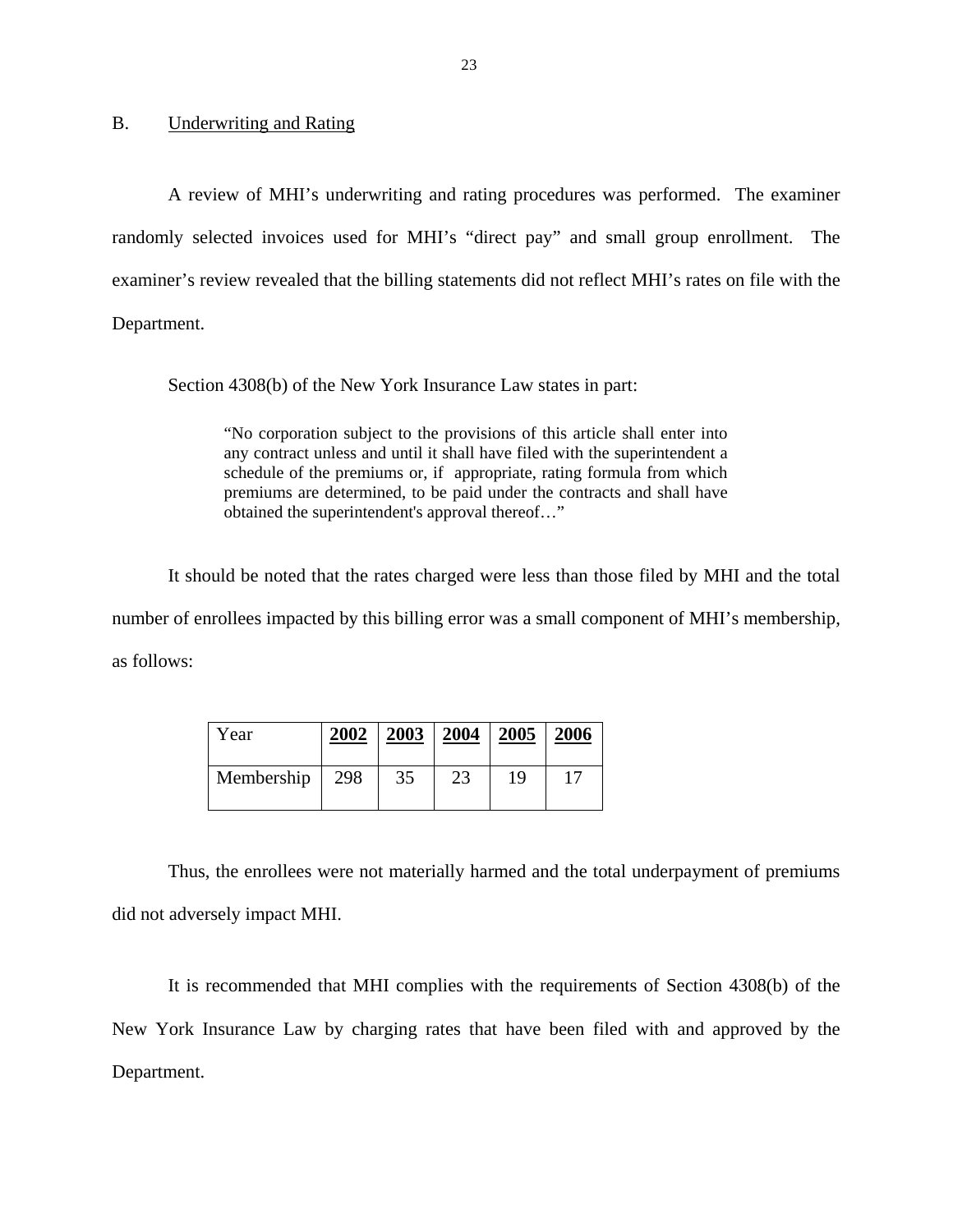#### <span id="page-25-0"></span>C. Claims Processing

A review of MHI's claims practices and procedures was performed by using a statistical sample covering claims paid during the period of January 1, 2006 through December 31, 2006, in order to evaluate the overall accuracy and compliance environment of its claims processing. The examiners selected a sample of 167 claims, which included both hospital and medical claims.

The statistical random sampling process, which was performed using the computer software program ACL, was utilized to test various attributes deemed necessary for successful claims processing activity. The objective of this sampling process was to be able to test and reach conclusions about all predetermined attributes, individually, or on a combined basis. For example, if ten attributes were being tested, conclusions about each attribute individually, or on a collective basis, could be concluded for each claim in the sample.

The term "claim" can be defined in a myriad of ways. For the purpose of this report, a "claim" as defined by the Plan, is a grouping of all line items (e.g., procedures or services) on any one claim form as entered into its claims processing system. It was possible, through the computer program used for this examination, to match or "roll-up" all procedures on the claim form into one item, which was the basis of the Department's statistical sample of claims or the sample unit. To ensure the completeness of the claims population being tested, the total dollars paid were accumulated and reconciled to the paid claims data reported by the Plan for the period January 1, 2006 through December 31, 2006.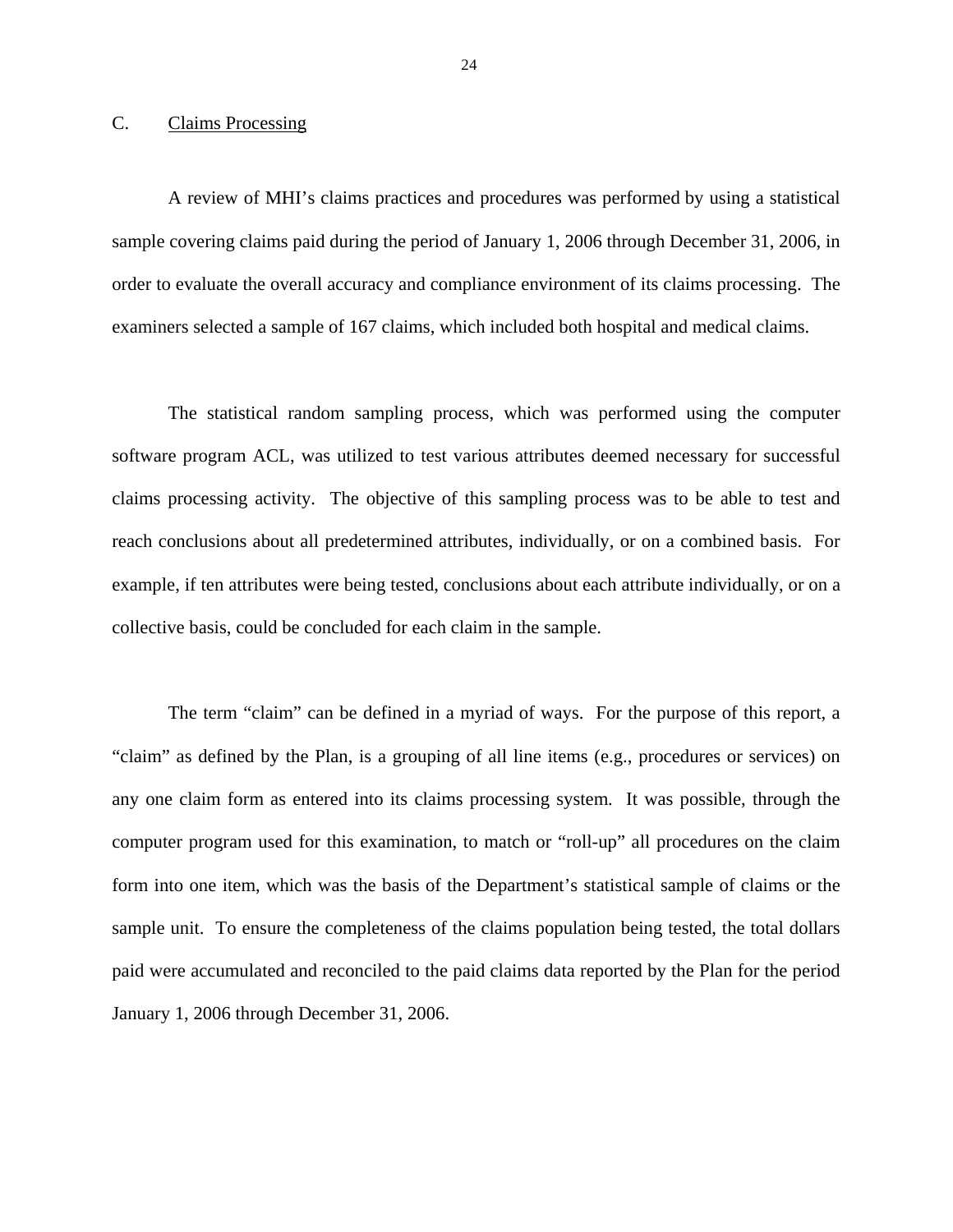The examination review of the Plan's claims determined a financial error rate of 7.19% (for hospital and medical claims combined), resulting in an overall claims processing financial accuracy level of 92.81%. The procedural error rate was determined to be 20.36% (for hospital and medical claims combined), thus the overall claims processing procedural accuracy level was 79.64%. MHI established key performance indicators for quality at 99% for procedural and financial accuracy.

Financial accuracy is defined as the percentage of times the dollar value of the claim payment was correct. Procedural accuracy is defined as the percentage of times a claim transaction was processed in accordance with the Plan's claim processing guidelines and/or Department regulations. An error in processing accuracy may or may not affect the financial accuracy. However, a financial error is caused by a procedural error and as such, it is counted as both a financial error and a procedural error. In summary, of the one hundred and sixty-seven (167) combined hospital and medical claims reviewed, twelve (12) contained financial errors and there were thirty-four (34) procedural errors.

The following charts illustrate the financial and procedural claims accuracy findings noted above: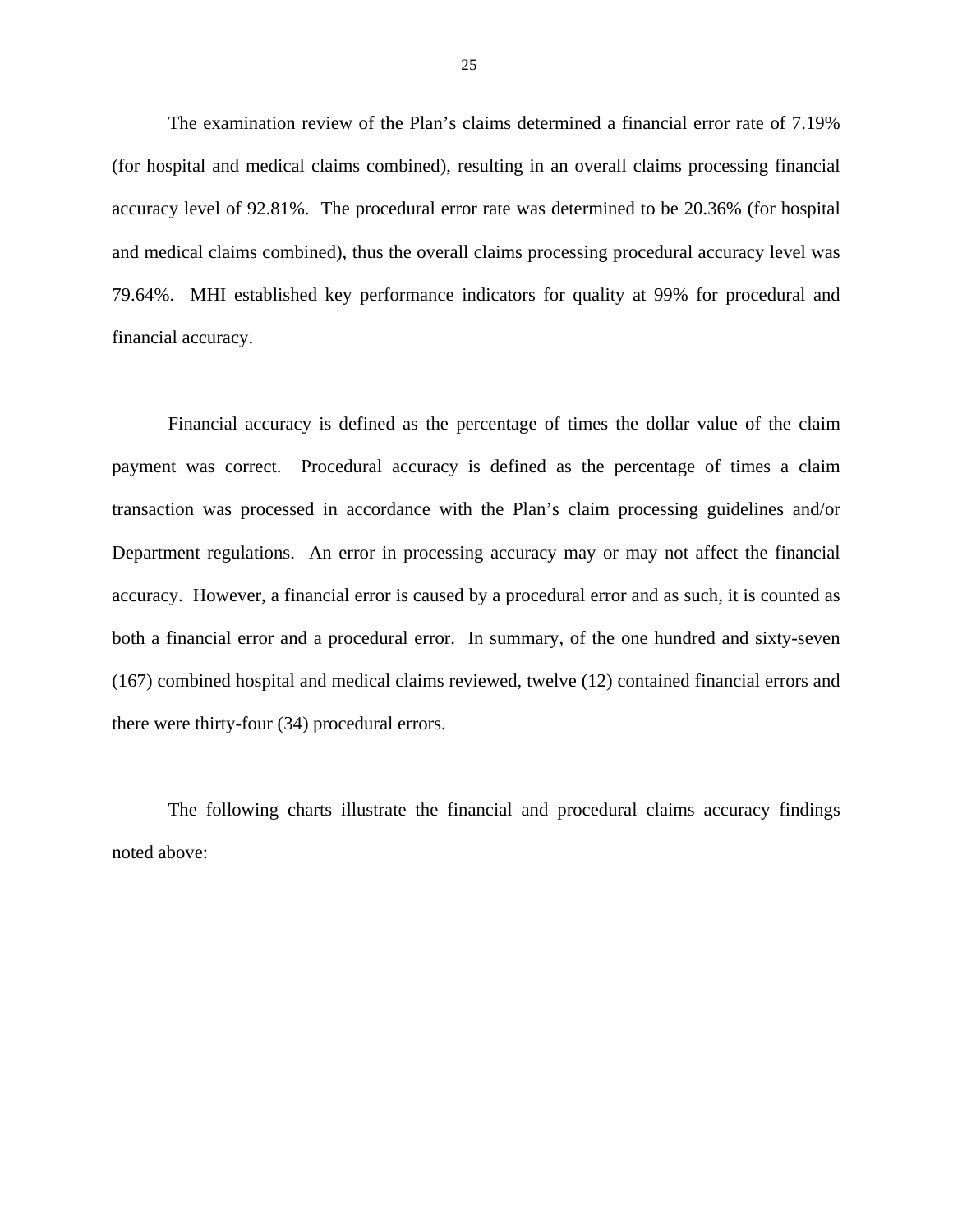| Total claim population       | 10,872 |
|------------------------------|--------|
| Sample size                  | 167    |
| Number of claims with errors | 12     |
| Calculated error rate        | 7.19%  |
| Upper error limit            | 11.10% |
| Lower error limit            | 3.27%  |
| Calculated claims in error   | 782    |
| Upper limit claims in error  | 1,207  |
| Lower limit claims in error  | 355    |

# **Summary of Financial Claims Accuracy**

 Note: The upper and lower error limits represent the range of potential error (e.g. if 100 samples were selected the rate of error would fall between these limits 95 times).

### **Summary of Procedural Claims Accuracy**

| Total claim population       | 10,872 |
|------------------------------|--------|
| Sample size                  | 167    |
| Number of claims with errors | 34     |
| Calculated error rate        | 20.36% |
| Upper error limit            | 26.47% |
| Lower error limit            | 14.25% |
| Calculated claims in error   | 2,213  |
| Upper limit claims in error  | 2,877  |
| Lower limit claims in error  | 1,549  |

 Note: The upper and lower error limits represent the range of potential error (e.g. if 100 samples were selected the rate of error would fall between these limits 95 times).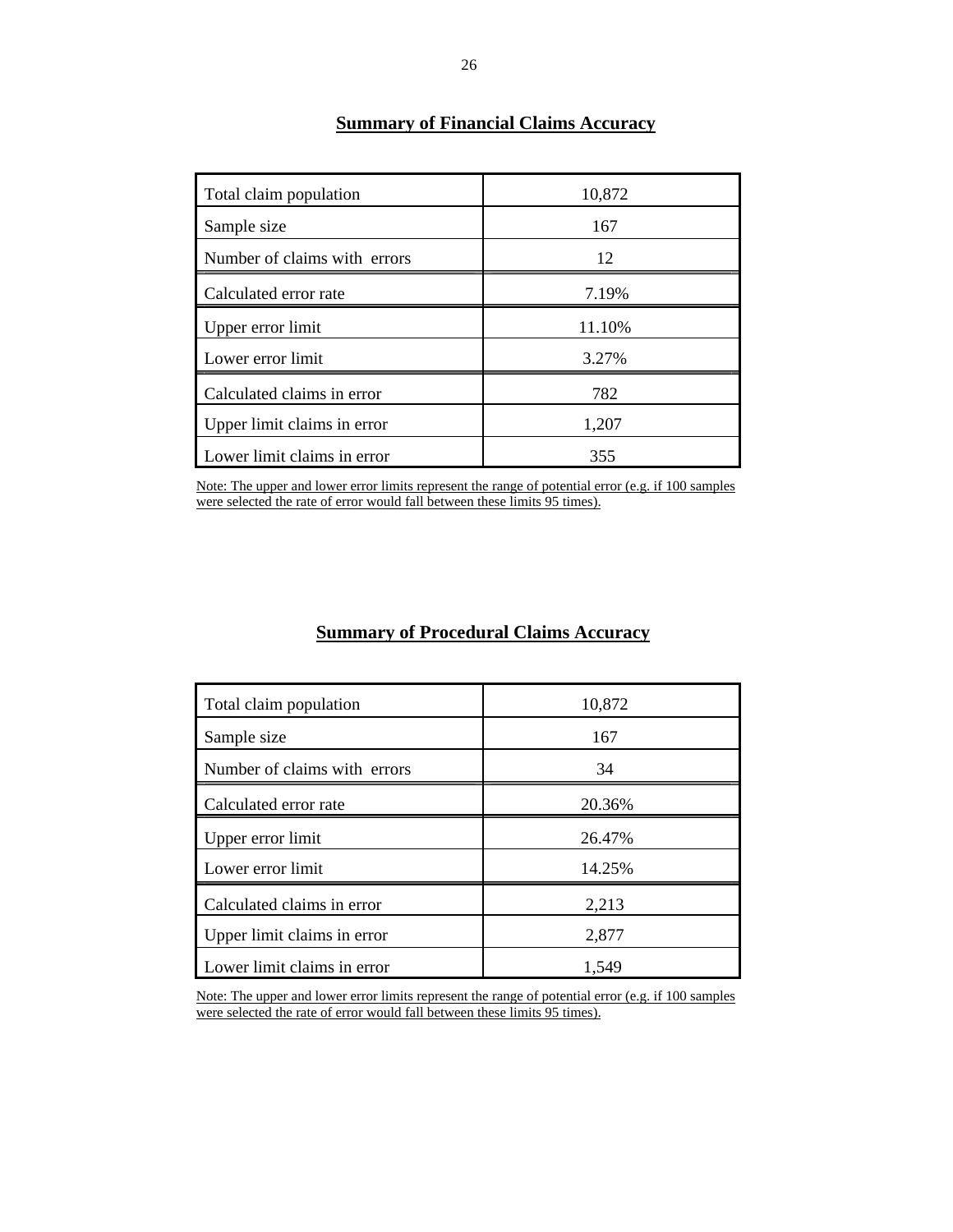<span id="page-28-0"></span>The following represents claims processing errors and issues discovered by the examiner during the abovementioned claims review:

- Incorrect calculation of claim payment;
- Misapplication of co-payments;
- Misapplication of Medicare relative value schedule;
- The wrong fee schedule was applied and/or the fee schedule was loaded improperly (resulting in improper pricing of the claim).

It is recommended that MHI review its controls in regard to errors that were determined to be occurring on a frequent basis.

It is recommended that MHI provide further training to individuals responsible for processing Healthy New York claims.

#### D. Prompt Pay Law

Section 3224-a of the New York Insurance Law, "Standards for prompt, fair and equitable settlement of claims for health care and payments for health care services" ("Prompt Pay Law"), requires all insurers to pay undisputed claims within forty-five days of receipt. If such undisputed claims are not paid within forty-five days of receipt, interest may be payable.

Section 3224-a(a) of the New York Insurance Law states in part:

"…(a) Except in a case where the obligation of an insurer…to pay a claim submitted by a policyholder or person covered under such policy or make a payment to a health care provider is not reasonably clear, or when there is a reasonable basis supported by specific information available for review by the superintendent that such claim or bill for health care services rendered was submitted fraudulently, such insurer or organization or corporation shall pay the claim to a policyholder or covered person or make a payment to a health care provider within fortyfive days of receipt of a claim or bill for services rendered."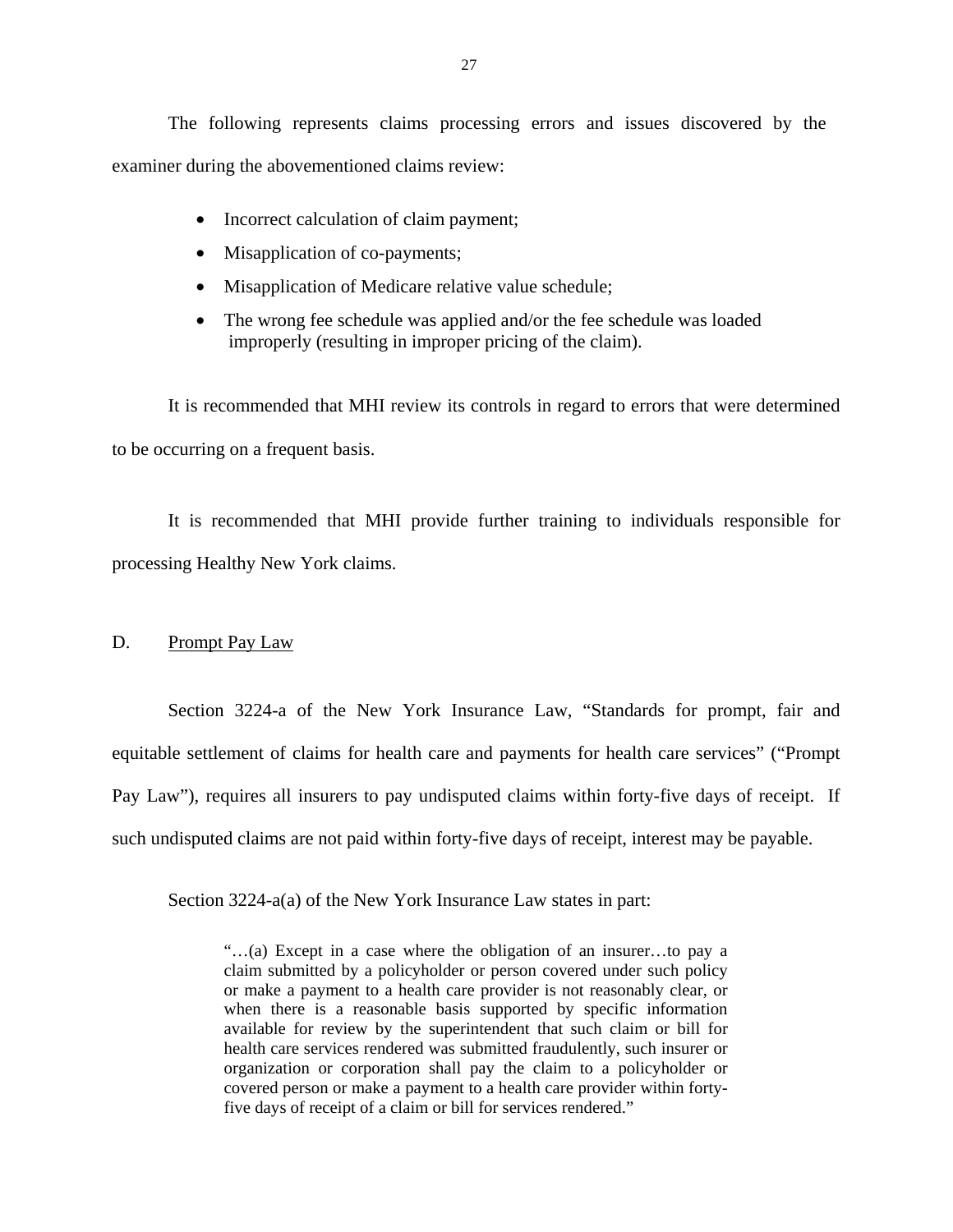Section 3224-a(c) of the New York Insurance Law states in part:

"… any insurer or organization or corporation that fails to adhere to the standards contained in this section shall be obligated to pay to the health care provider or person submitting the claim, in full settlement of the claim or bill for health care services, the amount of the claim or health care payment plus interest on the amount of such claim or health care payment of the greater of the rate equal to the rate set by the commissioner of taxation and finance for corporate taxes pursuant to paragraph one of subsection (e) of section one thousand ninety-six of the tax law or twelve percent per annum, to be computed from the date the claim or health care payment was required to be made. When the amount of interest due on such a claim is less than two dollars, an insurer or organization or corporation shall not be required to pay interest on such claim."

From the same population of claims reviewed in the prior section of this report the examiner isolated all claims (combined hospital and medical claims) not paid within 45 days of receipt to test for compliance with Section 3224-a(a) of the New York Insurance Law, and to further determine if interest was appropriately paid pursuant to Section 3224-a(c) of the New York Insurance Law. There were 116 claims processed in 2006 that took the Plan more than 45 days to pay. Accordingly, all claims that were not paid within 45 days of receipt (Section 3224 a(a)) during 2006 were segregated. All 116 claims were reviewed to determine whether the claims were in violation of Section 3224-a(a) of the New York Insurance Law and whether they were subject to interest as required by Section 3224-a(c) of the New York Insurance Law.

Of the 116 claims paid after 45 days of receipt, the Plan was able to provide valid explanations to the examiner for fifty-seven (57) claims that were ultimately not deemed violations of Section 3224-a(a) of the New York Insurance Law. Thus, fifty-nine (59) claims were deemed to be prompt pay violations and nine (9) of these claims were determined to be interest eligible. Interest was not paid by MHI for any of these claims, resulting in violations of Section 3224-a(c) of the New York Insurance Law.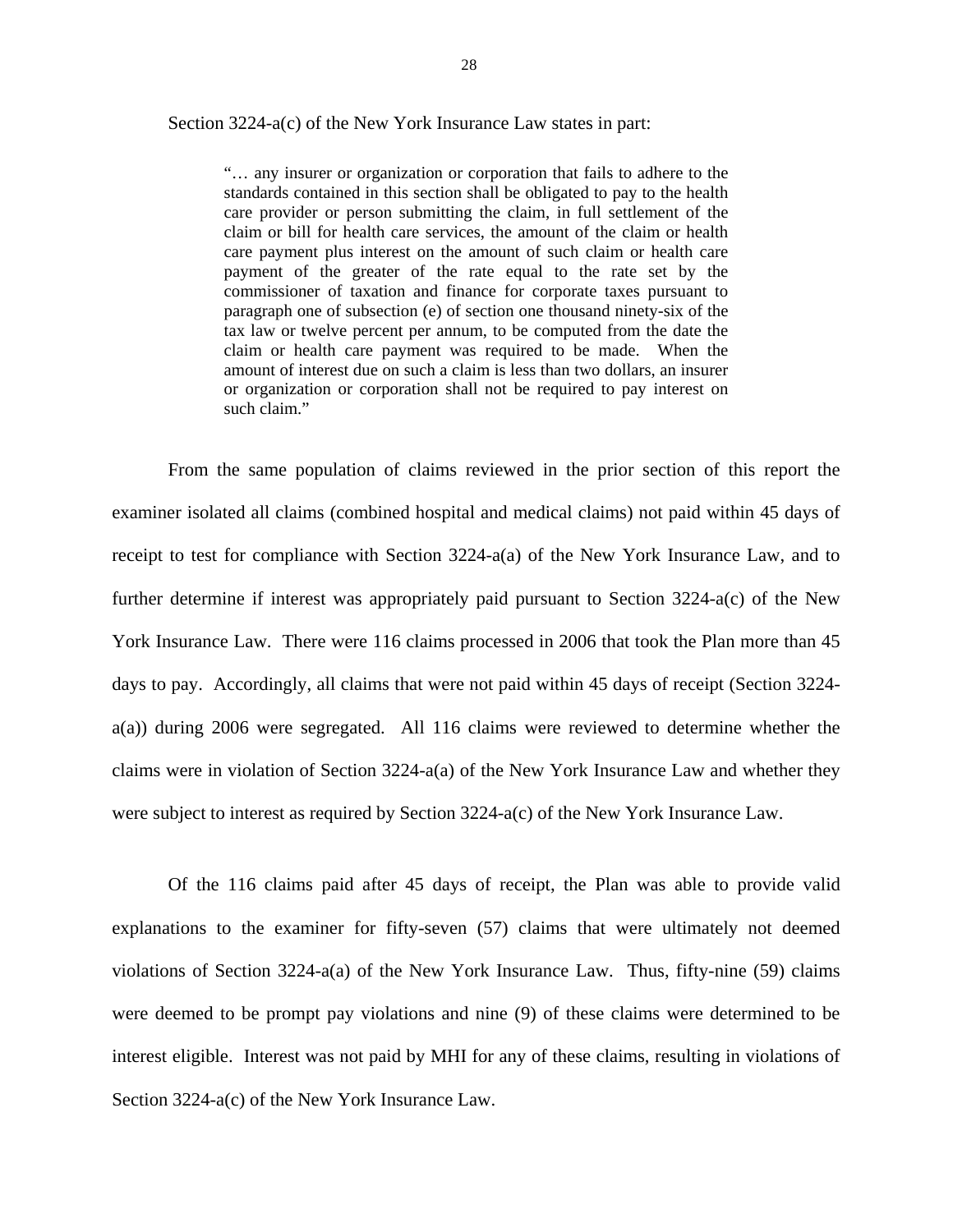The following charts illustrate MHI's compliance with Sections 3224-a(a) and 3224-a(c) of the New York Insurance Law, respectively, as determined by this examination:

#### **Summary of Violations of Section 3224-a(a) of the New York Insurance Law**

| Total claim population                                | 10,872         |
|-------------------------------------------------------|----------------|
| Population of claims paid after 45 days<br>of receipt | 116            |
| Sample size                                           | 116            |
| Number of claims with violations                      | 59             |
| Calculated violation rate                             | 50.86%         |
| Upper limit                                           | Not Applicable |
| Lower limit                                           | Not Applicable |
| Calculated claims in violation                        | 59             |
| Upper limit claims in violation                       | Not Applicable |
| Lower limit claims in violation                       | Not Applicable |

## **Summary of Violations of Section 3224-a(c) of the New York Insurance Law**

| Total claim population                                | 10,872         |
|-------------------------------------------------------|----------------|
| Population of claims paid after 45 days<br>of receipt | 116            |
| Sample size                                           | 116            |
| Number of claims with violations                      | 9              |
| Calculated violation rate                             | 7.76%          |
| Upper limit                                           | Not Applicable |
| Lower limit                                           | Not Applicable |
| Calculated claims in violation                        | 9              |
| Upper limit claims in violation                       | Not Applicable |
| Lower limit claims in violation                       | Not Applicable |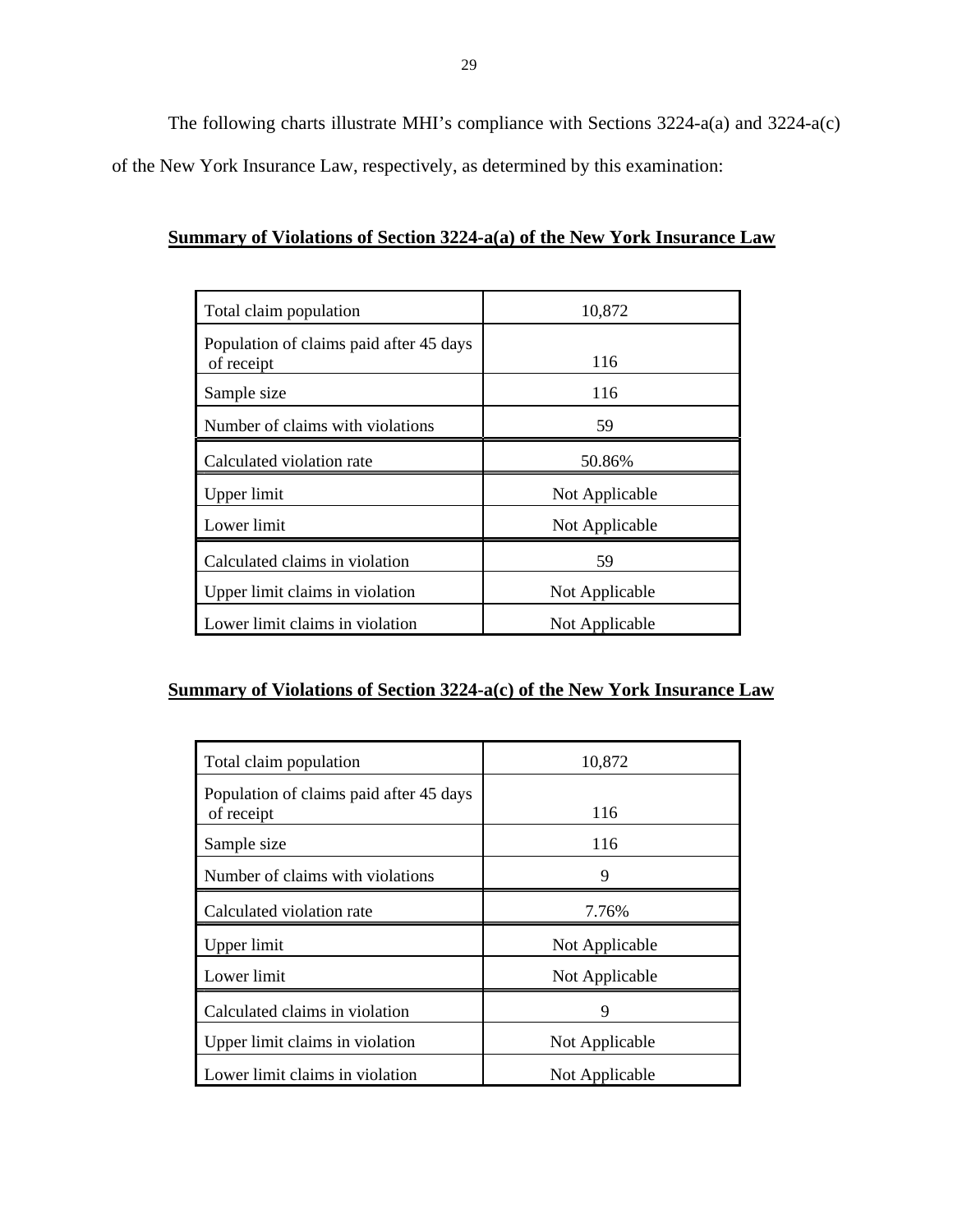It is again noted that the errors above relate to the population of 116 claims used for the review, which consisted of only claims adjudicated in 2006 that were not paid within forty-five days from receipt. The total population of claims that were processed during 2006 was 10,872.

It is recommended that the Plan review and revise its procedures in order to improve its compliance with Section 3224-a(a) of the New York Insurance Law.

It is also recommended that the Plan implement the necessary controls and training in order to ensure its compliance with Section 3224-a(a) of the New York Insurance Law.

It is further recommended that the Plan comply with Section 3224-a(c) of the New York Insurance Law and calculate interest due on all applicable claims paid after 45 days of receipt.

During the examiner's testing for compliance with the Prompt Pay Law, it was noted that MHI unilaterally offset claims for providers who were in a "negative balance" (owed MHI funds for claims reversals, etc.), without any notification or explanation to the providers. The Department's Consumer Services Bureau also informed the Plan some time in 2007 that this practice was in violation of Section 3224-b of the New York Insurance Law**.** 

Subsequent to the examination date, on August 3, 2008, MHI instituted a corrective action plan to address the above matter and to comply with the requirements of Section 3224-b of the New York Insurance Law – "Rules relating to the processing of health claims and overpayments to physicians", which became effective January 1, 2007.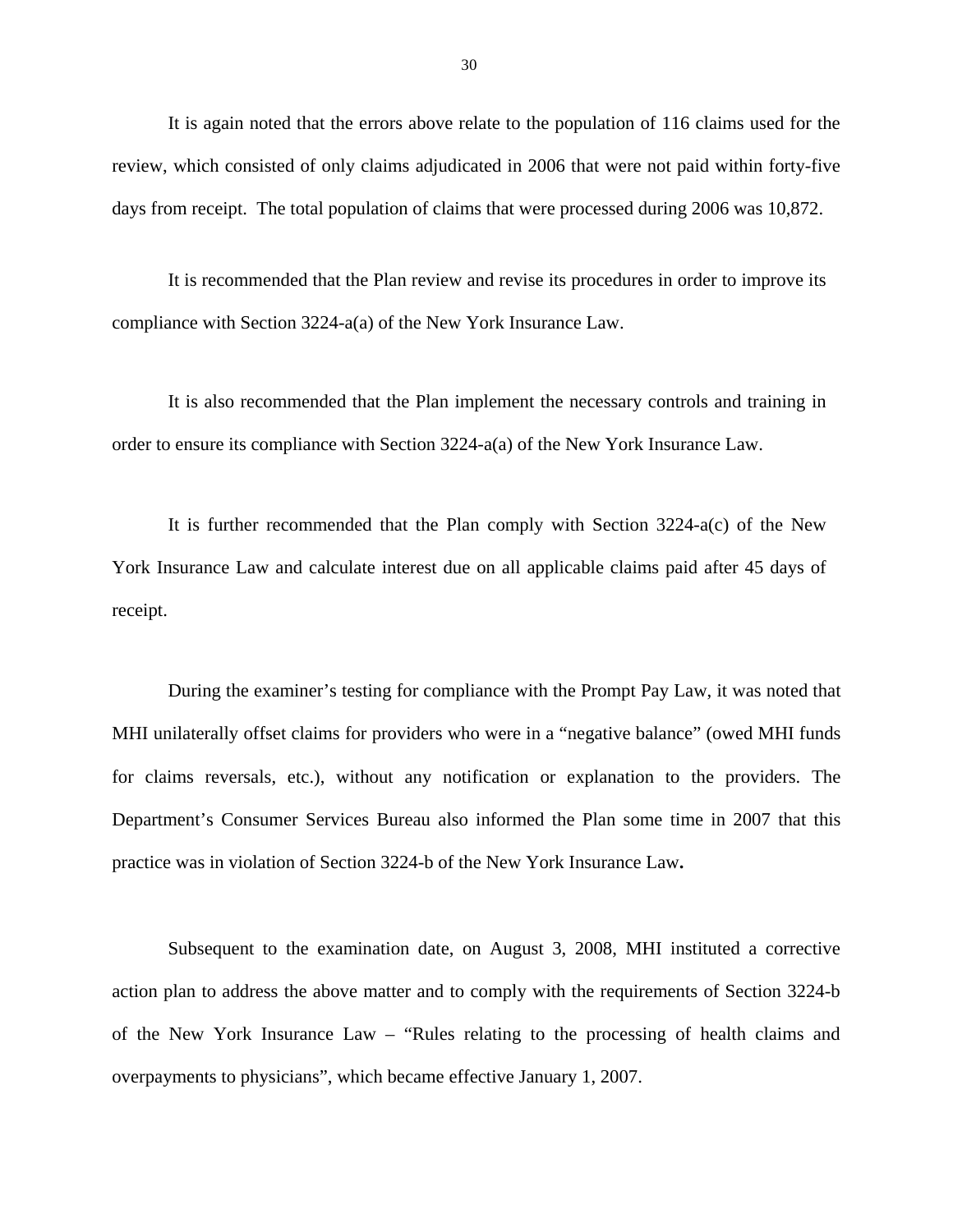Section 3224-a(b) of the New York Insurance Law states:

writing within thirty calendar days of the receipt of the claim: "(b) In a case where the obligation of an insurer or an organization or corporation licensed or certified pursuant to article forty-three of this chapter or article forty-four of the public health law to pay a claim or make a payment for health care services rendered is not reasonably clear due to a good faith dispute regarding the eligibility of a person for coverage, the liability of another insurer or corporation or organization for all or part of the claim, the amount of the claim, the benefits covered under a contract or agreement, or the manner in which services were accessed or provided, an insurer or organization or corporation shall pay any undisputed portion of the claim in accordance with this subsection and notify the policyholder, covered person or health care provider in

 $(1)$  that it is not obligated to pay the claim or make the medical payment, stating the specific reasons why it is not liable; or

(2) to request all additional information needed to determine liability to pay the claim or make the health care payment."

During the examination of MHI, the examiner selected a sample of one hundred and sixty-seven (167) claims to review compliance with Section 3224-a(b) of the New York Insurance Law. The review was established through the isolation of all claims that took the Plan more than thirty (30) days to either deny or to seek additional information for claims adjudicated during the period January 1, 2006 through December 31, 2006.

The following chart illustrates MHI's compliance with Section 3224-a(b) of the New York Insurance Law as determined by this examination: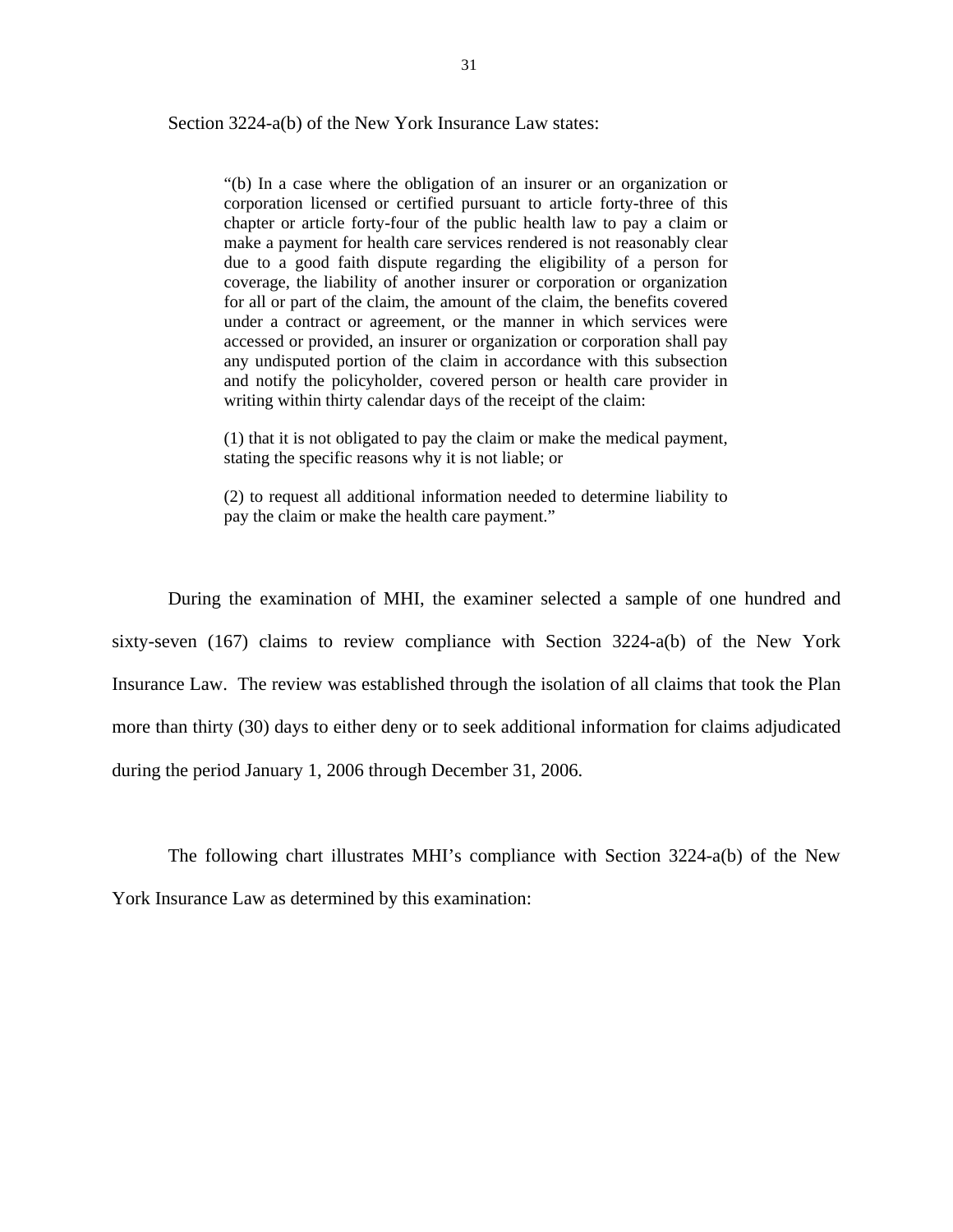| Total claim population                                       | 10,872 |
|--------------------------------------------------------------|--------|
| Population of claims adjudicated<br>after 30 days of receipt | 1,598  |
| Sample size                                                  | 167    |
| Number of claims with<br>violations                          | 164    |
| Calculated violation rate                                    | 98.20% |
| Upper limit                                                  | 100%   |
| Lower limit                                                  | 96.19% |
| Calculated claims in violation                               | 1,569  |
| Upper limit claims in violation                              | 1,598  |
| Lower limit claims in violation                              | 1,537  |

#### **Summary of Violations of Section 3224-a(b) of the New York Insurance Law**

 Note: The upper and lower error limits represent the range of potential error (e.g. if 100 samples were selected the rate of error would fall between these limits 95 times).

It is recommended that MHI complies with the requirements of Section 3224-a(b) of the New York Insurance Law.

It is also recommended that the Plan review and revise its procedures in order to improve its compliance with Section 3224-a(b) of the New York Insurance Law.

The main reason for the high error rate of the above component of the Prompt Pay Law appeared to be that the Plan did not retain sufficient information to document requests for additional information. In fact, MHI was unable to demonstrate that any such correspondence was sent out on any of the claims reviewed by the examiner in regard to the abovementioned testing of compliance with Section 3224-a(b) of the New York Insurance Law.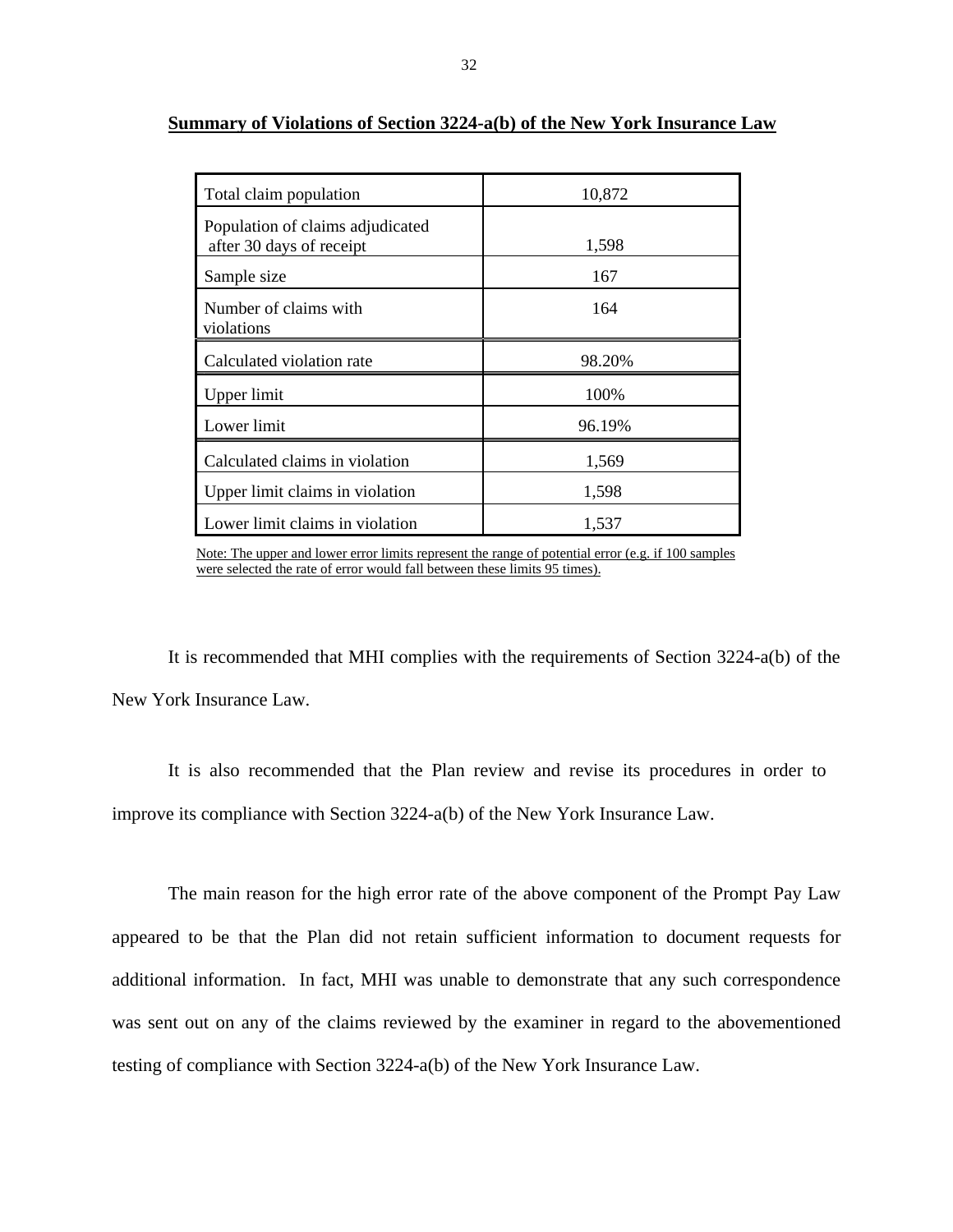#### Section 243.2(b)(4) of Department Regulation 152 (11 NYCRR 243.2(b)(4)) states

in part:

"(b) Except as otherwise required by law or regulation, an insurer shall maintain its claim file for six calendar years after all elements of the claim are resolved and the file is closed or until after the filing of the report on examination in which the claim file was subject to review, whichever is longer. A claim file shall show clearly the inception, handling and disposition of the claim, including the dates that forms and other documents were received."

#### Further, Section 216.11 of Department Regulation 64 (11 NYCRR 216.11) states

in part:

 relating to the claim. All communications and transactions, whether "…to enable department personnel to reconstruct an insurer's activities, all insurers subject to the provisions of this Part must maintain within each claim file all communications, transactions, notes and work papers written or oral, emanating from or received by the insurer shall be dated by the insurer. Claim files must be so maintained that all events relating to the claim can be reconstructed by the Insurance Department examiners. Insurers shall either make a notation in the file or retain a copy of all forms mailed to claimants."

It is recommended that MHI complies with Section 243.2(b)(4) of Department Regulation 152 by retaining all documentation necessary to verify its compliance with Section 3224-a(b) of the New York Insurance Law, for a period of six years, or until after the filing of the report on examination, whichever is longer.

It is also recommended that MHI complies with the requirements of Section 216.11 of Department Regulation 64 by retaining all aspects of its claims so that the examiner can reconstruct the complete claim transaction.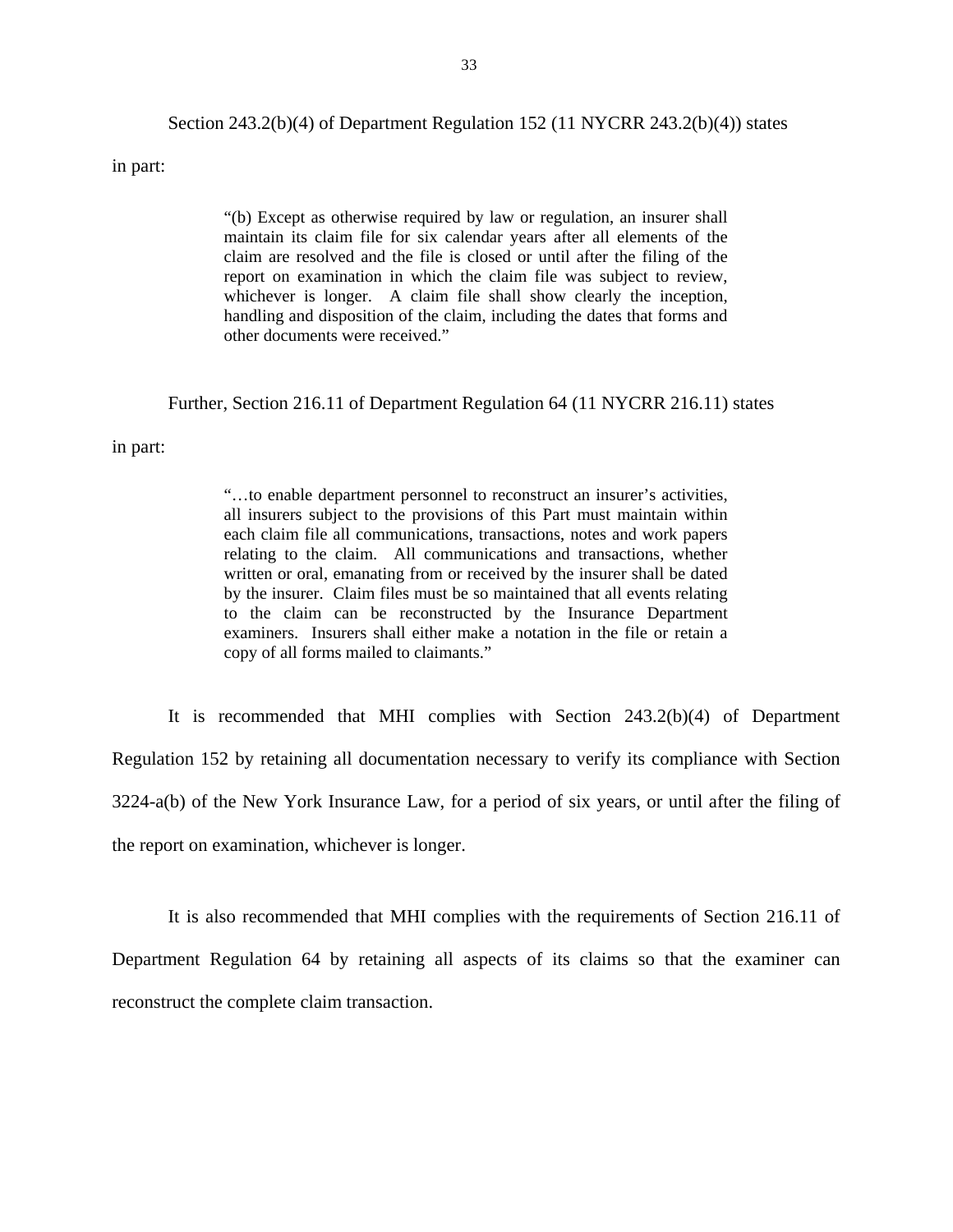#### Grievances, Appeals and Complaints

<span id="page-35-0"></span>E. Grievances, Appeals and Complaints<br>A review of complaints filed with the Insurance Department for the examination period was performed to verify compliance with Circular Letter No. 11 (1978). MHI failed to maintain a log for complaints received through the New York State Insurance Department's Consumer Services Bureau as required by the referenced Circular Letter.

When the examiner brought this matter to the attention of MHI personnel, the requisite complaint log was created by the Plan. However, the examiner was unable to reconcile MHI's listing of complaints to the Insurance Department's Consumer Services Bureau listing. The Department's listing reported 168 complaints filed, whereas MHI's log contained only 17 complaints.

It is recommended that the Plan update its complaint log to include all complaints received through the Insurance Department.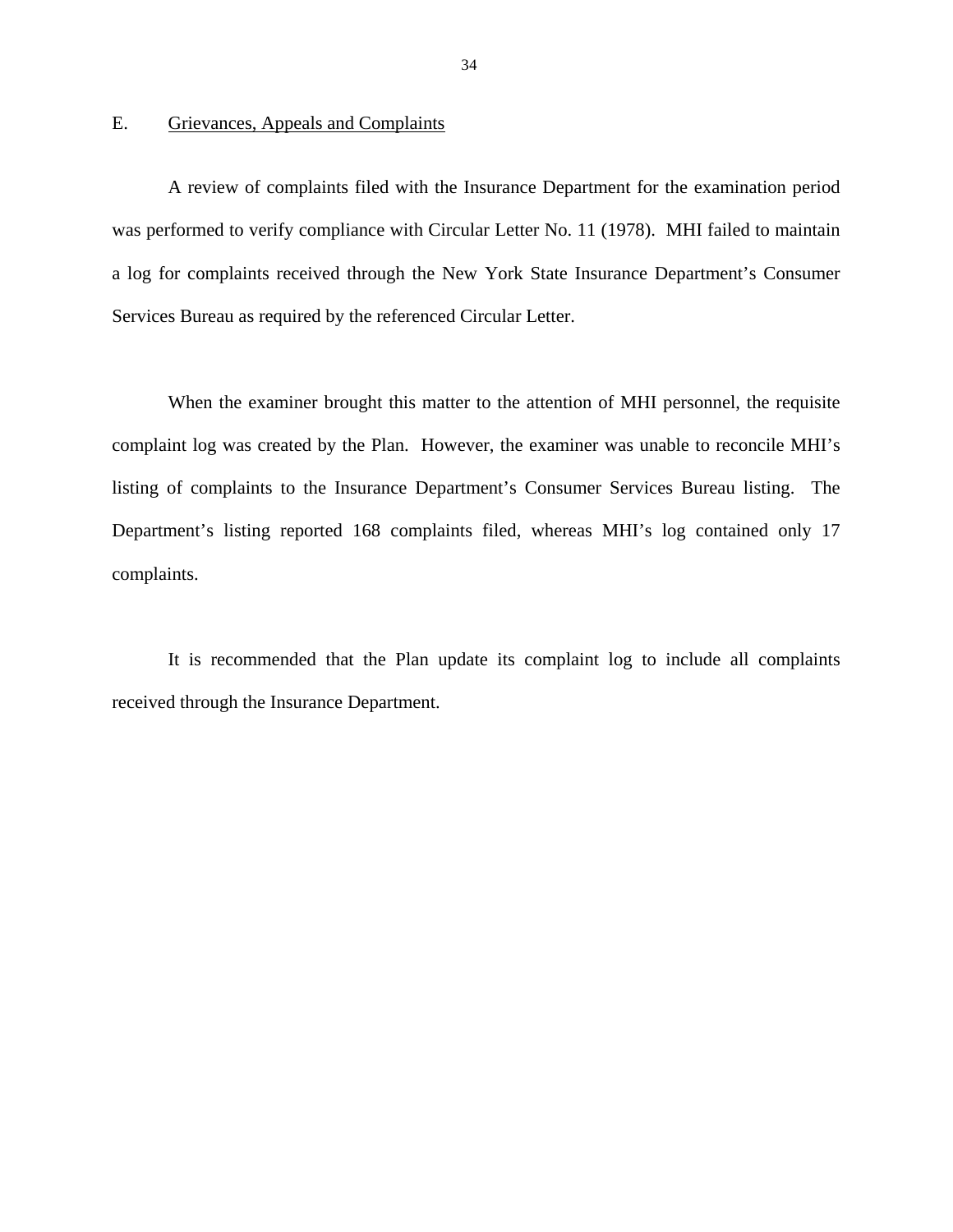#### **6. COMPLIANCE WITH PRIOR REPORT ON EXAMINATION**

The prior report on examination, as of December 31, 2001, contained twenty-seven comments and recommendations, as follows (page number refers to the prior report):

#### **ITEM NO. PAGE NO.**

#### Management

 1. It is recommended that MHI evaluate the participation of its board members and determine whether they should resign or be replaced. Furthermore, in selecting prospective members of the board, a key criterion should be their willingness and commitment to attend meetings and participate in the board's responsibility to oversee the operations of Managed Health, Inc. 7

MHI has complied with this recommendation.

#### Conflict of Interest

2. It is recommended that MHI adopt a formal code of ethics and require that its directors and officers annually sign such statements. 9

> MHI has not complied with this recommendation. A similar recommendation is contained in this report.

Report of Independent Certified Public Accountants

 3. It is recommended that MHI comply with Section 307(b) of the New York State Insurance Law and submit to the Department, the independent auditor's financial statements, complete with the reconciliation for the differences between amounts reported in the filed annual statements and the amounts reported in the independent auditor's financial statements. 11

MHI has complied with this recommendation.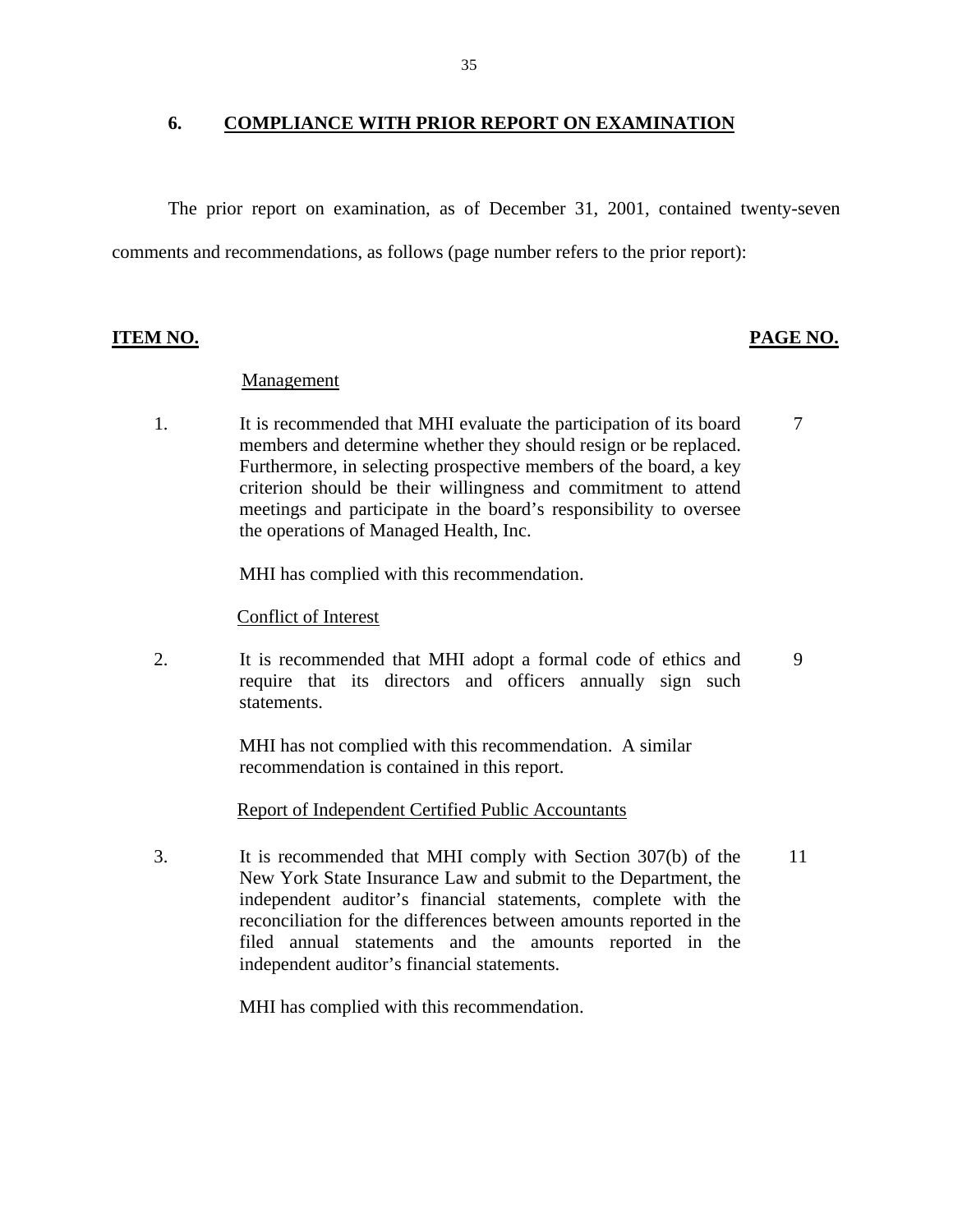#### **ITEM NO. PAGE NO.**

# Fidelity Bonds

 4. It is recommended that MHI increase its fidelity bond coverage to 12 at least the amount of \$1,250,000 in order to comply with the amount called for in the Examiners Handbook.

> MHI has complied with this recommendation. However, due to the growth of the Plan, its fidelity bond coverage should be increased accordingly. A similar recommendation is contained in this report.

#### Accounts and Records

 5. It is recommended that the Plan include assets supporting escrow 12 deposits in the balance sheet account(s).

MHI has complied with this recommendation.

#### Balance Sheet

 6. It is recommended that the HMO comply with Section1307 of the 14 New York Law and add a footnote to page 3 of its annual and quarterly statements filed with the Department, showing the HMO's outstanding 1307 loan and interest accrued thereon.

> This recommendation no longer applies. MHI did not report any Section1307 loans during the examination period

#### Claims Payable

 7. It is recommended that MHI track the development of the 16 prescription drug component of its claim reserves separately from its other claim reserve components.

MHI has complied with this recommendation.

8. It is recommended that MHI adequately disclose, in its filed 17 annual and quarterly financial statements, incurred claims in the absence of the "pool structure". Correct reporting would allow for improved monitoring of the adequacy of its liabilities.

MHI has complied with this recommendation.

36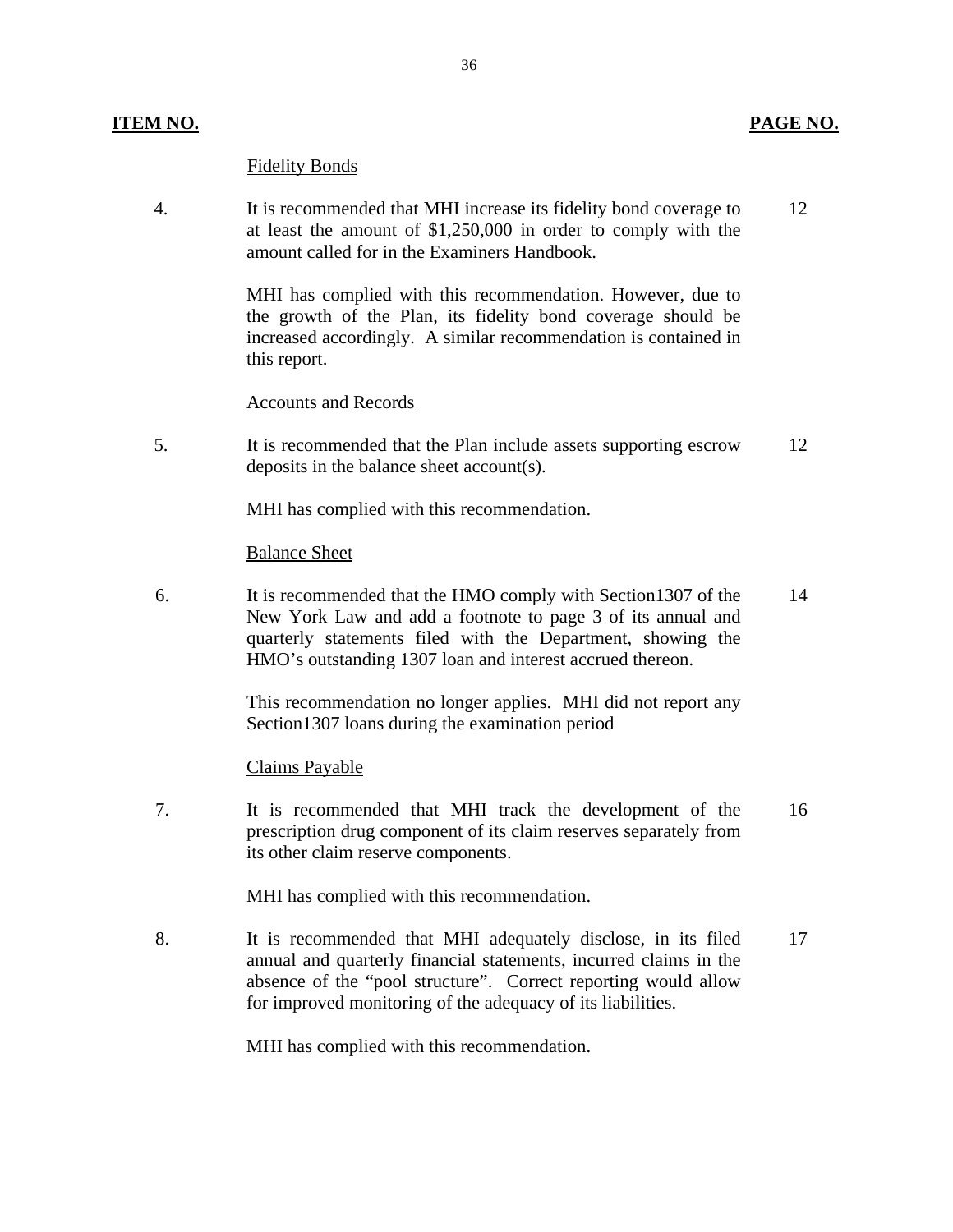#### **ITEM NO.**

 9. It is recommended that MHI prepare schedule F, Section 3 of its 18 Quarterly New York Data Requirements filing properly (i.e. reflecting actual claim payments at the "reduced level" actually paid, indicating the balances remaining in the "pools").

MHI has complied with this recommendation.

 10. It is further recommended, that the Plan correct and resubmit 18 Schedule F, Section 3 as of December 31, 2001 and for its 2002 quarterly filings.

MHI has complied with this recommendation.

11. It is recommended that in column 1 of Schedule F - Section 3, in 19 the annual New York data Requirements, and Column 1 of Schedule 3 in the Quarterly data Requirements, the HMO report actual claims paid in the current year and incurred in the prior year. Any interim pool disbursements to hospitals made in the current year for the prior year experience should be reported on line 8 in Column 1. Further, Column 3 should reflect as unpaid claims any excess pool liability remaining (line 8 –"Other") and any pool risk adjustment (line 10 – Medical Incentive Pool), recorded in the current year for prior year incurred dates.

> The above comments and recommendation also apply to MHI's completion of Part 2B of the Underwriting and Investment Exhibit in its NAIC Health Annual Statement filings.

MHI has complied with this recommendation.

Agents and Brokers

12. It is recommended that MHI ensure that its employees who earn a 22 commission or fee based on sales maintain the requisite license in compliance with New York Insurance Law, Section 2102(a)(1), and that the Plan act in compliance with New York Insurance Law, Section  $2114(a)(3)$  to ensure that commissions are only paid to licensed agents and brokers.

> MHI has not complied with this recommendation. A similar recommendation is contained in this report.

**PAGE NO.**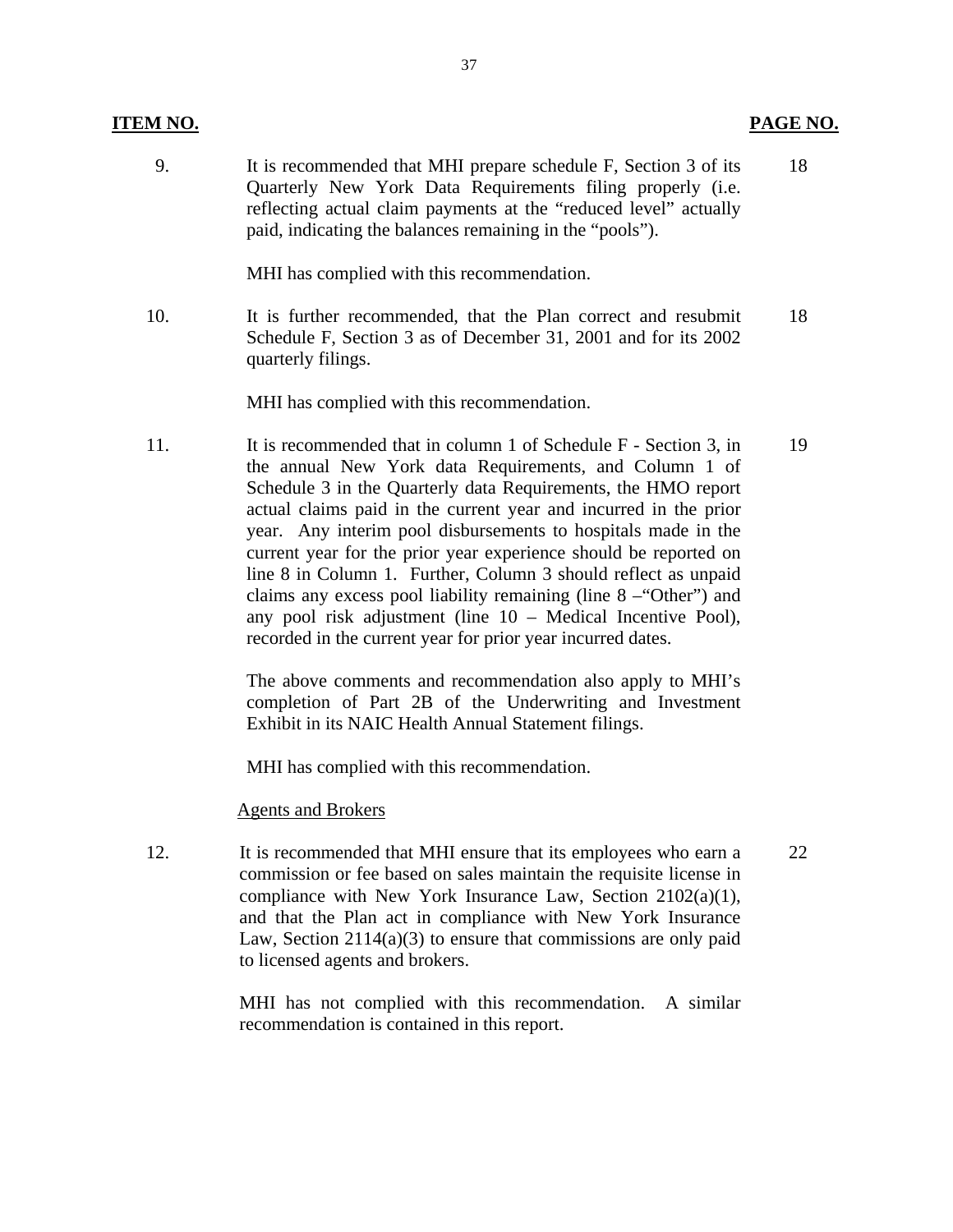#### **ITEM NO.**

#### 13. It is recommended that MHI comply with New York Insurance Law, Section 2112(a) and file all certificates of appointment for its insurance agents with the Department as prescribed by statute, and that it maintain evidence of such filings. 23

**PAGE NO.** 

MHI has not complied with this recommendation. A similar recommendation is contained in this report.

14. It is recommended that MHI comply with New York Insurance Law, Section 2112(d) and report terminated insurance agents to the Department as prescribed by statute. 23

> MHI has not complied with this recommendation. A similar recommendation is contained in this report.

#### Claims Processing

 15. It is recommended that the Plan comply with Section 243.2(b)(4) of Department Regulation  $152 \{11 \text{ NYCRR } 243.2(b)(4)\}$ , by retaining all documentation necessary to verify the fee schedules used to pay claims, for a period of six years, or until after the filing of the report on examination, whichever is longer. 26

> MHI has not complied with this recommendation. A similar recommendation is contained in this report.

16. It is recommended that MHI implement proper controls in order to prevent claims from being overridden without proper authority and documentation. 26

MHI has complied with this recommendation.

Prompt Pay Law

17. It is recommended that MHI comply with Section 3224-a(a) of the New York Insurance Law. 28

> MHI has not complied with this recommendation. recommendation is contained in this report. A similar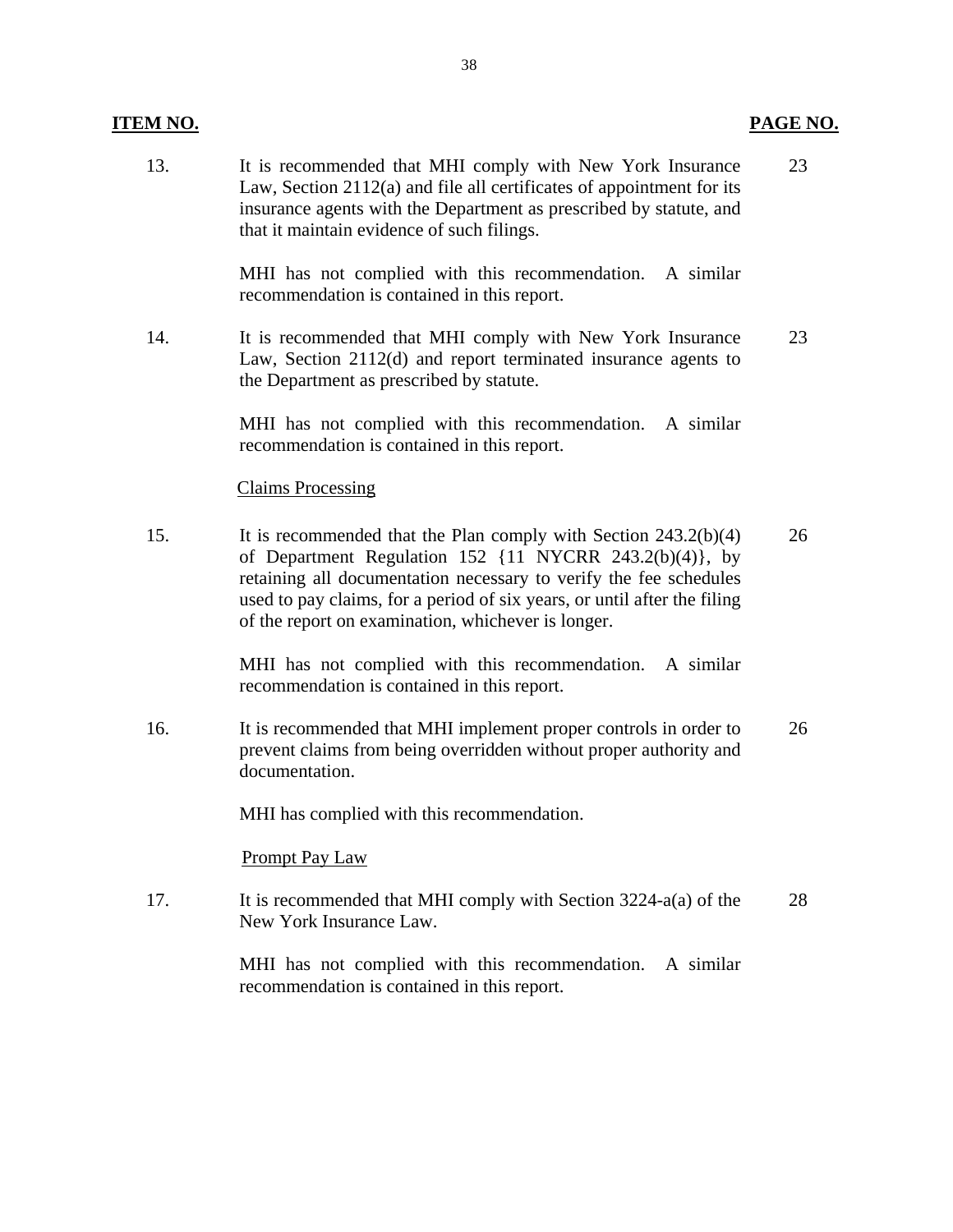#### **ITEM NO. PAGE NO.**

 18. It is recommended that MHI comply with Section 3224-a(b) of the New York Insurance Law and notify the policyholder, covered person or health care provider in writing within thirty calendar days of the receipt of the claim: (1) that it is not obligated to pay the claim, stating the specific reasons why it is not liable; or (2) to request all additional information needed to determine liability to pay the claim. 29

> MHI has not complied with this recommendation. A similar recommendation is contained in this report.

19. It is further recommended that MHI complies with Section 243.2(b)(4) of Department Regulation 152 {NYCRR 243.2(b)(4)}, by retaining all documentation necessary to verify its compliance with Section 3224-a(b) of the New York Insurance Law, for a period of six years, or until after the filing of the report on examination, whichever is longer. 29

> MHI has not complied with this recommendation. A similar recommendation is contained in this report.

Utilization Review

 20. It is recommended that MHI comply with Section 4904(3) of the of the New York State Public Health Law and complete utilization review appeals within sixty days of receipt of the information necessary to conduct and appeal. 30

MHI has complied with this recommendation.

Explanation of Benefits Statements ("EOB")

 21. It is recommended that MHI modify its EOB's to comply with Section 3234(b)(7) of the New York Insurance Law. 31

MHI has complied with this recommendation.

Schedule H

 22. It is recommended that MHI take the necessary steps to enable it to complete its Schedule H ("Aging Analysis of Claims Unpaid") in accordance with the Annual Statement instructions. 33

MHI has complied with this recommendation.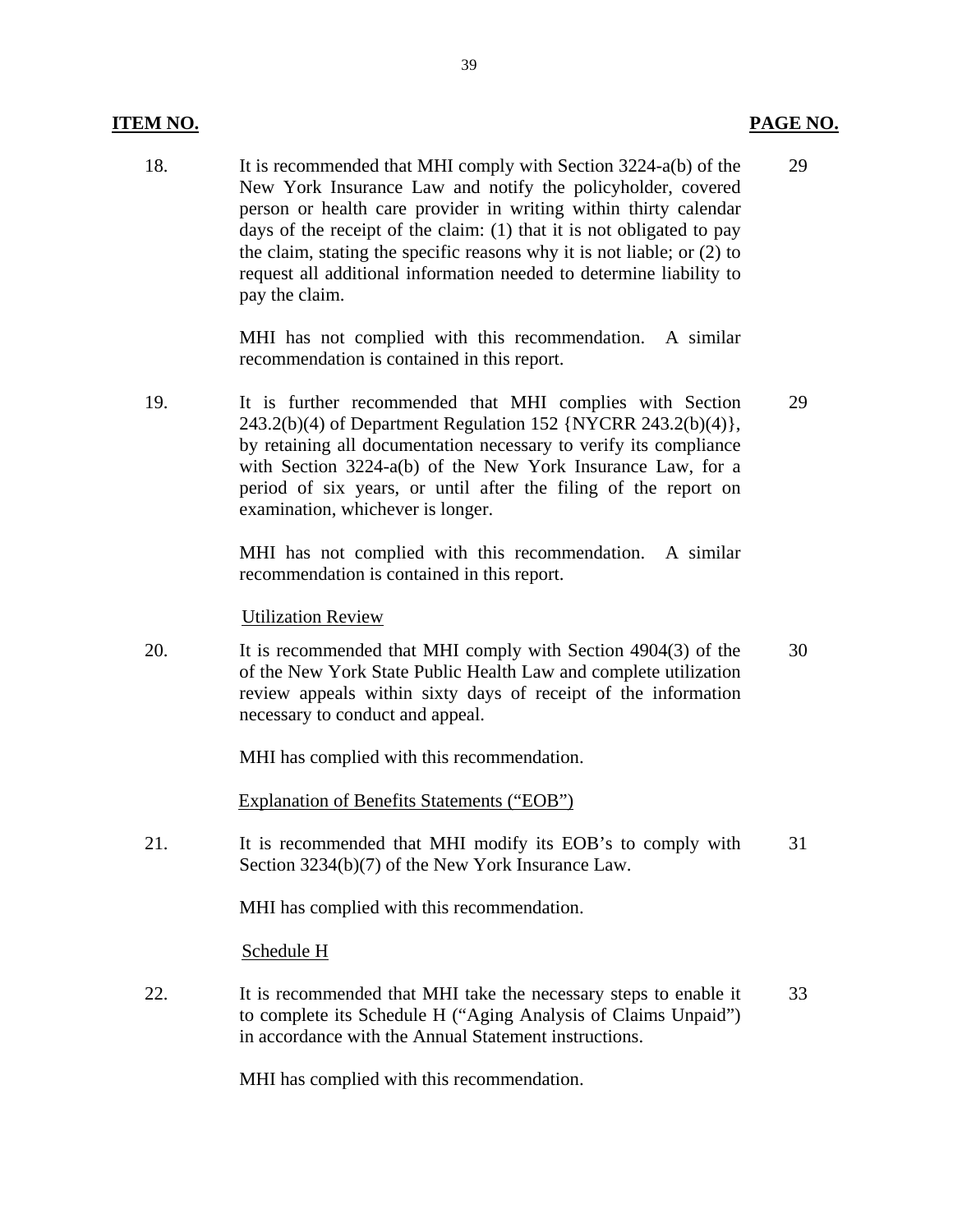#### **ITEM NO. PAGE NO.**

#### Fraud Prevention and Detection

 23. It is recommended that MHI exercise due care in preparing its 34 Annual Report to ensure that it accurately reflects all fraudulent cases.

> This recommendation no longer applies. MHI's enrollment level has been reduced below the threshold which requires it to submit an Annual Report.

Grievances, Appeals and Complaints

 24. It is recommended that MHI not close a grievance file prior to 35 completion of its review.

MHI has complied with this recommendation.

25. It is recommended that MHI provide a written acknowledgement 35 for grievances filed as required by Section 4408-a(4) of the New York State Public Health Law.

MHI has complied with this recommendation.

26. It is recommended that MHI take steps to assure that all 36 grievances are resolved within 45 days allowed by law.

MHI has complied with this recommendation.

27. It is recommended that the HMO update its complaint log to 36 include all complaints received through the Insurance Department.

> MHI has not complied with this recommendation. A similar recommendation is contained in this report.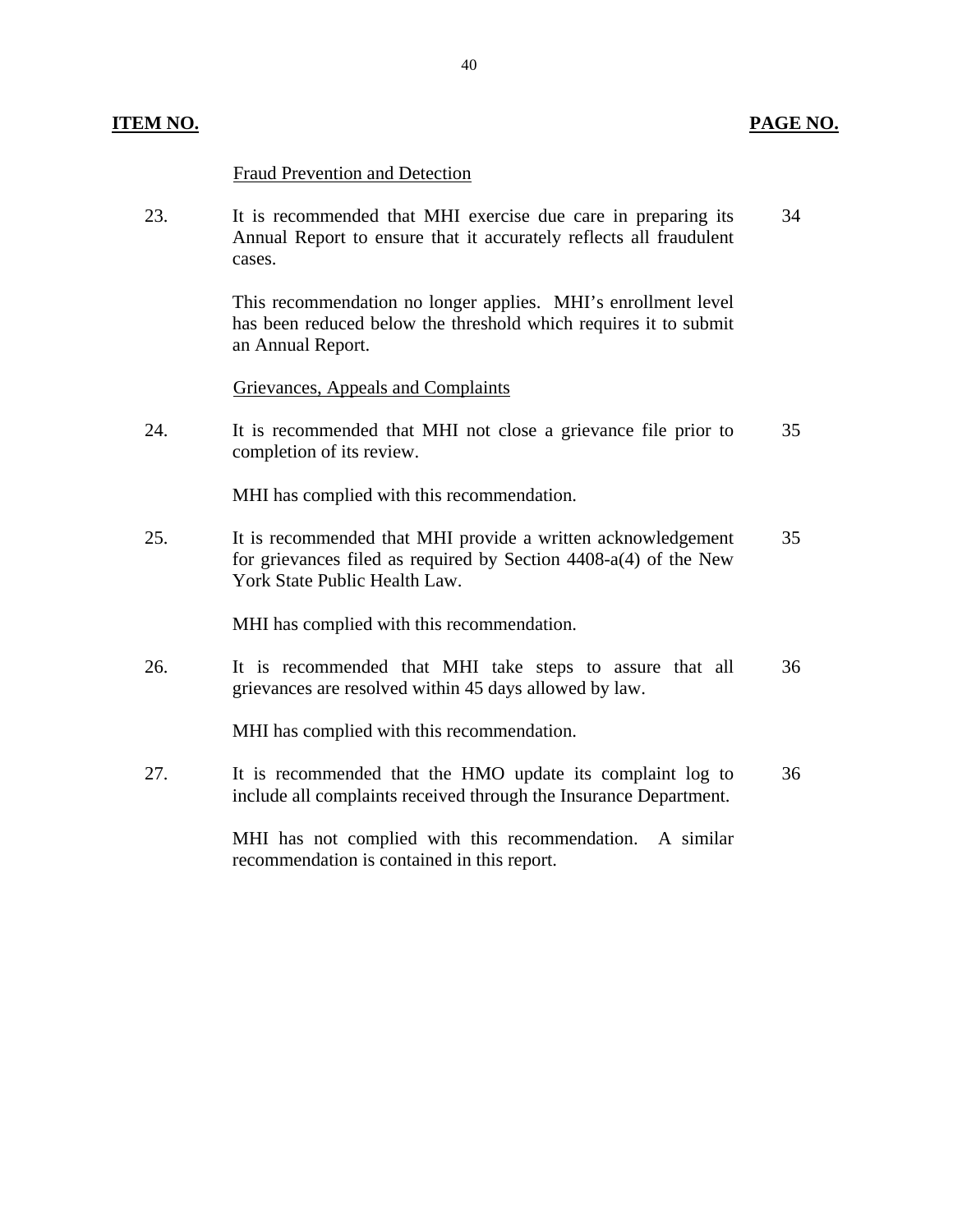#### **7. SUMMARY OF COMMENTS AND RECOMMENDATIONS**

#### **ITEM**

#### **PAGE NO.**

#### A. Management and Controls

- i. It is recommended that MHI complies with its by-laws by having the required number (five) of board members, the majority of whom shall be persons nominated to serve on the board by the board of directors of its parent. 6
- ii. While noting that about ninety-five percent (95%) of the Plan's enrollees are Medicare members and though not required by statute, MHI should consider including representation from other components of its enrolled population in the Council. 7
- iii. It is recommended that MHI complies with its by-laws and holds the requisite number of board meetings. 7

#### B. Conflict of Interest

It is recommended that MHI complies with its conflict of interest policy by having its board members complete the applicable conflict of interest questionnaire. It is also recommended that completed questionnaires be maintained for all board members. 10

#### C. Holding Company System

It is recommended that MHI continue to submit its holding company filings required by Section 80-1.4 of Department Regulation 52 on a timely basis. 11

#### D. Fidelity Bonds

It is recommended that MHI increase its fidelity bond coverage to at least \$1,750,000, in order to meet the terms of the Examiners Handbook of the National Association of Insurance Commissioners. 12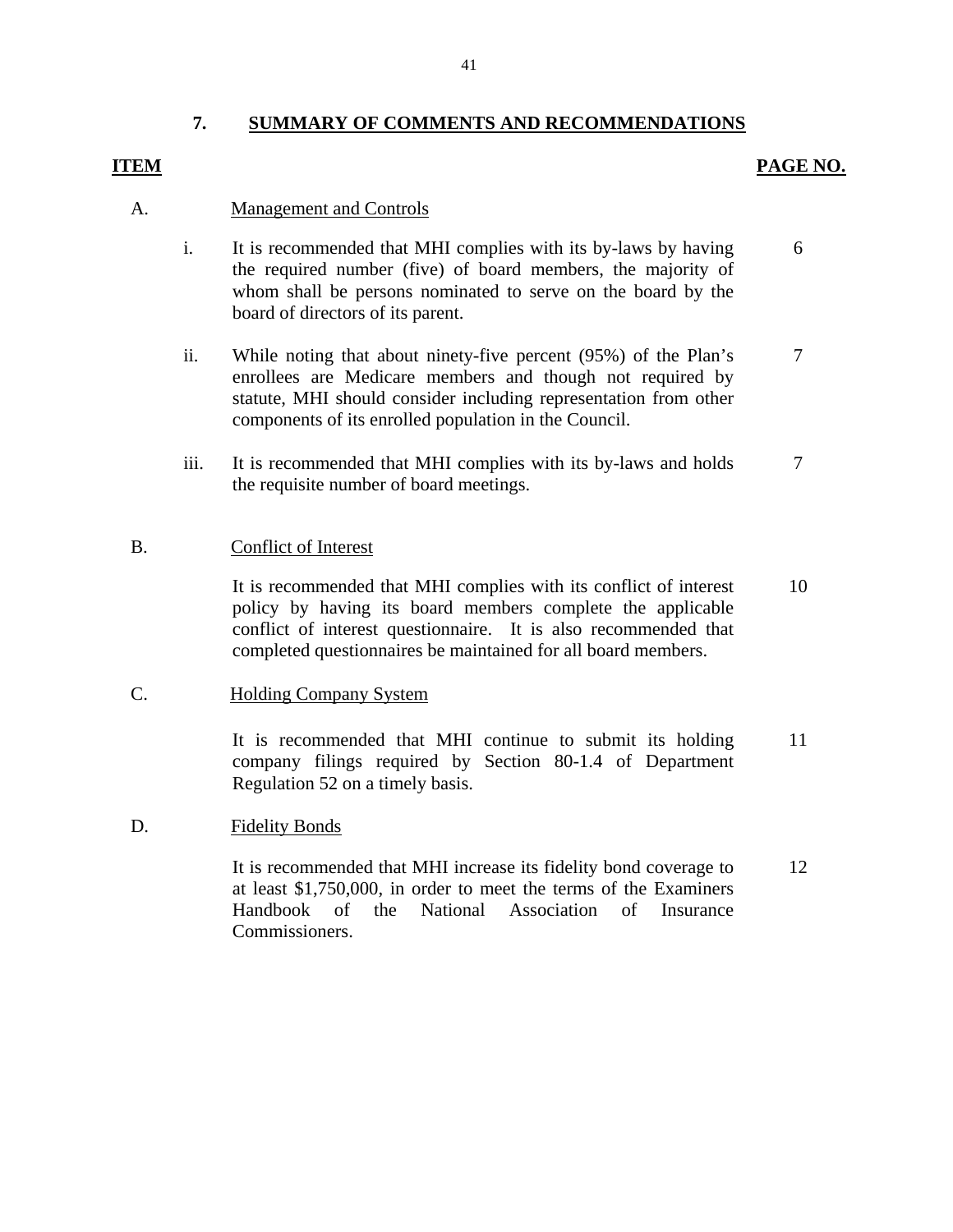13

#### E. Accounts and Records

It is recommended that the Plan establish and maintain an effective internal audit unit staffed with an adequate number of qualified personnel appropriate to its size.

Subsequent to the examination date, MHI's parent, Healthfirst, Inc., formed an internal audit department ("IAD") that is anticipated to cover MHI. However, the examiner did not review any aspect of the IAD's functions, particularly those purported to

# cover the operations of MHI.<br>F. Agents and Brokers

- i. It is recommended that MHI ensure that its employees who earn a commission or fee based on sales/enrollments obtain the requisite license in compliance with Section 2102(a)(1) of the New York Insurance Law, and that the Plan act in compliance with Section  $2114(a)(3)$  of the New York Insurance Law by ensuring that commissions (sales based compensation) are only paid to licensed agents. 19
- ii. It is recommended that the Plan provide complete and accurate information when communicating with this Department. 21
- iii. The Plan's management and board of directors are reminded of their fiduciary responsibility to provide proper oversight of the Plan's operations and to determine that they are being conducted in accordance with applicable statutes, rules and regulations. 21
- iv. It is recommended that MHI complies with the requirement of Section 2112(a) of the New York Insurance Law and file certificates of appointment for its insurance agents with the Department. It is also recommended that the Plan maintain evidence of such filings. 22
- v. It is recommended that MHI complies with the requirements of Section 2112(d) of the New York Insurance Law by reporting its terminated agents to the Department. 22

#### G. Underwriting and Rating

It is recommended that MHI complies with the requirements of Section 4308(b) of the New York Insurance Law by charging rates that have been filed with and approved by the Department. 23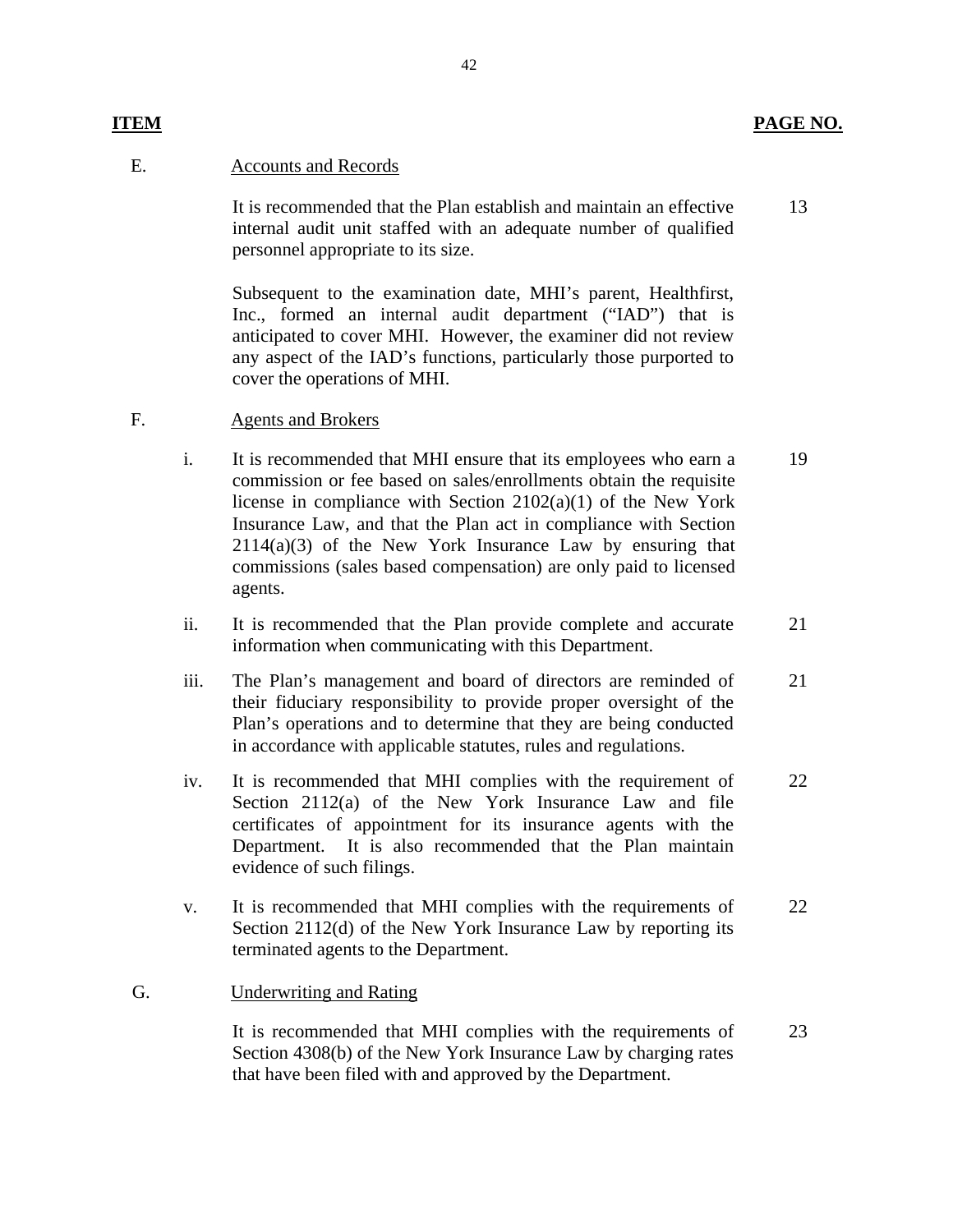#### **PAGE NO**.

# **ITEM**

# H. Claims Processing

- i. It is recommended that MHI review its controls in regard to errors that were determined to be occurring on a frequent basis. 27
- ii. It is recommended that MHI provide further training to individuals responsible for processing Healthy New York claims. 27

## Prompt Pay Law

- I. Prompt Pay Law<br>i. It is recommended that the Plan review and revise its procedures in order to improve its compliance with Section 3224-a(a) of the New York Insurance Law. 30
	- ii. It is also recommended that the Plan implement the necessary controls and training in order to ensure its compliance with Section 3224-a(a) of the New York Insurance Law. 30
	- iii. It is further recommended that the Plan comply with Section 3224 a(c) of the New York Insurance Law and calculate interest due on all applicable claims paid after 45 days of receipt. 30
	- iv. It is recommended that MHI complies with the requirements of Section 3224-a(b) of the New York Insurance Law. 32
	- v. It is also recommended that the Plan review and revise its procedures in order to improve its compliance with Section 3224 a(b) of the New York Insurance Law. 32
	- vi. It is recommended that MHI complies with Section 243.2(b)(4) of Department Regulation 152 by retaining all documentation necessary to verify its compliance with Section 3224-a(b) of the New York Insurance Law, for a period of six years, or until after the filing of the report on examination, whichever is longer. 33
	- vii. It is also recommended that MHI complies with the requirements of Section 216.11 of Department Regulation 64 by retaining all aspects of its claims so that the examiner can reconstruct the complete claim transaction. 33

### J. Grievances, Appeals and Complaints

It is recommended that the Plan update its complaint log to include all complaints received through the Insurance Department. 34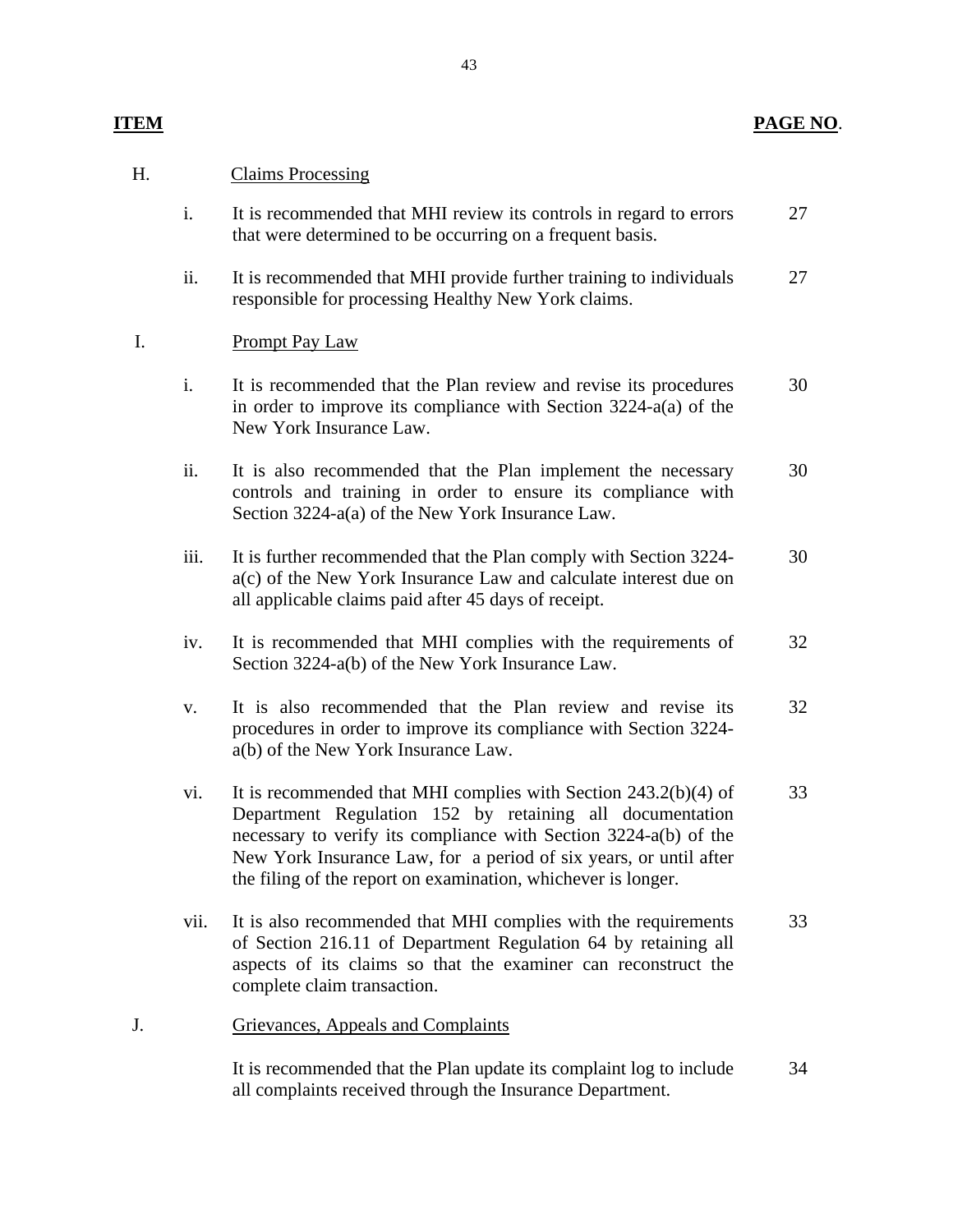Respectfully submitted,

ł

 $E$ hada

Victor Estrada Senior Insurance Examiner

STATE OF NEW YORK  $)$  SS.  $\mathcal{E}$ **COUNTY OF NEW YORK**)

VICTOR ESTRADA, being duly sworn, deposes and says that the foregoing report submitted by him is true to the best of his knowledge and belief.

In Espada

Victor Estrada

Subscribed and sworn to before me  $2010$ <br>this  $44$  day of means the 2009.

**Charles T. Lovejoy** Notary Public, State of New York<br>No. 31-4798952 Qualified in New York County Commission Expires 1-26- / 4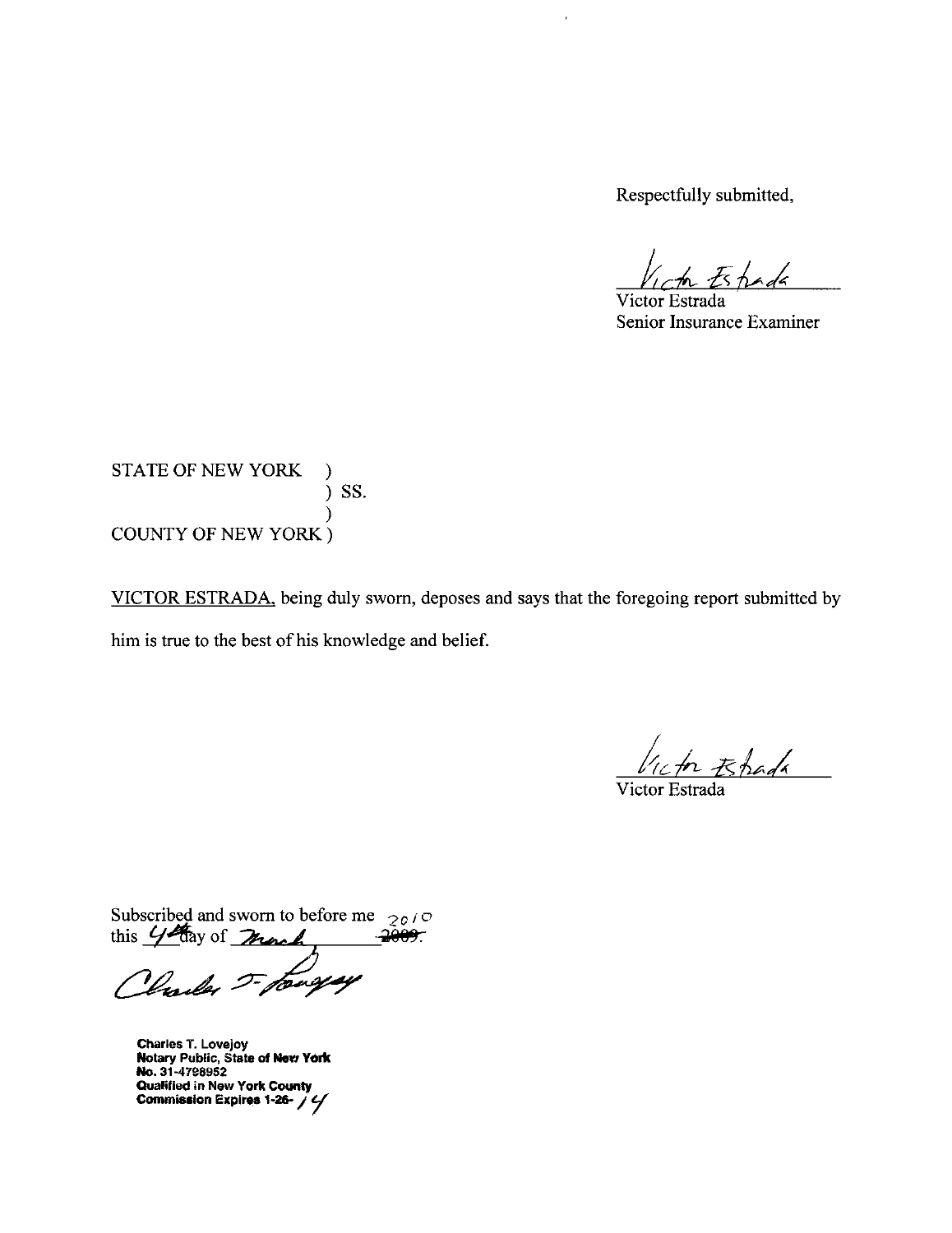# **STATE OF NEW YORK INSURANCE DEPARTMENT**

I. Eric R. Dinallo. Superintendent of Insurance of the State of New York, pursuant to the provisions of the Insurance Law, do hereby appoint:

# **Victor Estrada**

as a proper person to examine into the affairs of the

# Managed Health, Inc.

and to make a report to me in writing of the said

#### Plan

with such information as he shall deem requisite.

In Witness Whereof, I have hereunto subscribed by the name and affixed the official Seal of this Department, at the City of New York.

this 1st day of May 2007

Eric R. Dinallo Superintendent of Insurance

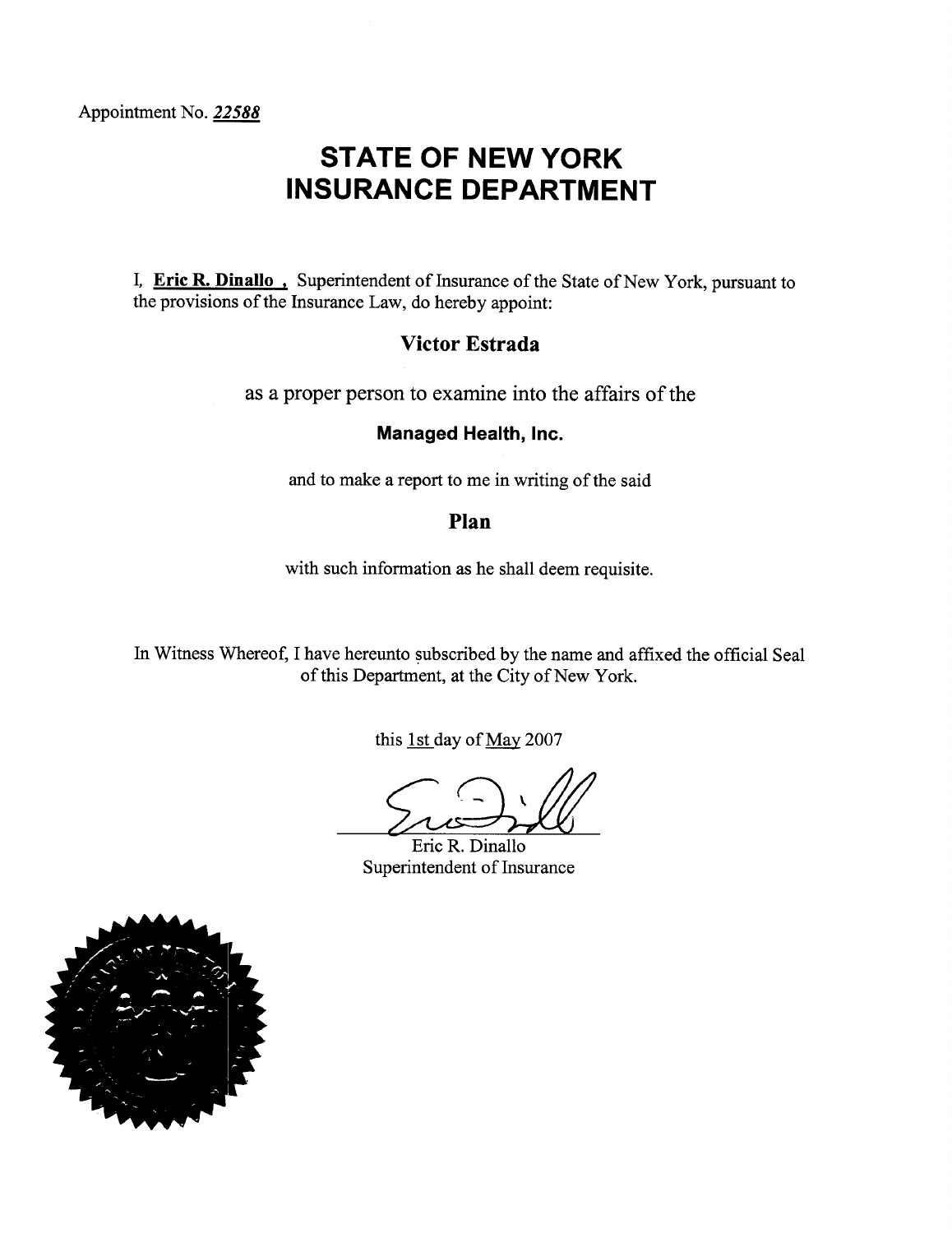

**25 BEAVER STREET** STATE OF NEW YORK INSURANCE DEPARTMENT NEW YORK, NEW YORK 10004

 David A. Paterson Governor

 James J. Wrynn **Superintendent** 

**EXPRESS MAIL** 

March 4, 2010

Elizabeth St. Clair SVP and General Counsel Healthfirst 25 Broadway New York, NY 10011

Dear Ms. St. Clair:

Inasmuch as no hearing was requested to the Report on Examination of Managed Health, Inc. as of December 31, 2006, it has been adopted by this Department, made an official document thereof, and filed as of the date of this letter pursuant to Section 311 of the New York Insurance Law and will be posted on the Department's web site.

Your attention is directed to the provisions of Section 312 of the New York Insurance Law which require that a complete copy of the Report, together with all recommendations and statements relating thereto, be furnished by the insurer to each member of the Board of Directors and that each such member shall sign a statement which shall be retained in the insurer's files confirming that such member has received and read such Report. Kindly advise this Department when you have complied with the above requirements.

Please indicate, no later than March 15, 2010, what action the Company has taken or proposes to take in order to comply with the recommendations contained in the Report. A specific response to each recommendation should be provided in the order that it appears in the Report.

Very truly yours,

 Arcelio Vega Associate Insurance Examiner Health Bureau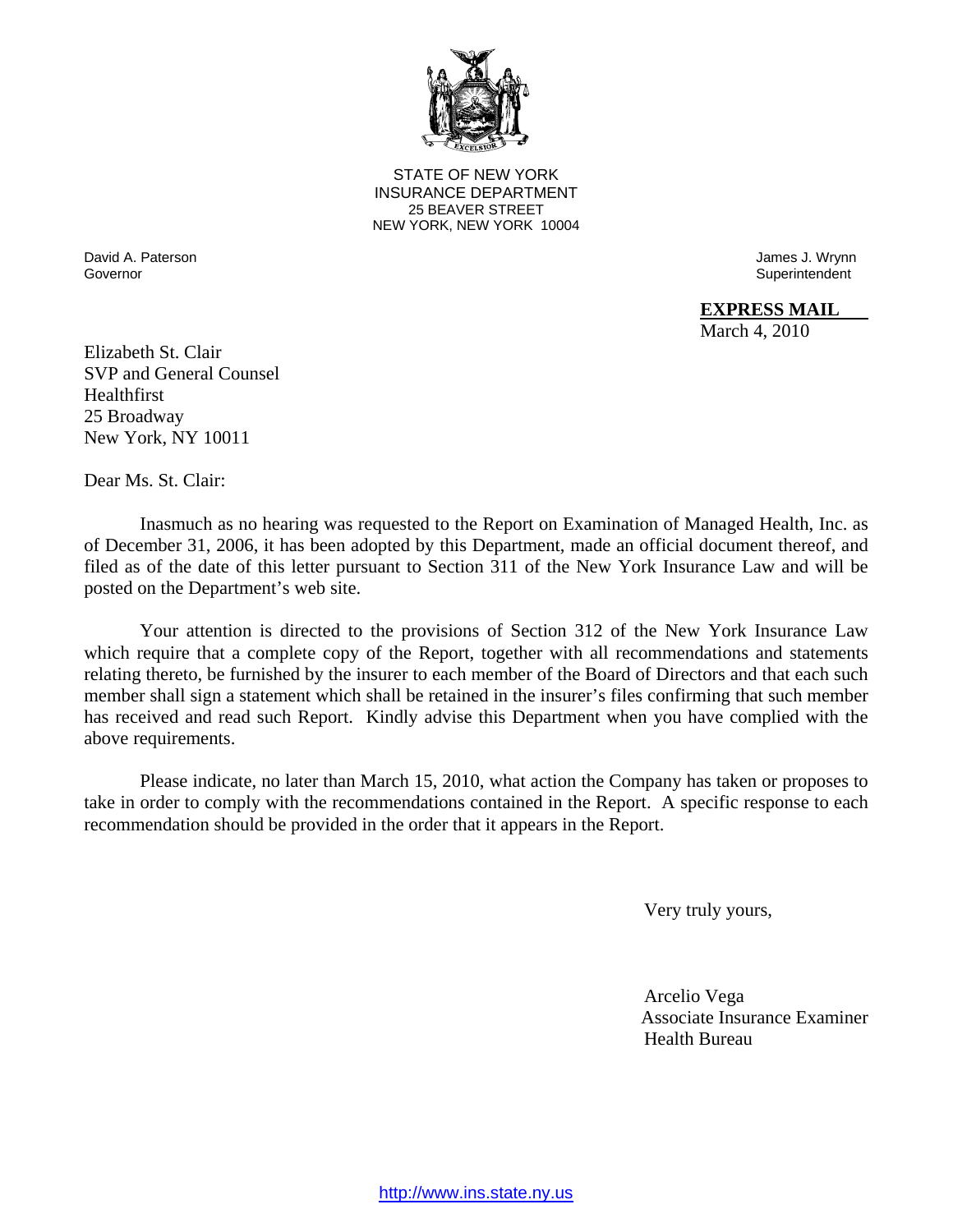# **Memorandum**

To: **To:** Anthony Spagli

From: **From:** Arcelio Vega

Date: **Date:** March 4, 2010

Subject: Report on Examination of Managed Health, Inc. Report Date: March 4, 2010 Condition: December 31, 2006

Attached hereto you will find the following:

- (1) Original of the above mentioned Report.
- (2) Copy of letter stating that the Report will be placed on file in this Department as of the date of this memo.

Please notify the Health Bureau when the Report has been placed on file.

Cc by email:

 Mr. Wiest Mr. Scharff Mr. Estrada Ms. Lawson Mr. Blaize File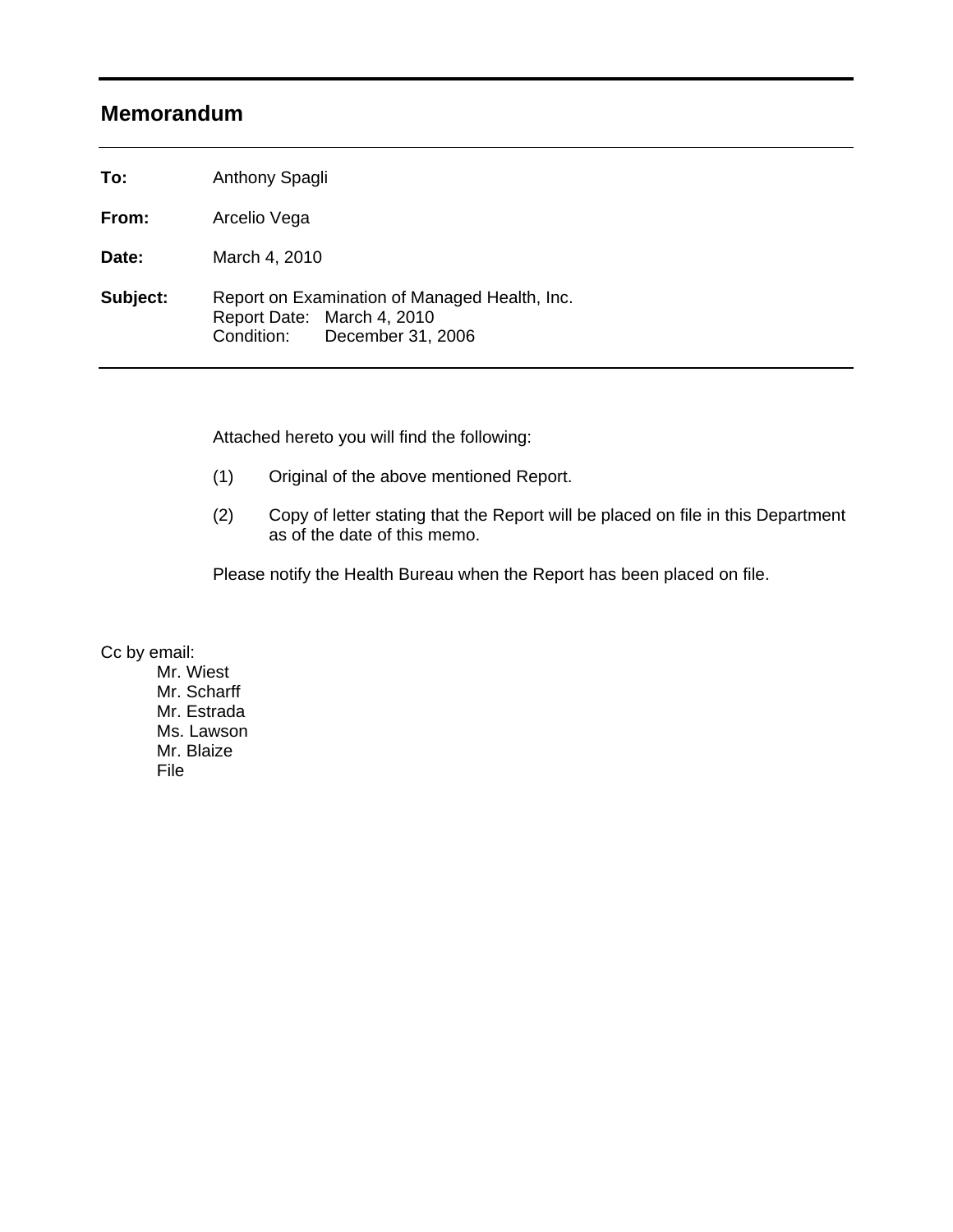

**25 BEAVER STREET** STATE OF NEW YORK INSURANCE DEPARTMENT NEW YORK, NEW YORK 10004

Governor David A. Paterson James J. Wrynn

Superintendent

March 4, 2010

Ms. Valencia Lloyd, Director New York State Department of Health Bureau of Alternative Delivery Systems Empire State Plaza Corning Tower Room 1911 Albany, NY 12237

Dear Ms. Lloyd:

Please be advised that pursuant to Section 311 of the Insurance Law, the enclosed Report on Examination of Managed Health, Inc. as of December 31, 2006 was filed as of the date of this letter.

Very truly yours,

 Arcelio Vega Associate Insurance Examiner Health Bureau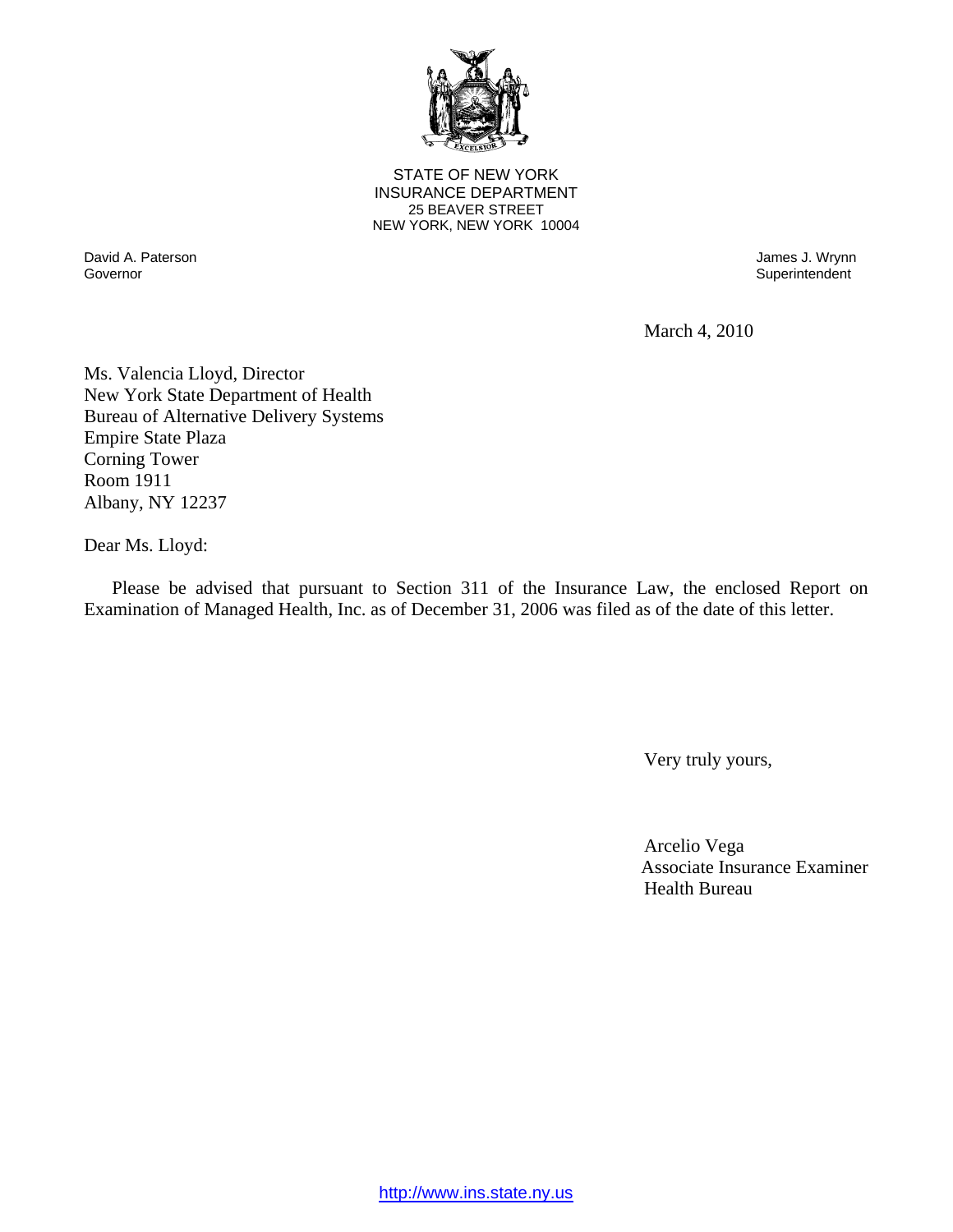Sean Nataro, MPH, JD Vice President Associate General Counsel

# $\langle \rangle$ healthfirst

25 Broadway New York, NY 10004 Fax: 646.313.4644 Email: snataro@healthfirst.org Website: www.healthfirstny.com

# **REPORT ON EXAMINATION**

#### OF

# **MANAGED HEALTH, INC.**

#### AS OF

**DECEMBER 31, 2006** 

Received on belief<br>D Murus d Henlin, Lr.<br>March J, Jord<br>Scarv NAMAD.<br>Scarv NAMAD.

**DATE OF REPORT** 

**EXAMINER** 

#### **MARCH 2, 2010**

**VICTOR ESTRADA**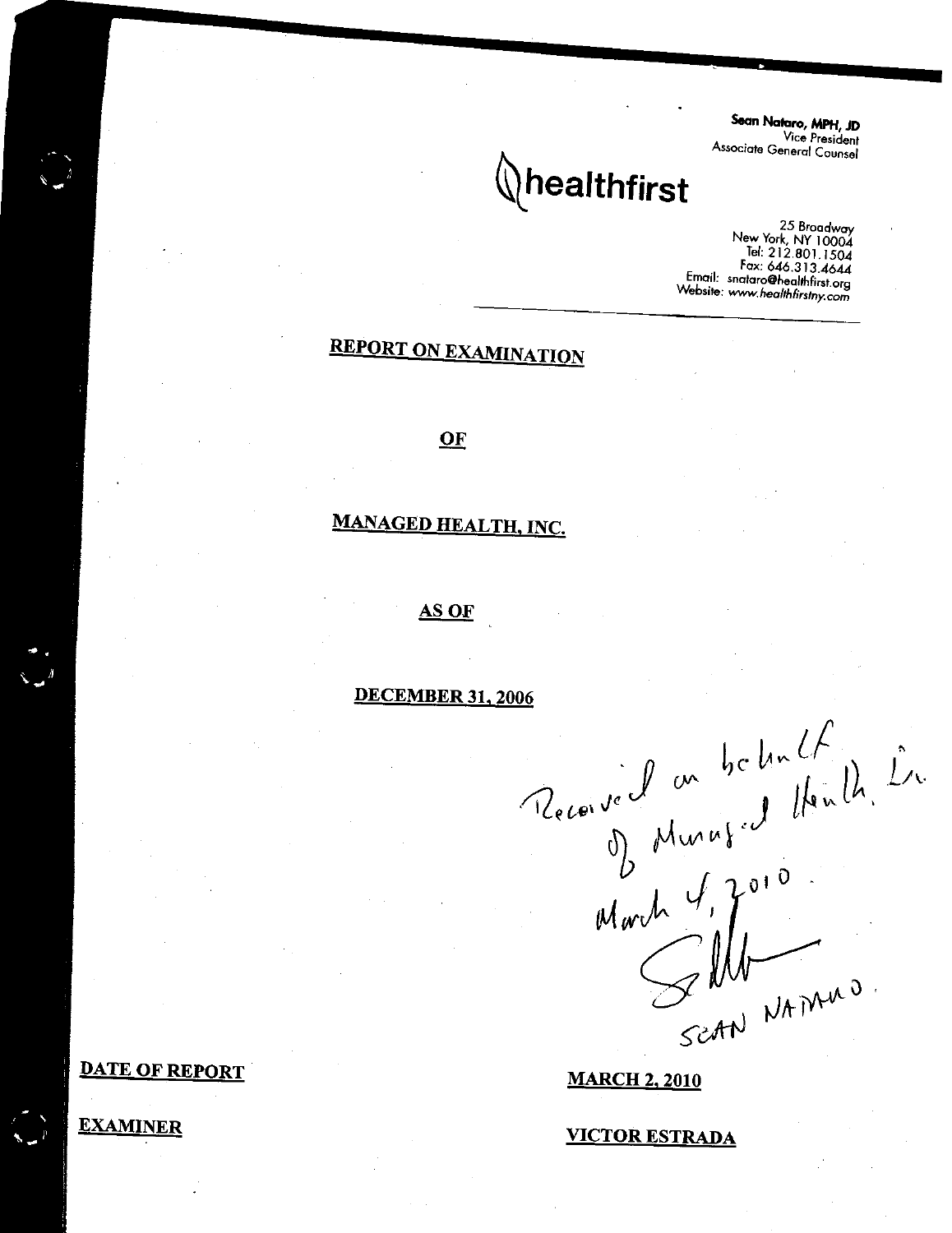

- 
- WIEST/INTERNATION **NEWSIDE EXAMPLE 1.1 AT CALCULATION** CC Eugene Bienskie/HLT/NYC/SIDNY@NYSInsurance, Louis Felice/HLT/ALB/SIDNY@NYSInsurance, Michael Felice/HLT/ALB/SIDNY@NYSInsurance, Michael Scharff/HLT/NYC/SIDNY@NYSInsurance, Sylvia

bcc

Subject MHI 12-31-06 ROE

Arcelio,

Please find attached the captioned report. The Plan has accepted the report (with agreed to changes since the initial draft) and it can be sent with the standard transmittal letter tomorrow. We had the closing conference last year so nothing to cancel. The contact info is below. Since MHI is a 3 minute walk, you can hand deliver if you prefer. Thanks.

Elizabeth St. Clair SVP and General Counsel Healthfirst 25 Broadway New York, NY 10011



MHI FINAL 12-31-06 ROE 3-02-10.doc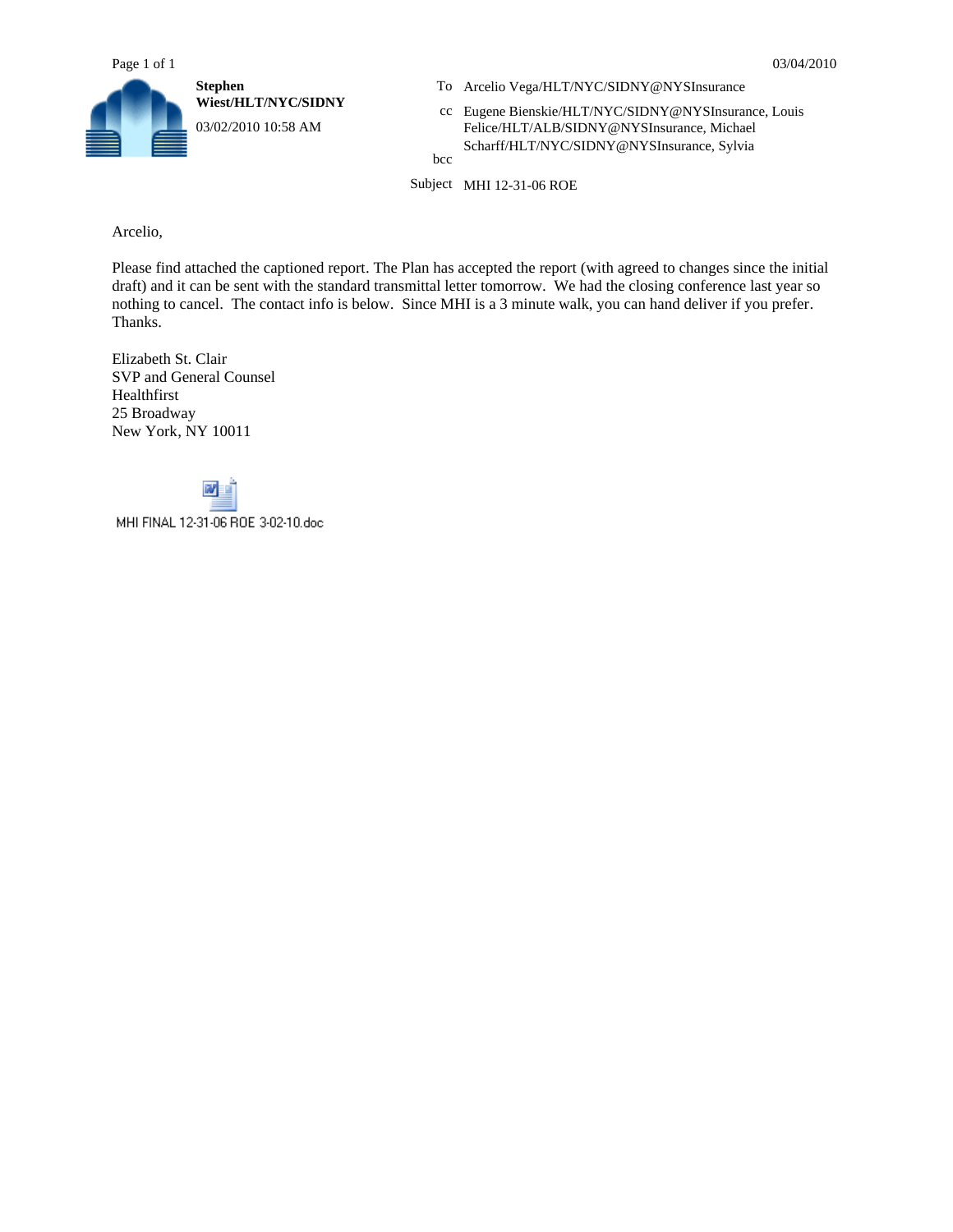

**Vega/HLT/NYC/SIDNY** cc 03/04/2010 09:29 AM bcc

**Arcelio** To Daniel Sheridan/HLT/NYC/SIDNY@NYSInsurance

Subject Managed Health, Inc. (NAIC 95284) as of December 31, 2006, dated March 2, 2010, and filed March 4, 20100

Attached find the filed report on examination of Managed Health, Inc. (NAIC 95284) as of December 31, 2006, dated March 2, 2010, and filed March 4, 2010. Please process for posting to the web. Thank you.

Arcelio Vega Health Bureau 212-480-5244